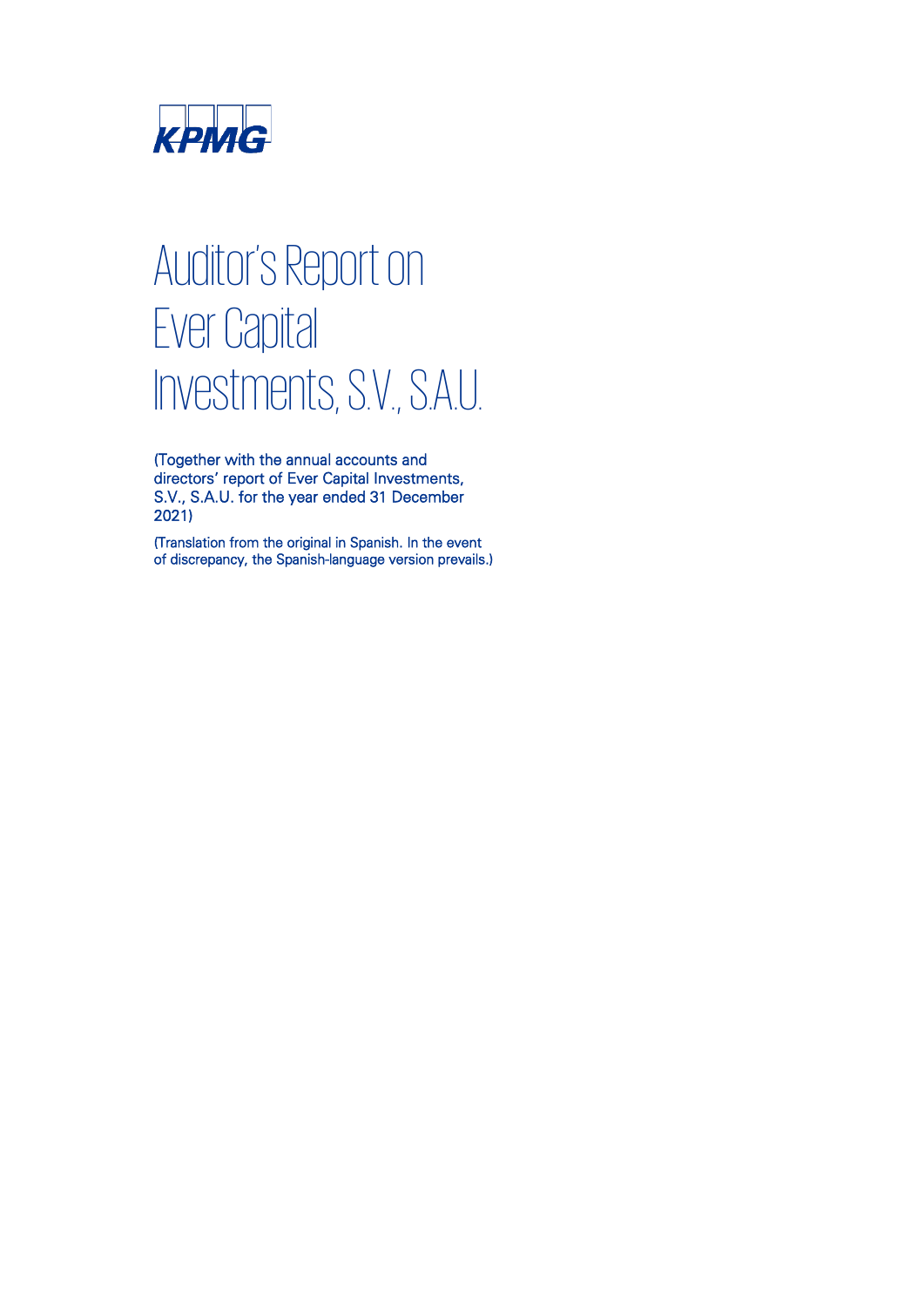

KPMG Auditores, S.L. Paseo de la Castellana, 259 C 28046 Madrid

# **Independent Auditor's Report on the Annual Accounts**

*(Translation from the original in Spanish. In the event of discrepancy, the Spanish-language version prevails.)*

To the Sole Shareholder of Ever Capital Investments, S.V., S.A.U.

# **Opinión \_\_\_\_\_\_\_\_\_\_\_\_\_\_\_\_\_\_\_\_\_\_\_\_\_\_\_\_\_\_\_\_\_\_\_\_\_\_\_\_\_\_\_\_\_\_\_\_\_\_\_\_\_\_\_\_\_\_\_\_\_\_\_\_\_\_**

We have audited the annual accounts of Ever Capital Investments, S.V., S.A.U. (the "Company"), which comprise the balance sheet at 31 December 2021, and the income statement and statement of changes in equity for the year then ended, and notes.

In our opinion, the accompanying annual accounts give a true and fair view, in all material respects, of the equity and financial position of the Company at 31 December 2021, and of its financial performance for the year then ended in accordance with the applicable financial reporting framework (specified in note 2 to the accompanying annual accounts) and, in particular, with the accounting principles and criteria set forth therein.

# **Basis for opinion**

We conducted our audit in accordance with prevailing legislation regulating the audit of accounts in Spain. Our responsibilities under those standards are further described in the *Auditor's Responsibilities for the Audit of the Annual Accounts* section of our report.

We are independent of the Company in accordance with the ethical requirements, including those regarding independence, that are relevant to our audit of the annual accounts pursuant to the legislation regulating the audit of accounts in Spain. We have not provided any non-audit services, nor have any situations or circumstances arisen which, under the aforementioned regulations, have affected the required independence such that this has been compromised.

We believe that the audit evidence we have obtained is sufficient and appropriate to provide a basis for our opinion..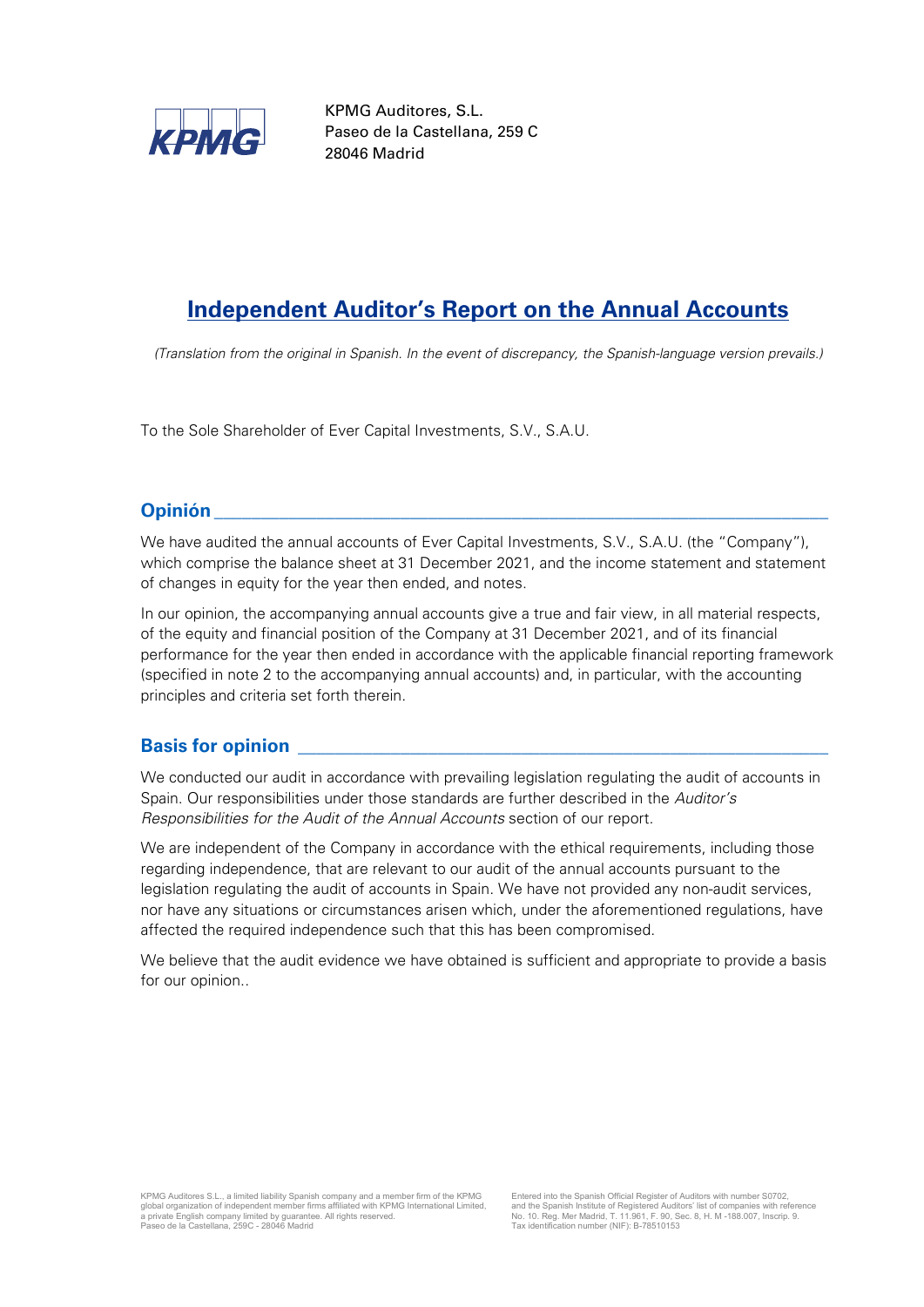

*(Translation from the original in Spanish. In the event of discrepancy, the Spanish-language version prevails.)*

# **Most Relevant Aspects of the Audit**

The most relevant aspects of the audit are those that, in our professional judgement, have been considered as the most significant risks of material misstatement in the audit of the annual accounts of the current period. These risks were addressed in the context of our audit of the annual accounts as a whole, and in forming our opinion thereon, and we do not provide a separate opinion on these risks.

Classification and measurement of financial instruments

Financial instruments are classified and measured by applying valuation techniques, which often entail the use of judgements, assumptions and estimates by the Company. Given the significant volume of financial instruments, we consider this to be a key audit risk.

The main procedures performed on the Company's financial instrument portfolio are as follows:

- We evaluated the appropriateness of the classification of financial instruments.
- We obtained prices from external sources or observable market data to ascertain the value of the financial instruments in organised markets, which we then compared with the values used by the Company.
- We assessed whether the disclosures in the annual accounts on financial instruments meet the requirements of the applicable financial reporting framework.

# **Other Information: Directors' Report \_\_**

Other information solely comprises the 2021 directors' report, the preparation of which is the responsibility of the Company's Directors and which does not form an integral part of the annual accounts.

Our audit opinion on the annual accounts does not encompass the directors' report. Our responsibility for the directors' report, in accordance with the requirements of prevailing legislation regulating the audit of accounts, consists of assessing and reporting on the consistency of the directors' report with the annual accounts, based on knowledge of the entity obtained during the audit of the aforementioned annual accounts, and assessing and reporting on whether the content and presentation of the directors' report are in accordance with applicable legislation. If, based on the work we have performed, we conclude that there are material misstatements, we are required to report them.

Based on the work carried out, as described in the preceding paragraph, the information contained in the directors' report is consistent with that disclosed in the annual accounts for 2021 and the content and presentation of the report are in accordance with applicable legislation.

*2*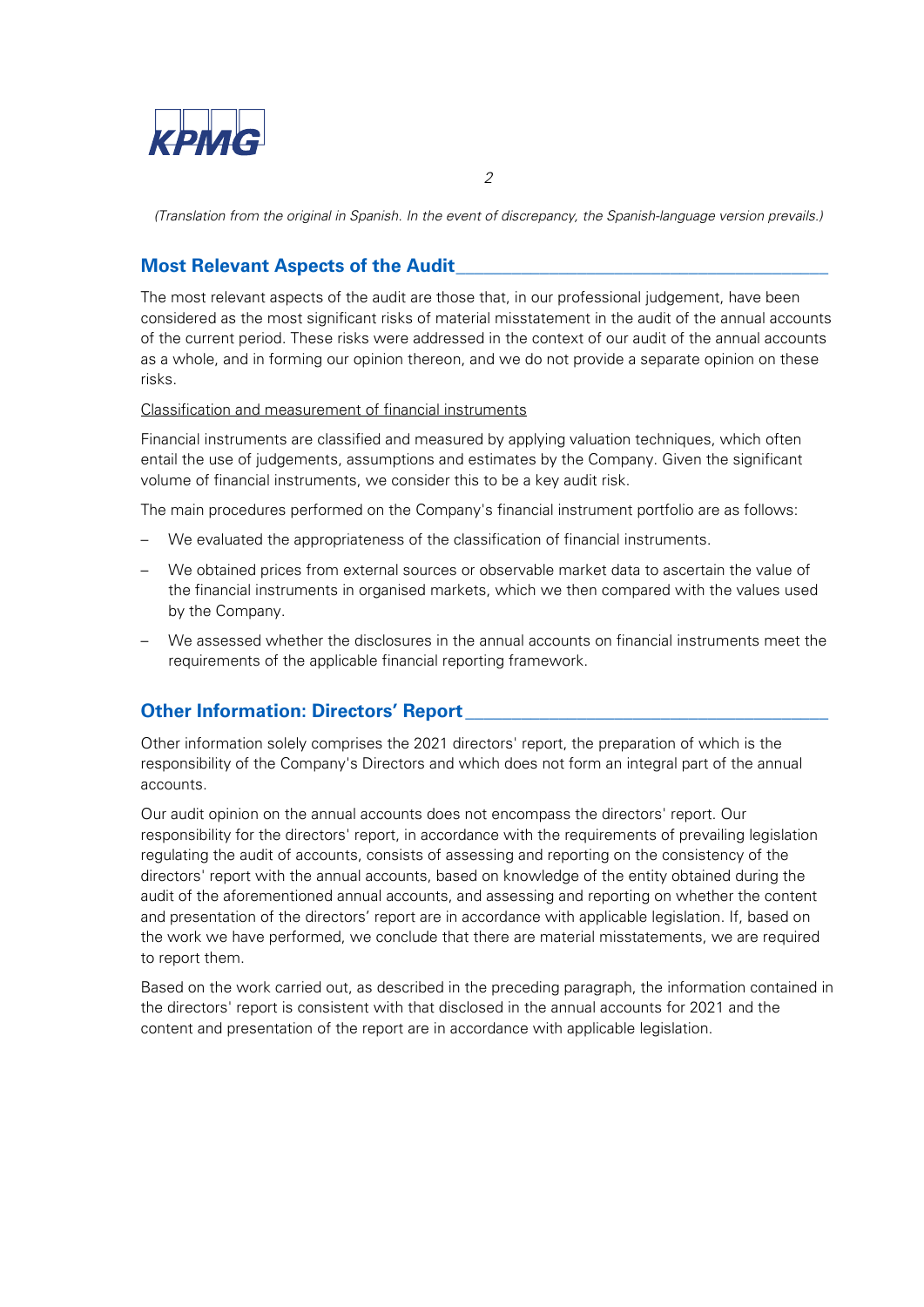

*(Translation from the original in Spanish. In the event of discrepancy, the Spanish-language version prevails.)*

# **Directors' Responsibility for the Annual Accounts**

The Directors are responsible for the preparation of the accompanying annual accounts in such a way that they give a true and fair view of the equity, financial position and financial performance of the Company in accordance with the financial reporting framework applicable to the entity in Spain, and for such internal control as they determine is necessary to enable the preparation of annual accounts that are free from material misstatement, whether due to fraud or error.

In preparing the annual accounts, the Directors are responsible for assessing the Company's ability to continue as a going concern, disclosing, as applicable, matters related to going concern and using the going concern basis of accounting unless the Directors either intend to liquidate the Company or to cease operations, or have no realistic alternative but to do so.

# **Auditor's Responsibilities for the Audit of the Annual Accounts \_\_\_\_\_\_\_\_\_\_\_\_\_**

Our objectives are to obtain reasonable assurance about whether the annual accounts as a whole are free from material misstatement, whether due to fraud or error, and to issue an auditor's report that includes our opinion. Reasonable assurance is a high level of assurance, but is not a guarantee that an audit conducted in accordance with prevailing legislation regulating the audit of accounts in Spain will always detect a material misstatement when it exists. Misstatements can arise from fraud or error and are considered material if, individually or in the aggregate, they could reasonably be expected to influence the economic decisions of users taken on the basis of these annual accounts.

As part of an audit in accordance with prevailing legislation regulating the audit of accounts in Spain, we exercise professional judgement and maintain professional scepticism throughout the audit. We also:

- Identify and assess the risks of material misstatement of the annual accounts, whether due to fraud or error, design and perform audit procedures responsive to those risks, and obtain audit evidence that is sufficient and appropriate to provide a basis for our opinion. The risk of not detecting a material misstatement resulting from fraud is higher than for one resulting from error, as fraud may involve collusion, forgery, intentional omissions, misrepresentations, or the override of internal control.
- Obtain an understanding of internal control relevant to the audit in order to design audit procedures that are appropriate in the circumstances, but not for the purpose of expressing an opinion on the effectiveness of the entity's internal control.
- Evaluate the appropriateness of accounting policies used and the reasonableness of accounting estimates and related disclosures made by the Directors.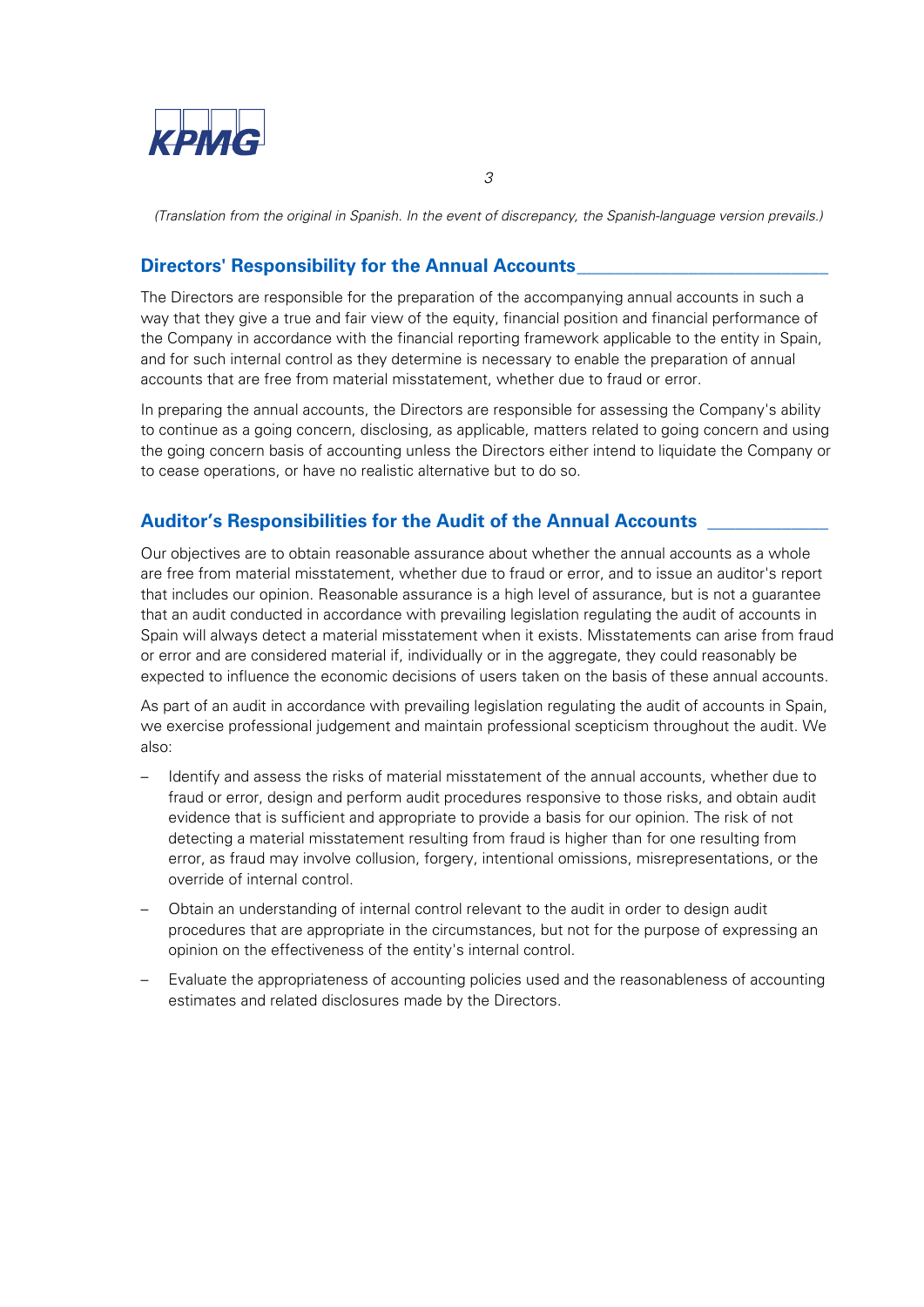

*(Translation from the original in Spanish. In the event of discrepancy, the Spanish-language version prevails.)*

- Conclude on the appropriateness of the Directors' use of the going concern basis of accounting and, based on the audit evidence obtained, whether a material uncertainty exists related to events or conditions that may cast significant doubt on the Company's ability to continue as a going concern. If we conclude that a material uncertainty exists, we are required to draw attention in our auditor's report to the related disclosures in the annual accounts or, if such disclosures are inadequate, to modify our opinion. Our conclusions are based on the audit evidence obtained up to the date of our auditor's report. However, future events or conditions may cause the Company to cease to continue as a going concern.
- Evaluate the overall presentation, structure and content of the annual accounts, including the disclosures, and whether the annual accounts represent the underlying transactions and events in a manner that achieves a true and fair view.

We communicate with the Directors of the entity regarding, among other matters, the planned scope and timing of the audit and significant audit findings, including any significant deficiencies in internal control that we identify during our audit.

From the significant risks communicated to the Directors of Ever Capital Investments, S.V., S.A.U., we determine those that were of most significance in the audit of the annual accounts of the current period and which are therefore the most significant risks.

We describe these risks in our auditor's report unless law or regulation precludes public disclosure about the matter.

KPMG Auditores, S.L. On the Spanish Official Register of Auditors ("ROAC") with No. S0702

*(Signed on original in Spanish)*

Juan Ignacio Llorente Pérez On the Spanish Official Register of Auditors ("ROAC") with No. 20,412

29 April 2022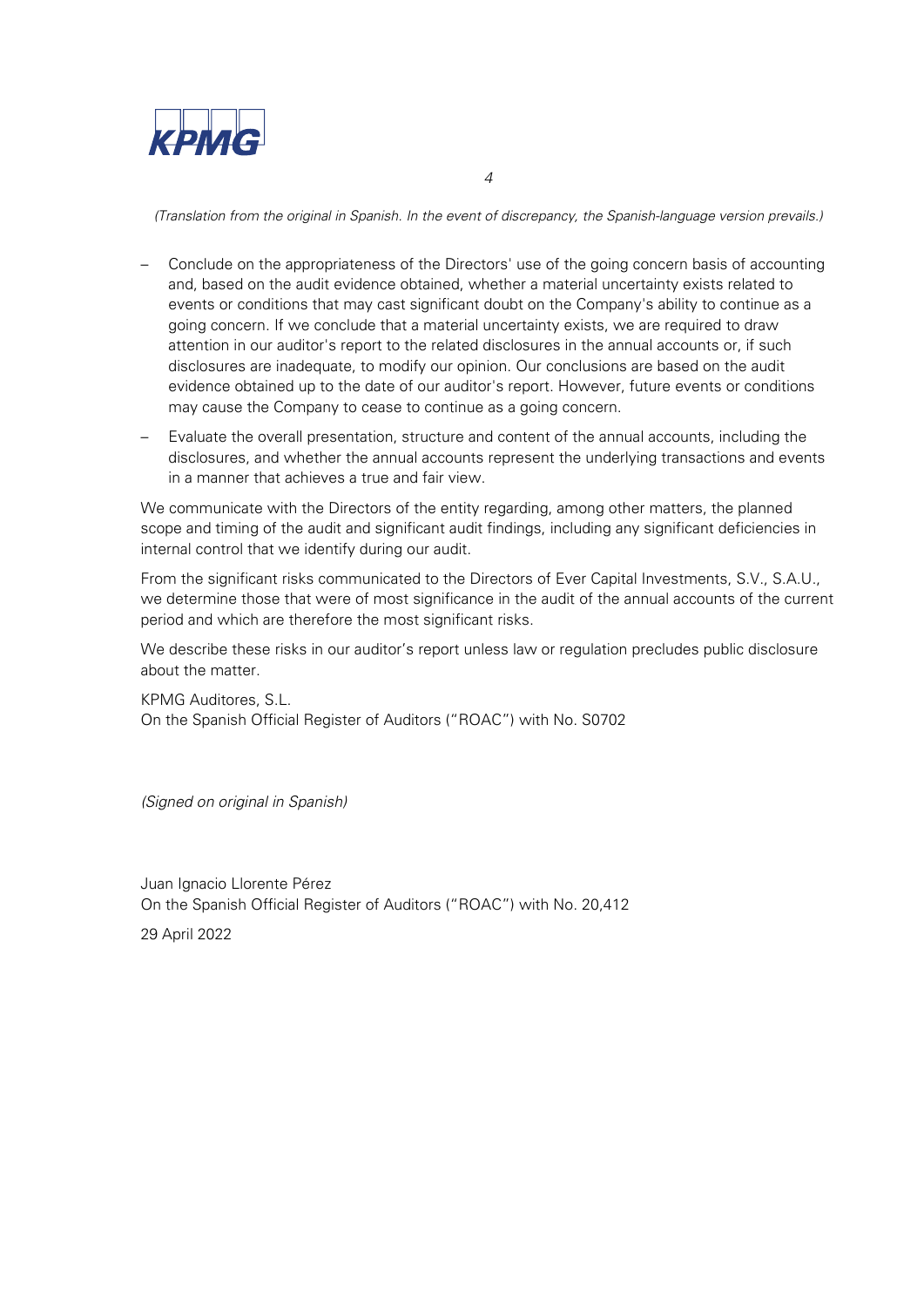*(Free translation from the original in Spanish. In the event of discrepancy, the Spanish-language version prevails.)*

| <b>BALANCE SHEET</b>                                             |                |              |              |  |
|------------------------------------------------------------------|----------------|--------------|--------------|--|
| <b>ASSETS</b>                                                    | <b>NOTE</b>    | 31/12/2021   | 31/12/2020   |  |
| Cash in hand and at banks                                        |                | 3.306.27     | 3.123.11     |  |
| Cash                                                             |                | 3.306.27     | 3.123.11     |  |
| Due from financial intermediaries                                | 6              | 2,542,963.71 | 1,123,815.37 |  |
| Demand deposits                                                  |                | 1,098,433.69 | 1,002,595.40 |  |
| Receivables from transactions for own account pending settlement |                | 188,927.35   | 121,219.97   |  |
| Time deposits                                                    |                | 1,255,602.67 |              |  |
| Due from customers                                               | 6              | 702,827.76   | 266,828.71   |  |
| Other loans and advances                                         |                | 702,827.76   | 266,828.71   |  |
| <b>Debt securities</b>                                           | 5              | 4,850,972.83 | 4,954,905.20 |  |
| Other fixed-income securities, domestic portfolio                |                | 2,465,506.57 | 2,569,028.63 |  |
| Fixed-income securities, external portfolio                      |                | 2,300,664.32 | 2,291,777.44 |  |
| Valuation adjustments: (+/-)                                     |                | 84,801.94    | 94,099.13    |  |
| Shares and equity holdings                                       | 5              | 1,002,938.16 | 410,019.84   |  |
| Shares and equity holdings, domestic portfolio                   |                | 1,002,938.16 | 199,946.74   |  |
| Shares and equity holdings, external portfolio                   |                |              | 210,073.10   |  |
| Property, plant and equipment                                    | $\overline{7}$ | 40,169.10    | 65,286.78    |  |
| For own use                                                      |                | 40,169.10    | 65,286.78    |  |
| Intangible assets                                                | 8              | 67,175.23    | 66,095.22    |  |
| Computer software                                                |                | 67,175.23    | 66,095.22    |  |
| <b>Prepayments</b>                                               | 10(a)          | 33,426.28    | 22,868.04    |  |
| Other prepayments                                                |                | 33,426.28    | 22,868.04    |  |
| Other assets                                                     | 10(b)          | 33,095.75    | 28,550.89    |  |
| Other                                                            |                | 33,095.75    | 28,550.89    |  |
| <b>TOTAL ASSETS</b>                                              |                | 9,276,875.09 | 6,941,493.16 |  |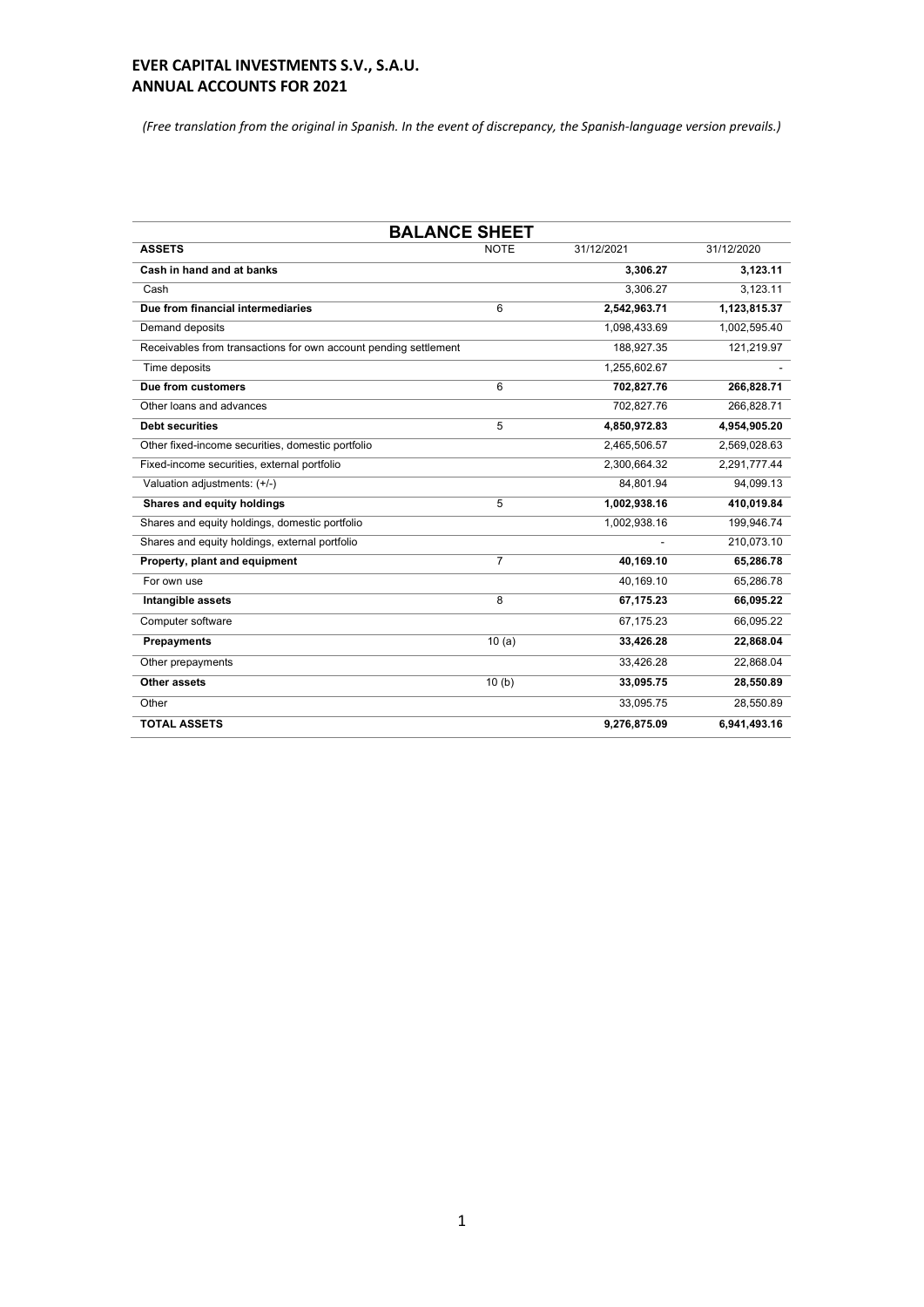*(Free translation from the original in Spanish. In the event of discrepancy, the Spanish-language version prevails.)*

| <b>BALANCE SHEET</b>                                         |             |               |               |  |
|--------------------------------------------------------------|-------------|---------------|---------------|--|
| <b>LIABILITIES AND EQUITY</b>                                | <b>NOTE</b> | 31/12/2021    | 31/12/2020    |  |
| Due to financial intermediaries                              | 9           | 1,264,859.01  | 458,671.46    |  |
| Loans and credit facilities                                  |             |               | 6,370.11      |  |
| Payables for transactions for own account pending settlement |             | 178,931.75    | 119,371.17    |  |
| Repurchase agreements                                        |             | 1,085,927.26  | 332,930.18    |  |
| Due to customers                                             | 9           | 80,938.50     | 222,999.28    |  |
| Other payables                                               |             | 80,938.50     | 222,999.28    |  |
| <b>Tax liabilities</b>                                       | 13          | 30,301.25     | 142,535.47    |  |
| Current                                                      |             | 30,301.25     | 142,535.47    |  |
| <b>Accruals</b>                                              | 10(a)       | 1,255,602.67  |               |  |
| Other accruals                                               |             | 1,255,602.67  |               |  |
| <b>Other liabilities</b>                                     | 10(b)       | 365,007.94    | 341,191.87    |  |
| Public entities                                              |             | 286,007.99    | 341,191.87    |  |
| Other payables not related to securities transactions        |             | 78,999.88     |               |  |
| <b>TOTAL LIABILITIES</b>                                     |             | 2,996,709.30  | 1,165,398.08  |  |
| <b>Capital and reserves</b>                                  | 11          | 6,280,165.79  | 5,776,095.08  |  |
| Capital                                                      |             | 3,773,000.00  | 3,773,000.00  |  |
| Reserves                                                     |             | 2,003,095.08  | 1,354,563.39  |  |
| Profit or loss for the year (+/-)                            |             | 504,070.71    | 648,531.69    |  |
| <b>TOTAL EQUITY</b>                                          |             | 6,280,165.79  | 5,776,095.08  |  |
| TOTAL LIABILITIES AND EQUITY                                 |             | 9,276,875.09  | 6,941,493.16  |  |
| <b>OFF-BALANCE-SHEET ITEMS</b>                               | <b>NOTE</b> | 31/12/2021    | 31/12/2020    |  |
| Portfolios managed                                           | 15.8        | 62,715,098.49 | 55,613,431.82 |  |
| Investments in quoted domestic shares and equity holdings    |             | 9,128,061.97  | 3,569,098.94  |  |
| Investments in unquoted domestic shares and equity holdings  |             | 8,533,585.88  | 8,566,174.42  |  |
| Investments in quoted domestic fixed income securities       |             | 4,695,344.76  | 11,927,848.45 |  |
| Investments in quoted foreign securities                     |             | 34,970,241.49 | 22,997,668.37 |  |
| Investments in unquoted foreign securities                   |             | 3,009,004.99  | 6,470,501.82  |  |
| Cash with financial intermediaries                           |             | 2,378,859.40  | 2,082,139.82  |  |
| <b>TOTAL OFF-BALANCE SHEET ITEMS</b>                         |             | 62,715,098.49 | 55,613,431.82 |  |

The accompanying balance sheet forms an integral part of the annual accounts for 2021.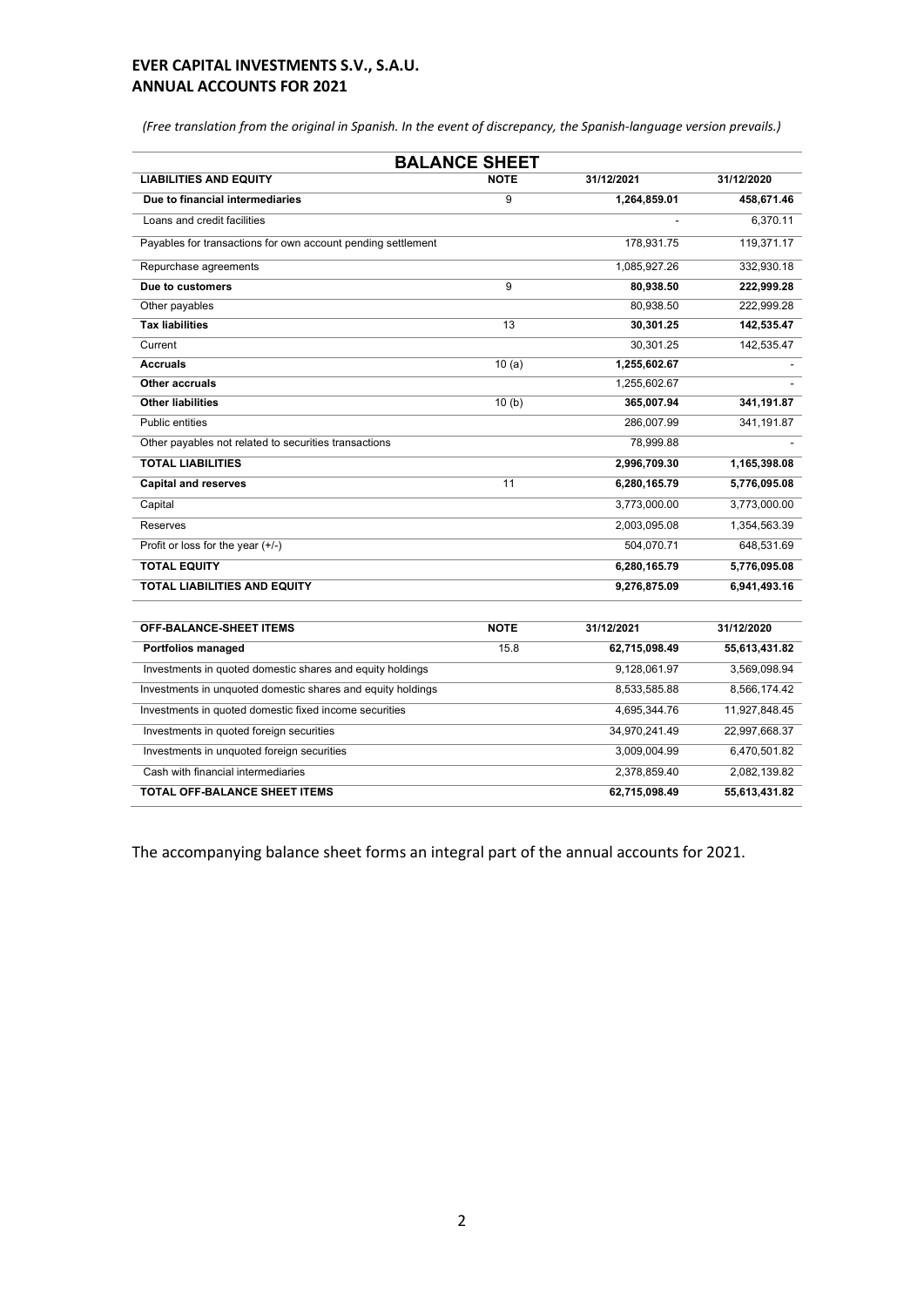*(Free translation from the original in Spanish. In the event of discrepancy, the Spanish-language version prevails.)*

The accompanying income statement forms an integral part of the annual accounts for 2021.

| <b>INCOME STATEMENT</b>                                                                          |                    |                        |                         |  |
|--------------------------------------------------------------------------------------------------|--------------------|------------------------|-------------------------|--|
| <b>DEBIT</b>                                                                                     | Notes              | 2021                   | 2020                    |  |
| Interest expense and similar charges on financial liabilities                                    | $\overline{12(a)}$ | 33,657.03              | 72,530.04               |  |
| <b>Financial intermediaries</b>                                                                  |                    | 33,657.03              | 72,530.04               |  |
| Commissions and brokerage fees paid                                                              | 12(b)              | 363,037.35             | 82,033.83               |  |
| Transactions with securities                                                                     |                    | 363,037.35             | 82,033.83               |  |
| <b>Losses on investments</b>                                                                     | 12(c)              | 1,360,406.79           | 2,924,919.17            |  |
| Other fixed-income securities, domestic portfolio                                                |                    | 695,949.23             | 1,295,212.90            |  |
| Other fixed-income securities, external portfolio                                                |                    | 613,390.26             | 1,162,129.19            |  |
| Shares and equity holdings, domestic portfolio                                                   |                    | 28,794.81              | 220,838.07              |  |
| Shares and equity holdings, external portfolio                                                   |                    | 22,272.49              | 246,739.01              |  |
| <b>Exchange losses</b>                                                                           |                    | 74,871.71              | 64,078.28               |  |
| <b>Personnel expenses</b>                                                                        | 12 <sub>(d)</sub>  | 3,226,293.02           | 2,989,869.84            |  |
| Salaries and bonuses                                                                             |                    | 2,985,326.86           | 2,723,473.14            |  |
| Social Security                                                                                  |                    | 240,153.06             | 252,978.68              |  |
| <b>Termination benefits</b>                                                                      |                    |                        | 9,918.02                |  |
| <b>Training expenses</b>                                                                         |                    | 813.10                 |                         |  |
| Other personnel expenses                                                                         |                    |                        | 3,500.00                |  |
| Overheads                                                                                        | 12 (e)             | 864,756.55             | 694,965.57              |  |
| Rental of buildings and fixtures                                                                 |                    | 115,731.87             | 59,709.89               |  |
| Communications                                                                                   |                    | 47,334.40              | 39,482.71               |  |
| IT systems                                                                                       |                    | 401,450.41             | 361,463.86              |  |
| <b>Utilities</b>                                                                                 |                    | 8,002.52               | 9,078.94                |  |
| Repairs and maintenance                                                                          |                    | 4,243.27               | 1,249.35                |  |
| Advertising and publicity                                                                        |                    | 35,687.60              | 3,494.25                |  |
| Entertainment and travel expenses                                                                |                    | 102,105.80             | 78,735.85               |  |
| Governing bodies (allowances, bonuses, etc.)                                                     |                    | 18,000.00              | 18,000.00               |  |
| Other independent professional services                                                          |                    | 111,223.83             | 94,776.37               |  |
| Other expenses                                                                                   |                    | 20,976.85              | 28,974.35               |  |
| Other operating expenses                                                                         | 12(e)              | 21,844.08              | 21,611.58               |  |
| Contributions to the Investment Guarantee Fund                                                   |                    | 20,844.08              | 20,611.58               |  |
| Other items                                                                                      |                    | 1,000.00               | 1,000.00                |  |
| <b>Contributions and taxes</b>                                                                   | 12 (e)             | 24,592.72              | 32,093.76               |  |
| Depreciation and amortisation                                                                    |                    | 72,834.72              | 90,070.79               |  |
| Furniture, fixtures and vehicles                                                                 | $\overline{7}$     | 28,933.50              | 42,272.16               |  |
| Intangible assets                                                                                | 8                  | 43,901.22              | 47,798.63               |  |
| Impairment losses on financial assets                                                            |                    | 33,104.85              | 37,039.60               |  |
| Other                                                                                            |                    | 33,104.85              | 37,039.60               |  |
| Income tax for the period                                                                        | 13                 | 177,148.53             | 228,523.76              |  |
| Net profit or loss (+/-)                                                                         |                    | 504,070.71             | 648,531.69              |  |
|                                                                                                  |                    |                        |                         |  |
| <b>CREDIT</b>                                                                                    |                    | 2021                   | 2020                    |  |
| Fee and commission income                                                                        | 12(b)              | 1,165,881.44           | 806,052.02              |  |
| Portfolio management                                                                             |                    | 1,165,881.44           | 646,052.02              |  |
| Fees for investment reports and financial analyses                                               |                    |                        | 60,000.00               |  |
| Other fees and commissions                                                                       |                    |                        | 100,000.00              |  |
| <b>Gains on investments</b>                                                                      | 12(c)              | 5,543,867.23           | 7,067,940.93            |  |
| Other fixed-income securities, domestic portfolio                                                |                    | 2,547,485.90           | 3,641,874.46            |  |
| Other fixed-income securities, external portfolio                                                |                    | 2,284,708.54           | 2,663,292.54            |  |
|                                                                                                  |                    |                        |                         |  |
| Shares and equity holdings, domestic portfolio<br>Shares and equity holdings, external portfolio |                    | 54,219.50<br>30,318.98 | 115,789.43              |  |
| Other gains                                                                                      |                    | 627,134.31             | 66,295.79<br>580,688.71 |  |
| <b>Exchange gains</b>                                                                            |                    | 45,817.89              | 12,274.96               |  |
| Recoveries of impaired non-financial assets                                                      |                    | 1,051.50               |                         |  |
|                                                                                                  |                    |                        |                         |  |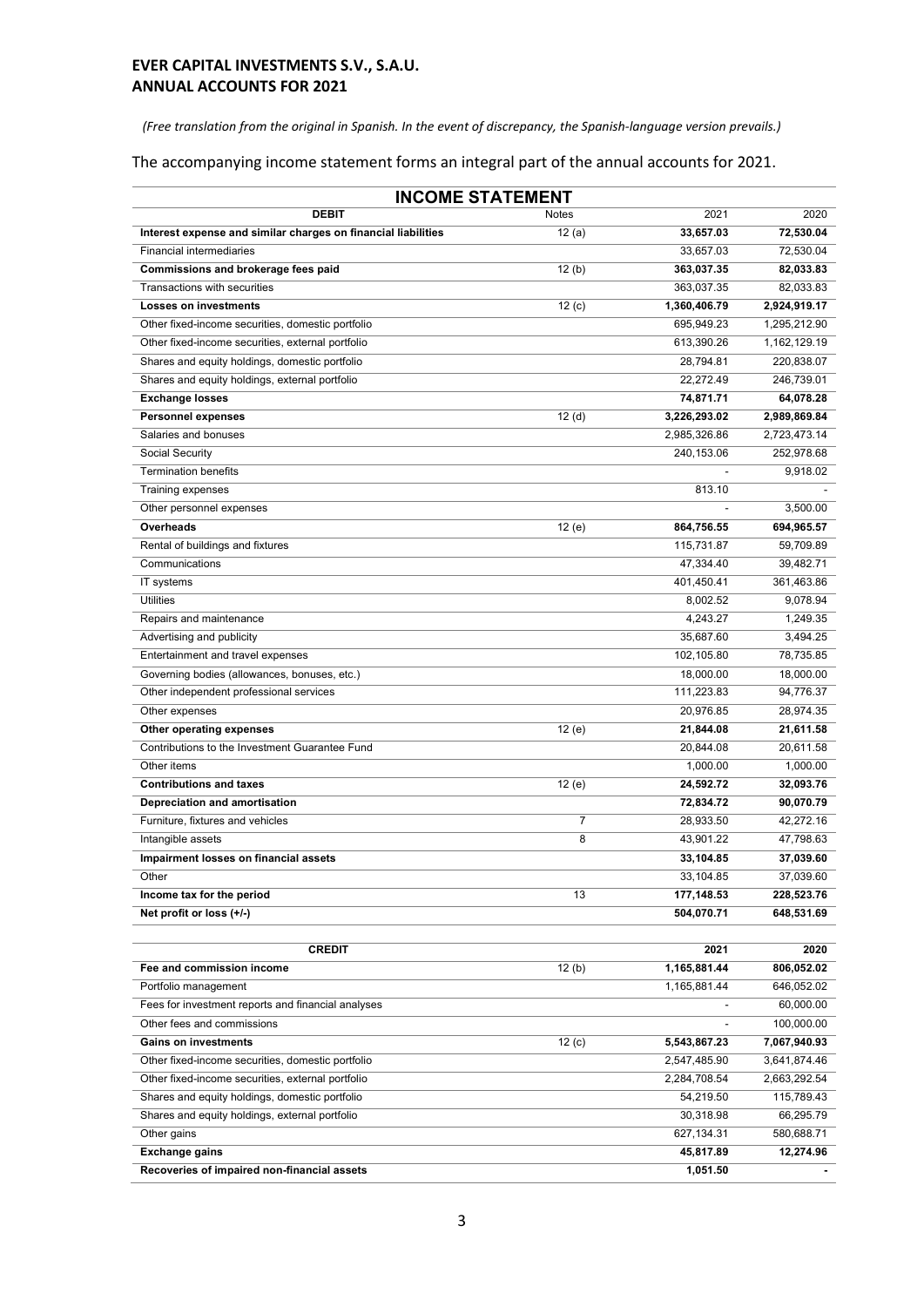*(Free translation from the original in Spanish. In the event of discrepancy, the Spanish-language version prevails.)*

| Other  | .051.50 |
|--------|---------|
| $   -$ | .       |

| <b>RECOGNISED INCOME AND EXPENSE</b> |                                              | 2021       | 2020       |
|--------------------------------------|----------------------------------------------|------------|------------|
|                                      |                                              |            |            |
| A)                                   | Profit or loss for the year $(+/-)$          | 504,070.71 | 648,531.69 |
| B)                                   | <b>OTHER RECOGNISED INCOME/EXPENSE (+/-)</b> |            |            |
| 1.                                   | Available-for-sale financial assets (+/-)    |            |            |
|                                      | a) Revaluation gains/losses (+/-)            |            |            |
|                                      | TOTAL INCOME AND EXPENSE FOR THE YEAR (A+B)  | 504,070.71 | 648,531.69 |

The accompanying statement of recognised income and expense forms an integral part of the annual accounts for 2021.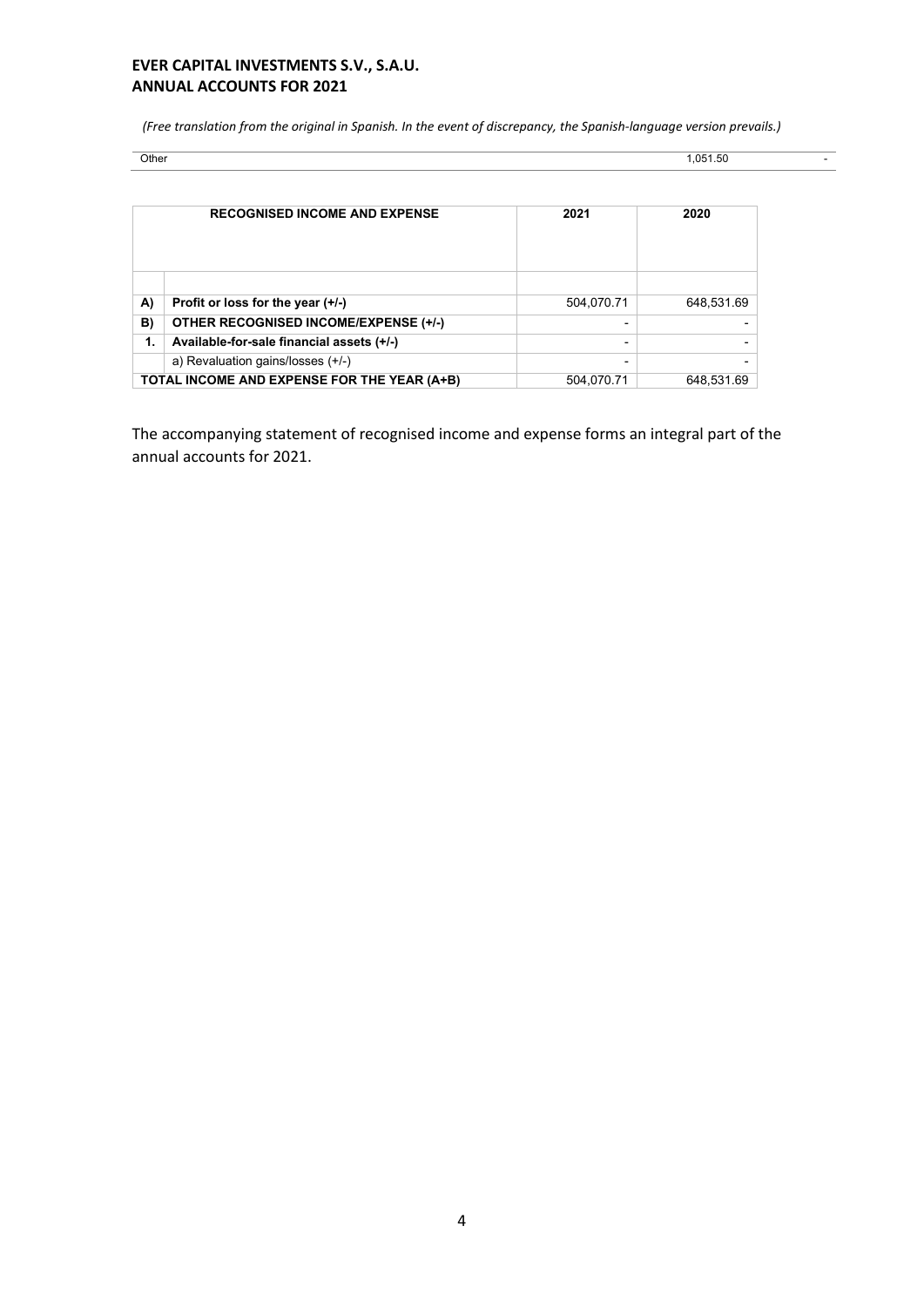#### *(Free translation from the original in Spanish. In the event of discrepancy, the Spanish-language version prevails.)*

# Capital Reserves Profit or loss for the year (Interim dividend) Total capital and reserves Total equity Balance at 31 December 2019 **3,773,000.00** 3,773,000.00 1,179,650.19 1,454,699.59 (1,290,000.00) 5,117,349.78 5,117,349.78 Correction of errors from 2019 and previous years **10,213.61** 10,213.61 10,213.61 10,213.61 10,213.61 10,213.61 Adjusted balance at 1 January 2020 3,773,000.00 3,773,000.00 1,189,863.80 1,454,699.59 (1,290,000.00) 5,127,563.39 5,127,563.39 Total recognised income and expense Transactions with shareholders or owners - 648,531.69 - 648,531.69 648,531.69 Distribution of dividends - - - - - - Other changes in equity and the same control of the state of the state of the state of the state of the state of the state of the state of the state of the state of the state of the state of the state of the state of the s Balance at 31 December 2020 **3000 1,354,563.39** 648,531.69 5,776,095.08 5,776,095.08 5,776,095.08 5,776,095.08 Total recognised income and expense and expense and the state of the state of the state of the state of the state of the state of the state of the state of the state of the state of the state of the state of the state of t Other changes in equity **COLOGY 2006** - 648,531.69 (648,531.69) - 648,631.69 (648,531.69) Balance at 31 December 2021 **6,280,165.79** 3,773,000.00 2,003,095.08 504,070.71 **- 6,280,165.79 6,280,165.79** 6,280,165.79

#### **STATEMENT OF TOTAL CHANGES IN EQUITY**

The accompanying statement of total changes in equity forms an integral part of the annual accounts for 2021.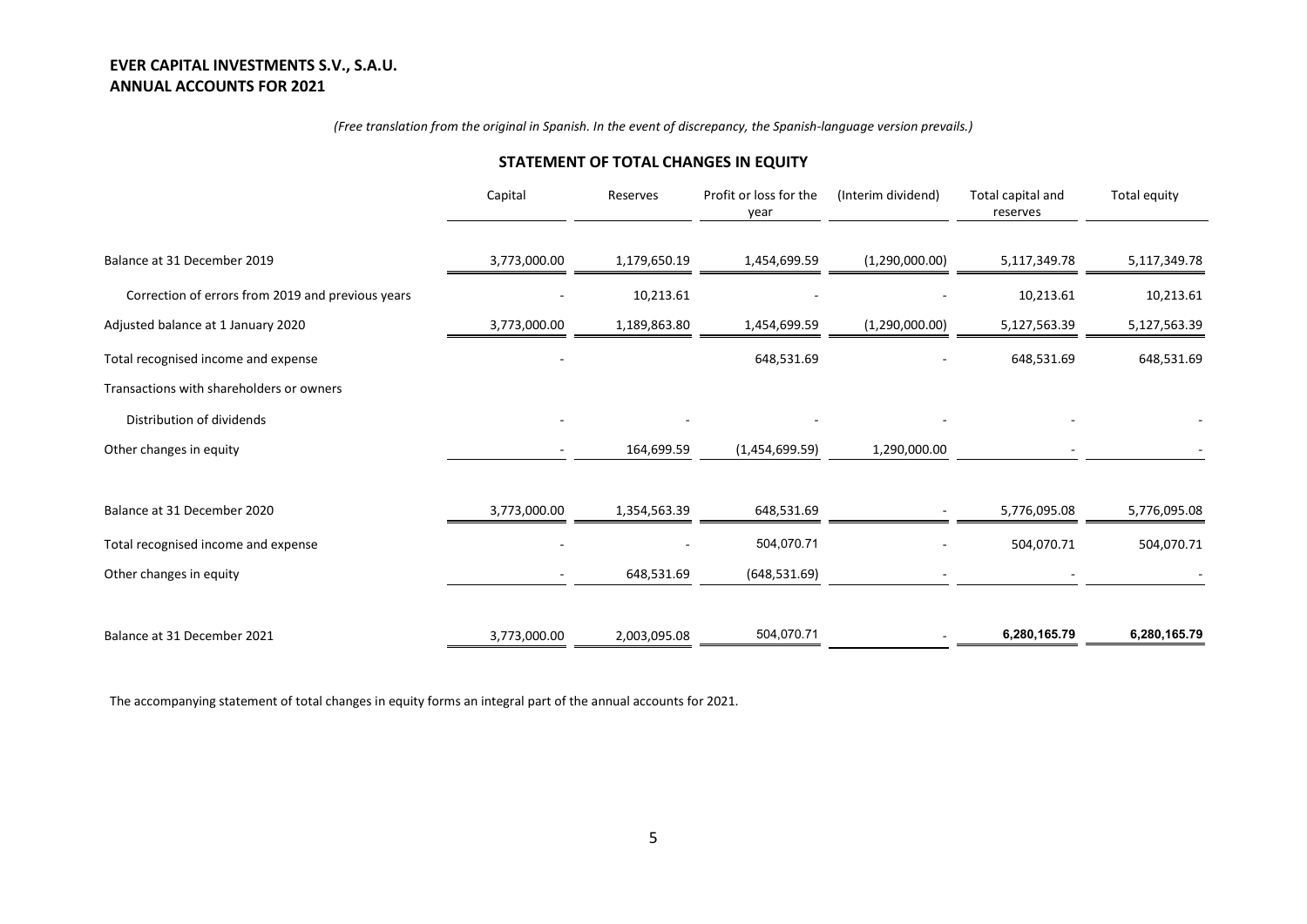*(Free translation from the original in Spanish. In the event of discrepancy, the Spanish-language version prevails.)*

|                                                                | 2021           | 2020            |
|----------------------------------------------------------------|----------------|-----------------|
| Cash flows from operating activities                           | 144,818.50     | 310,233.87      |
|                                                                |                |                 |
| Profit or loss for the year                                    | 504,070.71     | 648,531.69      |
| <b>Adjustments:</b>                                            | 135,545.57     | 214,404.15      |
| Depreciation and amortisation (+)                              | 72,834.72      | 90,070.79       |
| Finance costs $(+)$                                            | 33,657.03      | 72,530.04       |
| Exchange losses/(gains) $(+/-)$                                | 29,053.82      | 51,803.32       |
| Changes in operating assets and liabilities                    | (348, 906.53)  | (304, 864.57)   |
| Trade and other receivables (+/-)                              | (1,788,452.92) | 13,945,417.84   |
| Trade and other payables (+/-)                                 | (503,999.05)   | (457,092.53)    |
| Other current liabilities $(+/-)$                              | 1,943,545.44   | (13,793,189.88) |
| Other cash flows used in operating activities                  | (145,891.25)   | (247, 837.40)   |
| Interest paid (-)                                              | (33,657.03)    | (72, 530.04)    |
| Income tax paid (received) $(-/+)$                             | (112, 234.22)  | (175, 307.36)   |
|                                                                |                |                 |
| Cash flows used in investing activities                        | (48, 797.05)   | (34, 110.40)    |
|                                                                |                |                 |
| Payments for investments (-)                                   | (48, 797.05)   | (34, 110.40)    |
| Intangible assets                                              | (38, 165.31)   | (12,600.88)     |
| Property, plant and equipment                                  | (10,631.74)    | (21, 509.52)    |
| Cash flows from (used in) financing activities                 |                | (229, 704.08)   |
| Proceeds from and payments for financial liability instruments |                |                 |
| Loans and borrowings $(+)$                                     |                |                 |
| Dividends (-)                                                  |                | (229, 704.08)   |
|                                                                |                |                 |
| <b>Effect of exchange rate fluctuations</b>                    |                |                 |
| Net increase/decrease in cash and cash equivalents             | 96,021.45      | 46,419.39       |
|                                                                |                |                 |
| Cash and cash equivalents at beginning of year                 | 1,005,718.51   | 959,299.12      |
|                                                                |                |                 |
| Cash and cash equivalents at year end                          | 1,101,739.96   | 1,005,718.51    |

#### **STATEMENT OF CASH FLOWS**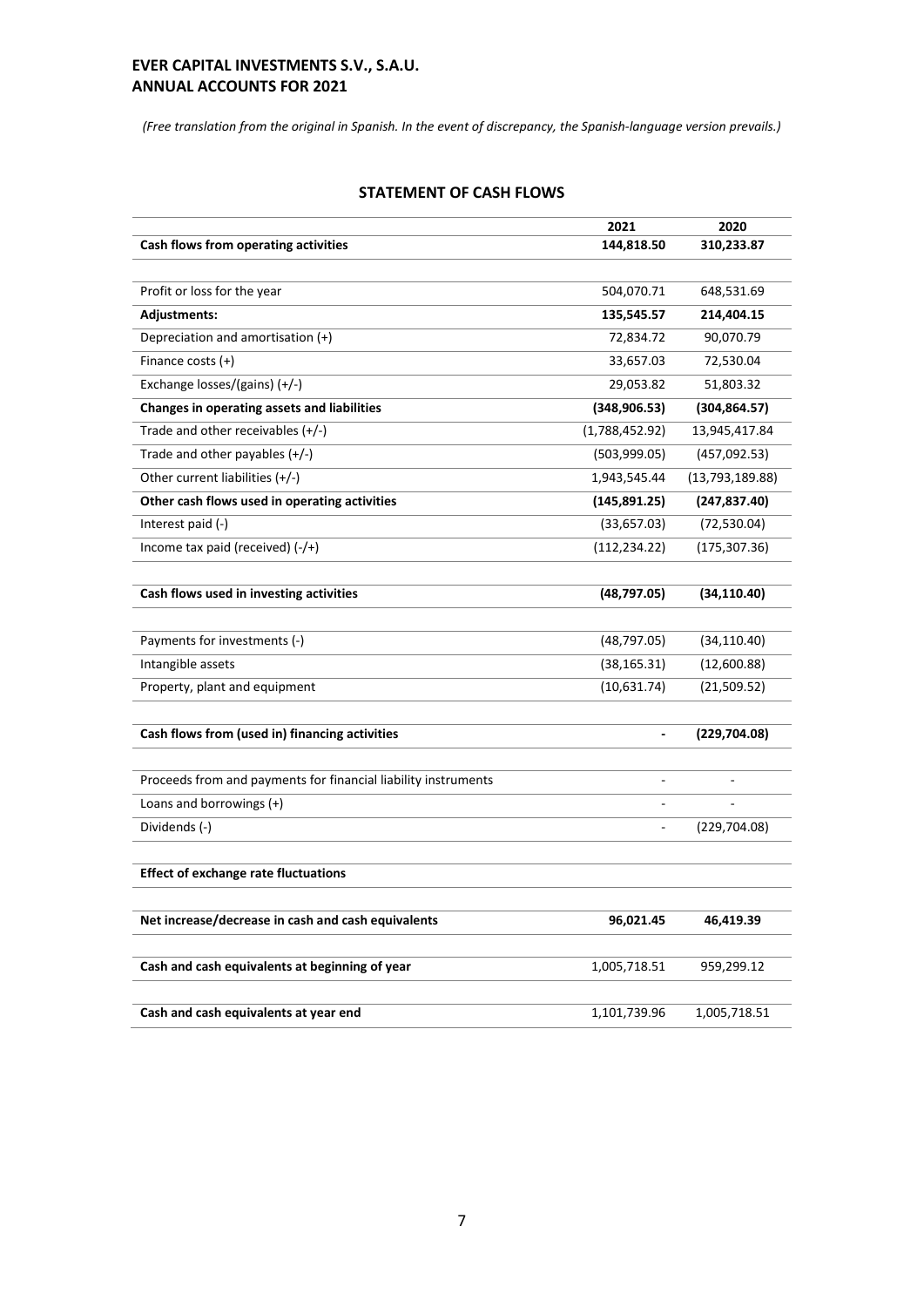*(Free translation from the original in Spanish. In the event of discrepancy, the Spanish-language version prevails.)*

# **1. COMPANY ACTIVITY**

Ever Capital Investments, S.V., S.A.U. (hereinafter the Company) was incorporated by public deed under Spanish law on 2 March 2016.

On 22 April 2016, the Spanish National Securities Market Commission (CNMV) entered the Company in the Administrative Registry of Securities Brokers with number 259.

The Company's statutory activity consists of rendering all the investment and advisory services referred to in articles 140 and 141 of the Spanish Securities Market Law.

These services may be carried out in both the domestic and international markets.

As a securities broker-dealer, the Company's activity is regulated by the applicable provisions, particularly Royal Legislative Decree 4/2015 of 23 October 2015 which approves the Revised Spanish Securities Market Law, Law 47/2007 of 19 December 2007, Royal Decree 217/2008 of 15 February 2008, amended by Royal Decree 358/2015 of 8 May 2015, and by various CNMV Circulars.

The Company is engaged in the activities that stock exchange broker companies, as investment service companies, are permitted to carry out in accordance with articles 140 and 141 of the Revised Spanish Securities Market Law. The Company can therefore render the following investment services:

a) Receive orders from domestic and foreign investors for the subscription or trading of domestic or foreign securities and relay them for execution by an authorised entity or execute them if authorised to do so.

b) Manage, on behalf of the issuer, the subscription and redemption of investment fund units and trading thereof on its own behalf or on behalf of third parties.

c) Engage in direct or indirect mediation in securities placement on behalf of the issuer.

d) Underwrite securities.

e) Be a member of the Book-Entry Trading System and serve as the management entity of the Public Debt Book-Entry Trading System.

f) Engage in public trading of domestic or foreign securities not traded on official secondary markets on its own behalf or on behalf of third parties.

g) Carry out the book-entry registration of the securities traded, when said securities are not traded on official markets in accordance with the Spanish Securities Market Law.

h) Act as a member of the Securities Clearing and Settlement Service.

i) Grant loans for use directly in the purchase and sale of securities.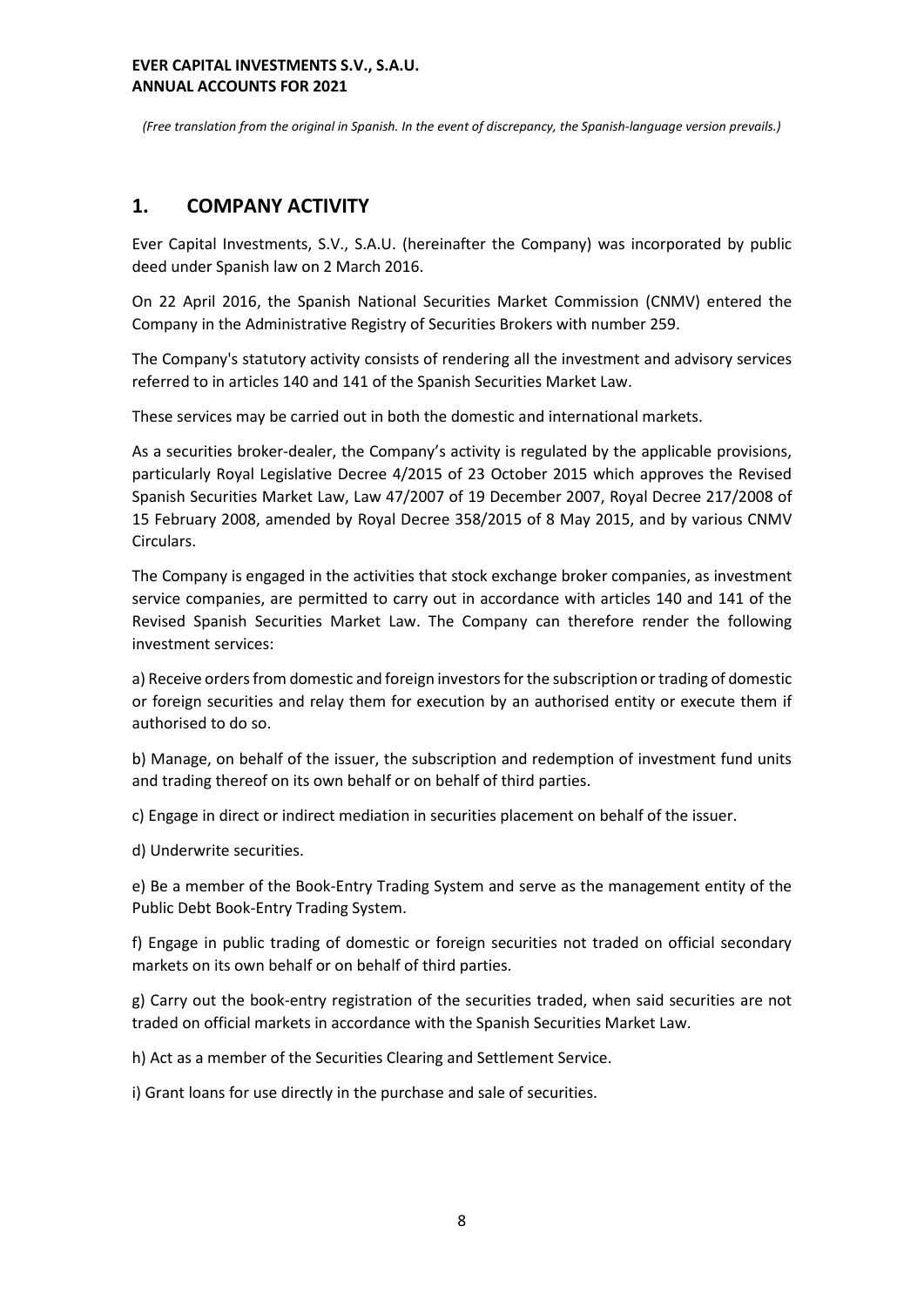*(Free translation from the original in Spanish. In the event of discrepancy, the Spanish-language version prevails.)*

j) Manage the securities portfolios of third parties, without being able to trade for own account with the holder of the securities being managed.

k) Act as securities custodian for securities holders or as securities administrator for securities represented by book entries.

l) Act as custodian for collective investment undertakings.

m) Act as an entity appointed by Banco de España to perform transactions in foreign currency derived from the aforementioned activities, in accordance with the above-mentioned law.

n) Perform activities that complement the aforementioned activities in accordance with the Spanish Securities Market Law and additional provisions.

Securities broker-dealer companies are regulated by Royal Decree 4/2015 of 23 October 2015, which approves the Revised Spanish Securities Market Law, Law 44/2002 of 22 November 2002 and Royal Decree 217/2008 of 15 February 2008, governing the legal framework for investment firms, amended by Royal Decree 1820/2009 of 27 November 2009 and Royal Decree 358/2015 of 8 May 2015, and by the CNMV Circulars. These regulations stipulate, inter alia, the following minimum requirements for authorisation to operate as a stock exchange broker company:

(a) The company must have a minimum share capital of Euros 730 thousand.

(b) The company must comply with the solvency ratio stipulated in the CNMV Circulars.

(c) The company must meet a specific liquidity ratio. To this end, it must maintain a certain volume of investments in low-risk, high-liquidity assets amounting to 10% of the liabilities that could require settlement within one year, excluding instrumental or transitory creditor accounts available to customers.

(d) Financing may only be obtained from financial institutions entered into the pertinent registers of the CNMV, Banco de España or the Spanish insurance authorities, or equivalent European Union registers. However, public funds may also be received for the following:

- Share issues.
- Subordinated financing.
- Issues of securities traded on official secondary markets.

The Company's registered office is located at Calle Azalea 1, Alcobendas, Madrid.

The Company opened a branch in Barcelona in April 2017.

The Company opened a branch in London in September 2018, which ceased activity in 2019 and closed in 2020 as a result of Brexit.

The Company forms part of the Atalanta Inversiones Europeas S.L. and subsidiaries Group, whose parent is Atalanta Inversiones Europeas S.L.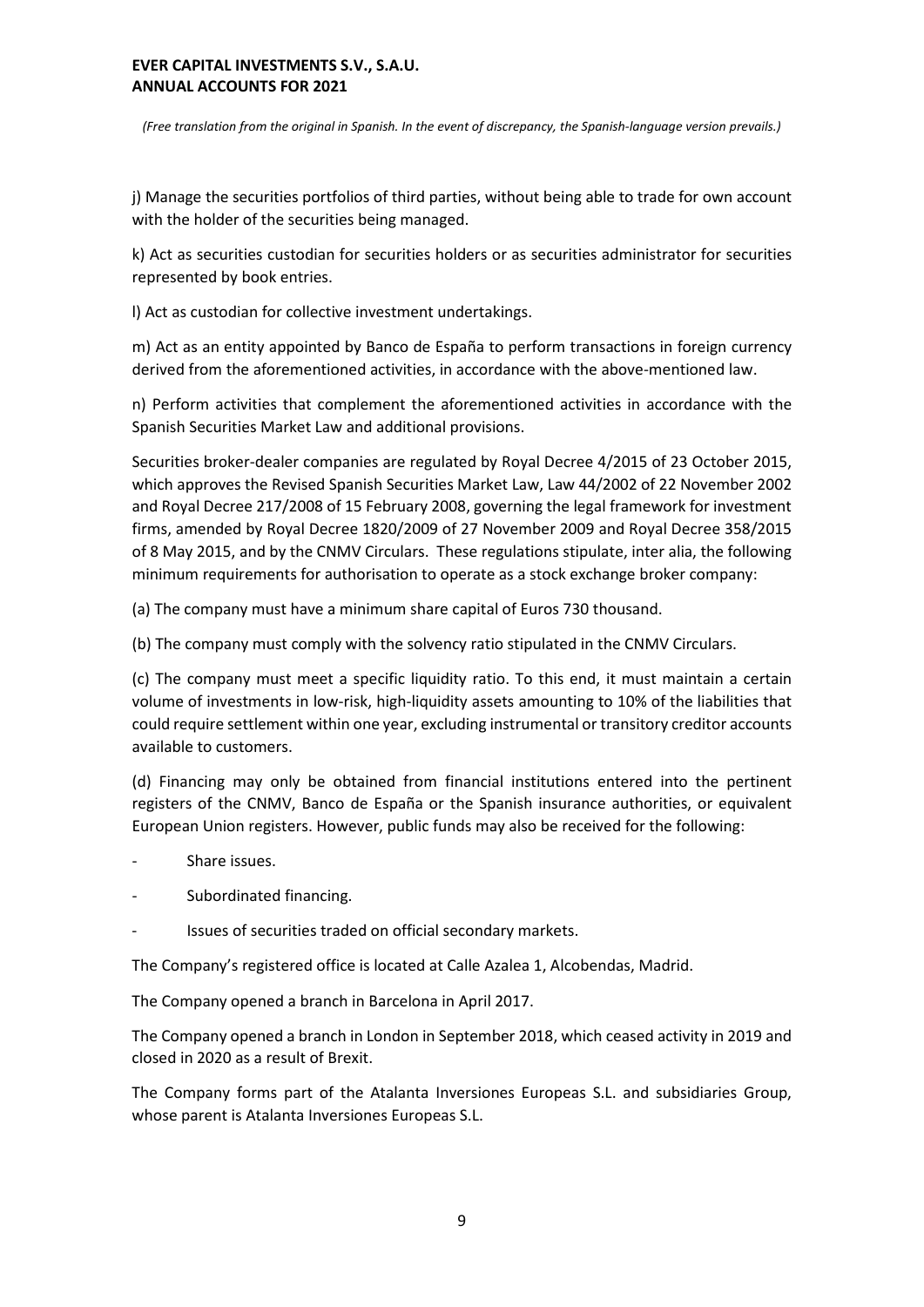*(Free translation from the original in Spanish. In the event of discrepancy, the Spanish-language version prevails.)*

The directors of Atalanta Inversiones Europeas S.L. and subsidiaries authorised the issue of the annual accounts for 2021 on 31 March 2022 (the 2020 accounts were authorised for issue on 30 March 2021).

# **2. BASIS OF PRESENTATION OF THE ANNUAL ACCOUNTS**

# **2.1. True and fair view**

The annual accounts for 2021 have been prepared on the basis of the accounting records of Ever Capital Investments S.V., S.A.U.

The annual accounts for 2021 have been prepared in accordance with current mercantile legislation and Spanish National Securities Market Commission (CNMV) Circular 1/2021 of 25 March 2021 on accounting standards, annual accounts and financial statements of investment firms and their consolidated groups, management companies of collective investment undertakings and management companies of closed-end entities, and subsequent amendments thereto (hereinafter CNMV Circular 1/2021), the Spanish General Chart of Accounts approved by Royal Decree 1514/2007 of 16 November 2007 and subsequently amended by Royal Decree 1159/2010 of 17 September 2010, Royal Decree 602/2016 of 2 December 2016 and Royal Decree 1/2021 of 12 January 2021, and all other applicable Spanish accounting regulations, to give a true and fair view of the Company's equity and financial position at 31 December 2021 and results of its operations and changes in equity for the year then ended.

These annual accounts, prepared by the Company's directors, are pending approval by the shareholder at the general meeting. However, the directors of the Company consider that the annual accounts will be approved by the shareholder with no significant changes.

# **2.2. Use of judgement and estimates in the preparation of the financial statements**

The Company's directors are responsible for the information included in the annual accounts. The preparation of certain information included in these annual accounts has required the directors to make judgements and estimates based on assumptions that affect the application of accounting policies and the reported amounts of assets and liabilities, income and expenses and obligations. The most significant estimates used in preparing these annual accounts are as follows:

• The fair value of certain financial assets not quoted on official secondary markets (see note 6).

• The measurement of the financial risks to which the Company is exposed when performing its activity (see note 5).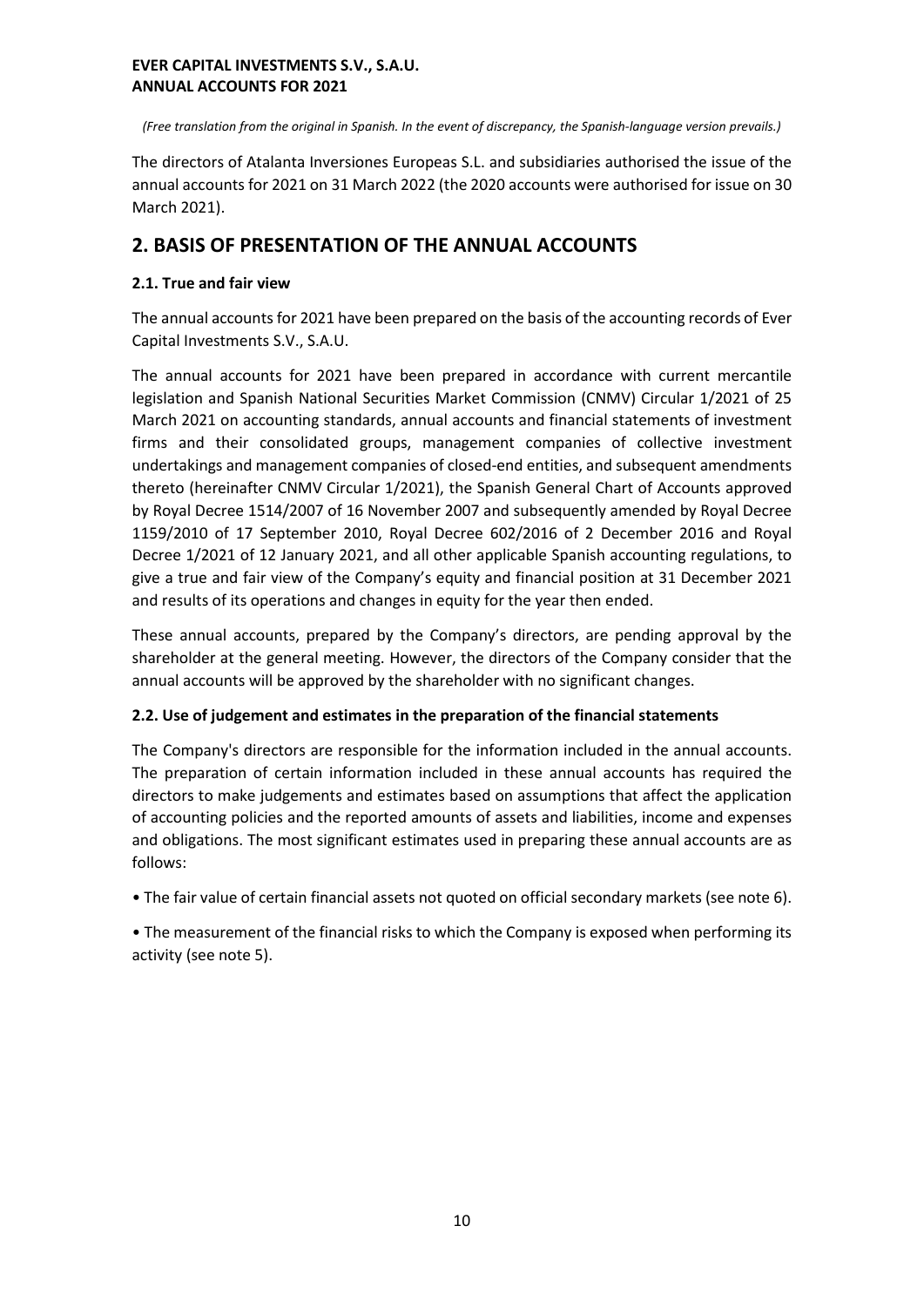*(Free translation from the original in Spanish. In the event of discrepancy, the Spanish-language version prevails.)*

# **2.3 Comparative information**

The balance sheet, income statement, statement of changes in equity, statement of cash flows and the notes thereto for 2021 include comparative figures for the prior year, which formed part of the 2020 annual accounts approved by the shareholder at the annual general meeting held on 29 April 2021.

At 31 December 2020, the Company prepared its annual accounts mainly in accordance with the criteria set out in CNMV Circular 7/2008 and CNMV Circular 3/2017 of 26 November 2017. On 16 April 2021, the Spanish National Securities Market Commission (CNMV) issued Circular 1/2021 of 25 March 2021, repealing Circular 7/2008 of 26 November 2008, and since that date the Company has applied the criteria set out in the Spanish General Chart of Accounts approved in 2007 and successive amendments, the most recent of which was in 2021. The balances for 2020 have been adapted for comparison purposes due to the entry into force of CNMV Circular 1/2021.

# Transition to the new accounting standards

The accounting principles and the main measurement standards used by the Company to prepare these annual accounts are the same as those applied in the previous year, except for the application of Royal Decree 1/2021 of 12 January 2021, amending the Spanish General Chart of Accounts approved under Royal Decree 1514/2007 of 16 November 2007, and the Spanish Accounting and Auditing Institute (ICAC) Resolution of 10 February 2021, setting out the standards with regard to recognition, measurement and the preparation of annual accounts for the purpose of recognising revenue from the delivery of goods and rendering of services, as well as the recognition of financial instruments.

Further to the application of the new accounting legislation, the Company made no adjustment to the carrying amount of financial assets and liabilities at 1 January 2021.

During 2021 the templates for the balance sheet, income statement, statement of changes in equity and statement of cash flows were modified in accordance with CNMV Circular 1/2021, and the figures for 2020 were adapted to these new templates.

#### **2.4 Functional and presentation currency**

The figures disclosed in the annual accounts are expressed in Euros, the Company's functional and presentation currency, rounded off to two decimal places.

#### **2.5 Current situation triggered by the Coronavirus pandemic**

The COVID-19 pandemic has not had a significant impact on the balance sheet or the income statement.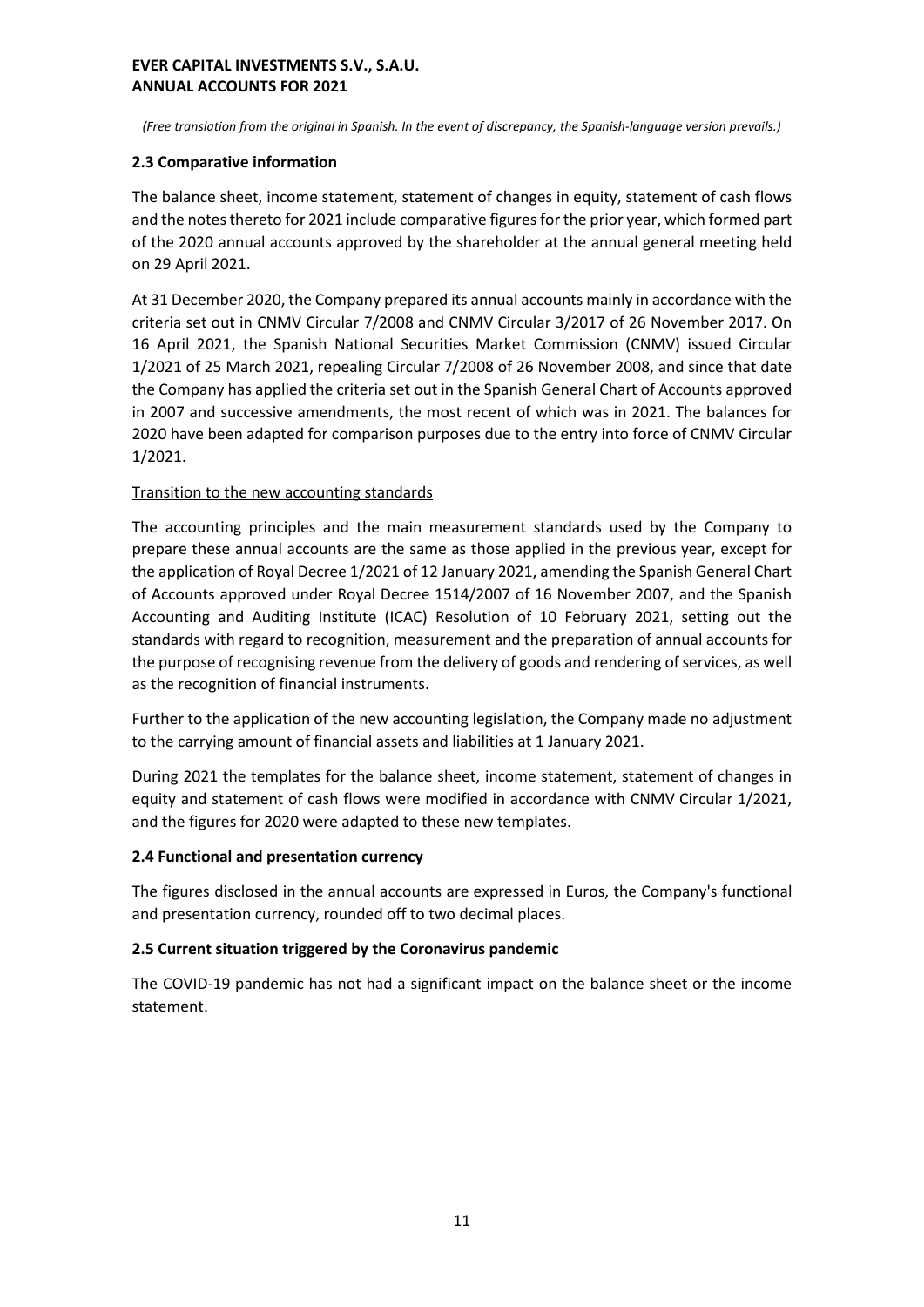*(Free translation from the original in Spanish. In the event of discrepancy, the Spanish-language version prevails.)*

# **3. SIGNIFICANT ACCOUNTING POLICIES**

## **a) Foreign currency transactions and balances**

Foreign currency transactions are translated into Euros using the exchange rates prevailing at the transaction date.

Monetary assets and liabilities denominated in foreign currencies have been translated into Euros at the closing rate, while non-monetary assets and liabilities measured at historical cost have been translated at the exchange rate prevailing at the transaction date. Non-monetary assets measured at fair value have been translated into Euros at the exchange rate at the date that the fair value was determined.

Exchange gains and losses arising on the settlement of foreign currency transactions and the translation into Euros of monetary assets and liabilities denominated in foreign currencies are recognised in profit or loss. However, exchange gains or losses arising on monetary items forming part of a net investment in a foreign operation are recognised as translation differences in equity.

# **b) Financial instruments**

A financial instrument is any contract that gives rise to a financial asset of one entity and a financial liability or an equity instrument of another entity.

Financial instruments are recognised in the balance sheet solely when the Company becomes a party to the contract, in accordance with the terms therein. The Company recognises receivables and payables from the date on which the legal right to receive or the legal obligation to pay cash arises, and financial derivatives from the trade date. Additionally, foreign currency transactions are recorded at the settlement date, and the financial assets traded in Spanish secondary securities markets are recognised on the trade date if they are equity instruments and on the settlement date if they are debt securities.

# **b.1) Financial assets**

Financial assets comprise cash, equity instruments of another company, instruments that entail a contractual right to receive cash or another financial asset, or any exchange of financial instruments under favourable terms. Financial assets include cash on hand, deposits at central banks, balances due from financial intermediaries, balances due from customers, debt securities and equity instruments acquired.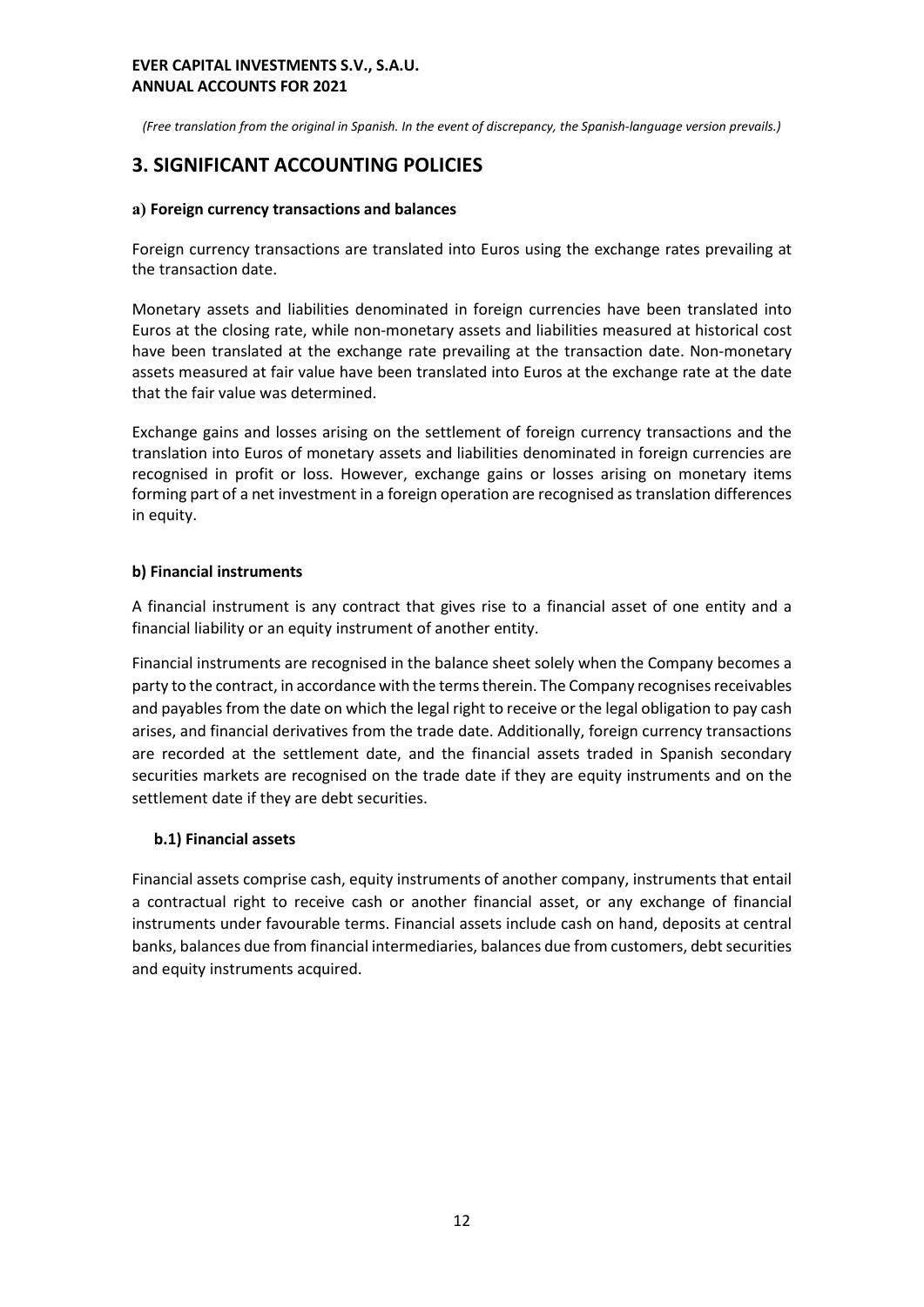*(Free translation from the original in Spanish. In the event of discrepancy, the Spanish-language version prevails.)*

## *Classification of financial assets*

# b.1.1) Financial assets at amortised cost

This category contains financial assets, including those admitted to trading on an organised market, where the investment is held to collect cash flows that are solely payments of principal and interest on the principal amount outstanding (even if the transaction was arranged at a zero or below-market rate of interest).

Assets are considered to meet this objective even when sales occur or are expected to occur in the future. For this purpose, the frequency, value and timing of sales in prior periods, the reasons for those sales and expectations about future sales activity are all considered.

Trade and non-trade receivables are generally included in this category.

These are initially measured at fair value, which, in the absence of evidence to the contrary, is the transaction price, i.e. the fair value of the consideration given plus directly attributable transaction costs.

Trade receivables and other items, such as advances, loans to employees or dividends receivable, which mature in less than one year and do not have a contractual rate of interest, are measured at their nominal amount provided that the effect of not discounting the cash flows is immaterial, both at initial recognition and subsequent measurement, and there are no indications of impairment.

These assets are subsequently measured at amortised cost and interest accrued thereon is recognised in the income statement using the effective interest method.

Impairment is presumed to exist when there has been a reduction or delay in the estimated future cash flows, which may be due to debtor insolvency.

Impairment and any reversals thereof are recognised as an expense or income, respectively, in the income statement at the reporting date. The loss can only be reversed up to the limit of the amortised cost of the assets had the impairment loss not been recognised.

# b.1.2) Financial assets at fair value through equity

This category includes financial assets whose contractual terms give rise to cash flows that are solely payments of principal and interest on the principal amount outstanding, and which are not held for trading and cannot be classified under "Financial assets at amortised cost". This category also includes investments in equity instruments for which an irrevocable election was made at initial recognition to present subsequent changes directly in equity.

These are initially measured at fair value, which, in the absence of evidence to the contrary, is the transaction price, i.e. the fair value of the consideration given plus costs directly attributable to the transaction.

They are subsequently measured at fair value through equity and reclassified to the income statement when sold or impaired.

Impairment losses and exchange gains and losses on monetary financial assets in foreign currency are recognised in the income statement.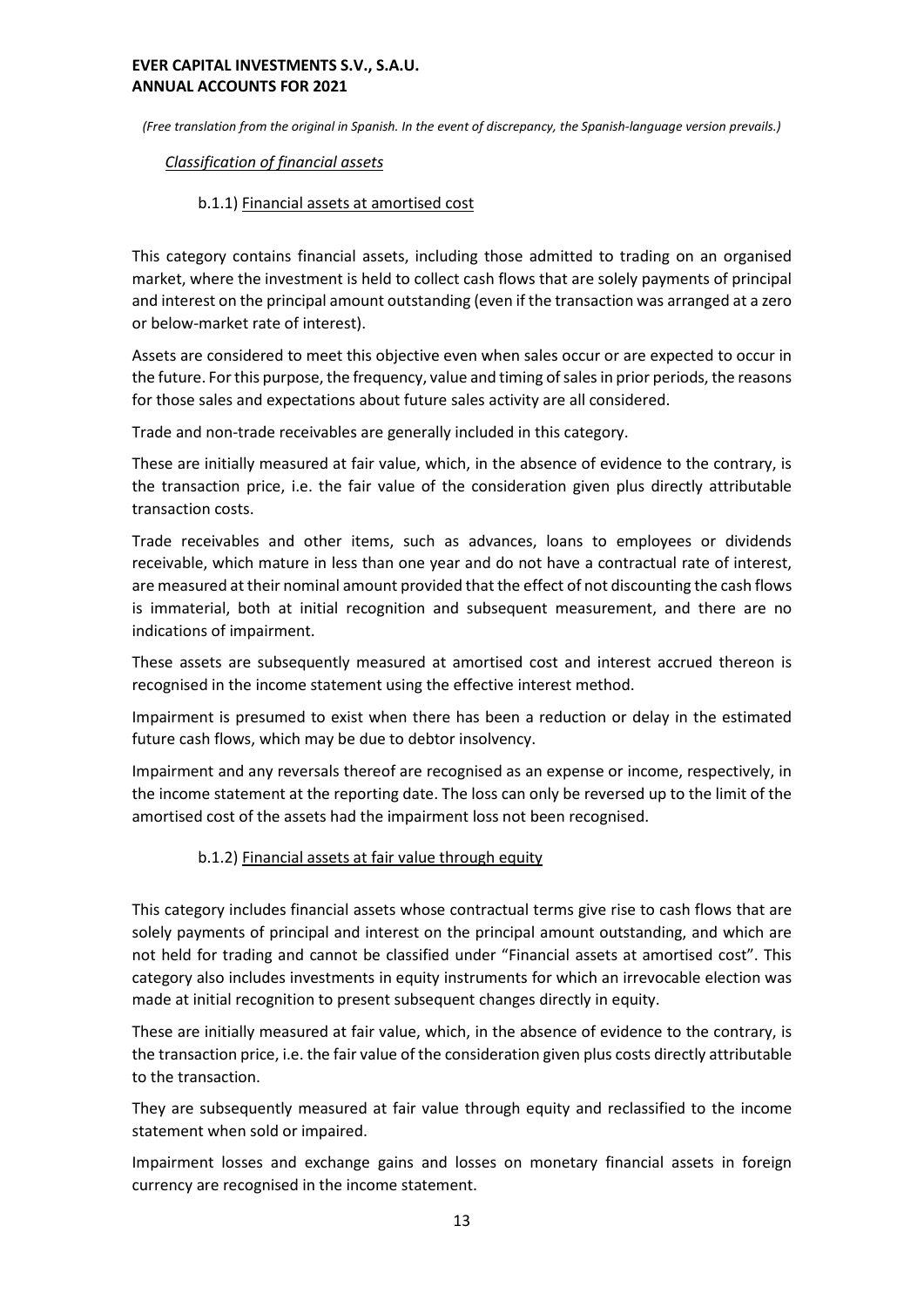#### *(Free translation from the original in Spanish. In the event of discrepancy, the Spanish-language version prevails.)*

Interest, calculated using the effective interest method, and dividends accrued are recognised in the income statement.

Investments in equity instruments whose fair value cannot be reliably determined are measured at cost less cumulative impairment losses.

On allocating a value to these assets, as a result of derecognition or for any other reason, the weighted average cost is applied to homogeneous groups.

At least at each reporting date, impairment losses are recorded if there is objective evidence of impairment of a financial asset included within this category. Any such impairment is recognised in the income statement. Any reversals of impairment are credited to the income statement, except for reversals in the write-down of equity instruments, which are recognised directly in equity.

Equity instruments are tested individually for impairment whenever there is a prolonged (18 months) or significant (40%) decline in their market value with respect to their cost.

# Determining fair value:

The fair value of financial assets is determined by using market prices provided that the quoted prices available for the instruments can be considered representative as they are periodically published in the usual information systems, provided by renowned financial intermediaries.

A fair value hierarchy is established based on the inputs used, classifying the estimates in three levels:

- Level 1: those based on quoted prices (unadjusted) in active markets for identical assets or liabilities that the Company can access at the measurement date.
- Level 2: those based on quoted prices in active markets for similar instruments or other valuation techniques in which all significant inputs are based on directly or indirectly observable market data.
- Level 3: those in which certain significant inputs are not based on observable market data.

When it is not possible to mark to market, measurement is based on internal models using publicly-available market data, where possible, that satisfactorily reflect the value of the instruments being measured. This valuation technique is based on the discounting of future cash flows of assets (determined or estimated) using the risk-free discounting curve. Based on the characteristics of the issue and the issuer, a specific credit risk is allocated which will differ for each of the flows to be received.

The fair value of investment fund units classified as assets at fair value through equity is equivalent to the net asset value of the fund at the measurement date.

# b.1.3) Financial assets carried at cost

This category includes investments in Group companies, jointly controlled entities and associates.

These investments are initially recognised and measured at cost, which is equivalent to the fair value of the consideration given, plus any directly attributable transaction costs.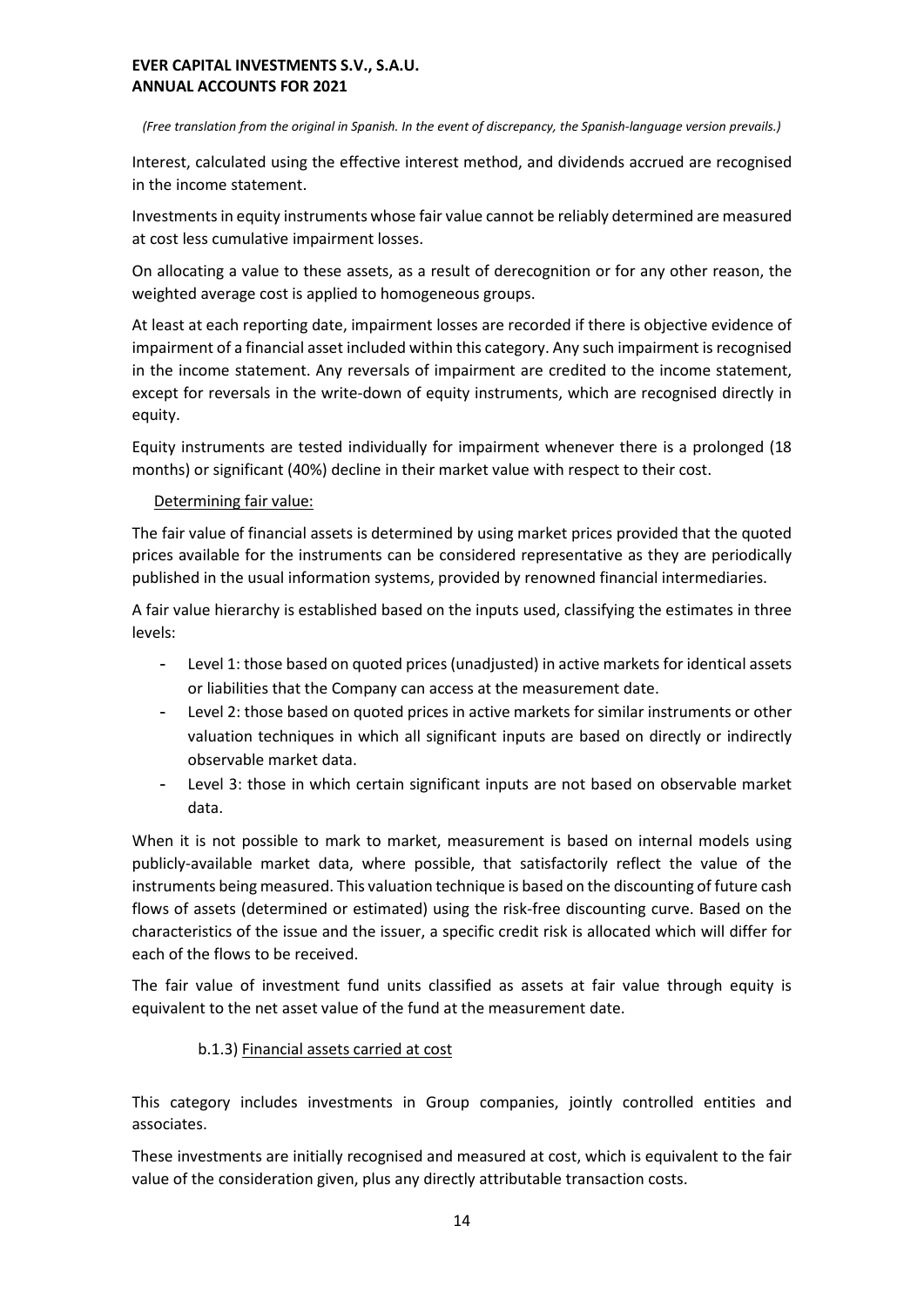*(Free translation from the original in Spanish. In the event of discrepancy, the Spanish-language version prevails.)*

They are subsequently measured at cost less any accumulated impairment.

# b.1.4) Financial assets at fair value through profit or loss

A financial asset must be included in this category unless it should be classified in any of the other categories in accordance with sections b.1.1, b.1.2. and b.1.3 above.

A financial asset is considered as held for trading when:

- It is originated or acquired for the purpose of selling it in the near term (e.g. listed debt securities, irrespective of their maturity, or listed equity instruments that are acquired for the purpose of selling them in the short term).
- On initial recognition it is part of a portfolio of identified financial instruments that are managed together and for which there is evidence of a recent actual pattern of short-term profit-taking.
- It is a derivative, except for a financial guarantee contract or a designated hedging instrument.

The financial assets included under this category are initially measured at fair value. In the absence of evidence to the contrary, this is the transaction price, which is equivalent to the fair value of the consideration received. Directly attributable transaction costs are recognised in profit and loss. Subsequent to initial recognition, the Company measures financial assets included in this category at fair value through profit or loss.

# *Interest and dividends from financial assets*

Interest and dividends accrued on financial assets after their acquisition are recognised as income. The interest on financial assets carried at amortised cost is recognised using the effective interest method and dividends are recognised when the right to receive payment is established.

To this end, upon initial measurement of financial assets, the accrued explicit interest receivable at the measurement date is recognised separately, based on maturity, and dividends declared at the acquisition date are also accounted for separately.

Furthermore, when the dividends distributed are clearly derived from profits generated prior to the acquisition date because amounts have been distributed which are higher than the profits generated by the investee since acquisition, they are accounted for as a deduction in the carrying amount of the investment and not recognised as income.

#### *Derecognition of financial assets*

Financial assets are derecognised when the contractual rights to the cash flows from the financial asset expire or have been transferred with substantially all the risks and rewards of ownership.

A gain or loss on derecognition of a financial asset is determined as the difference between the consideration received, net of the attributable transaction costs and the carrying amount of the financial asset, plus any accumulated amount recognised directly in equity and forms part of the profit or loss for the year.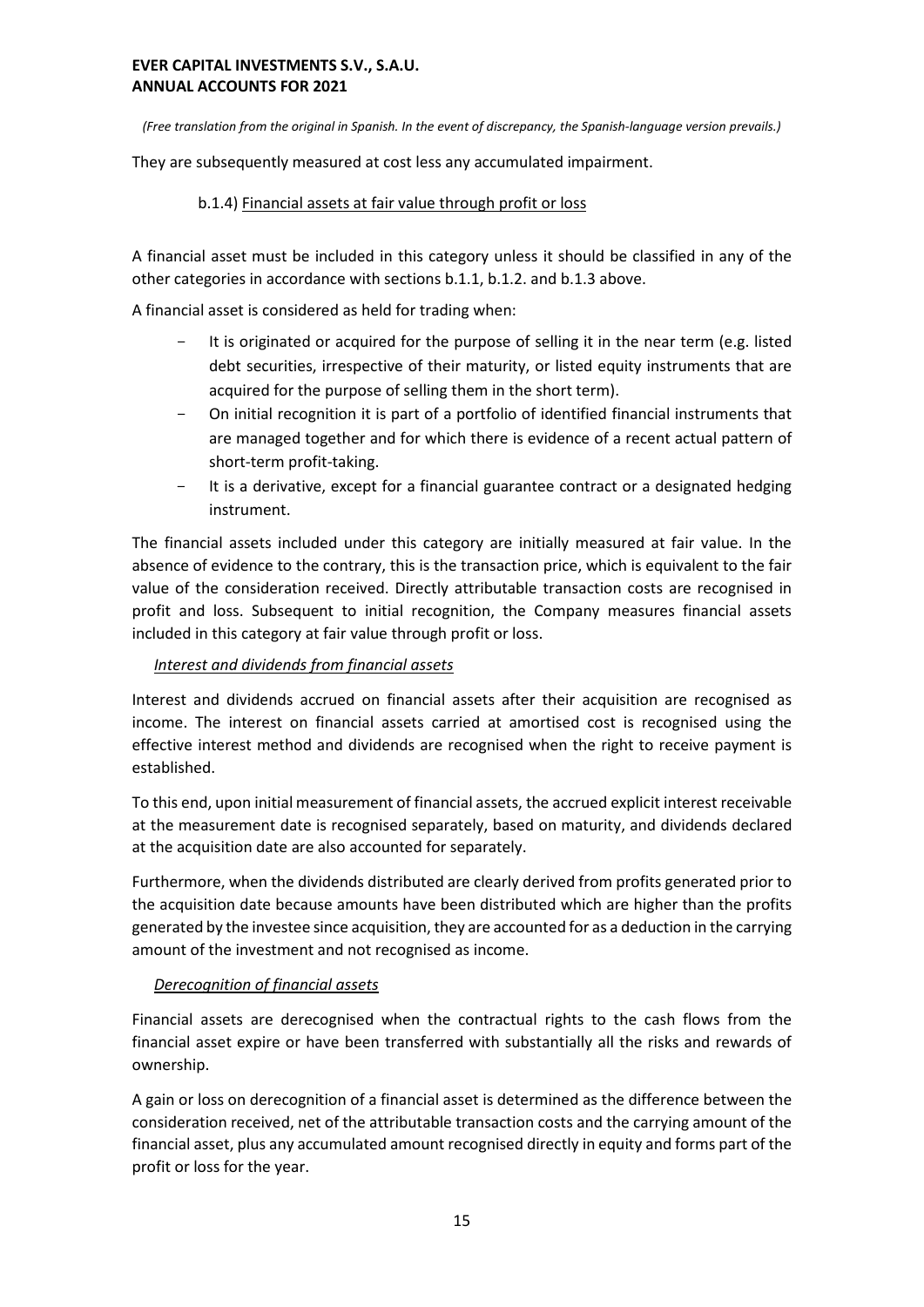*(Free translation from the original in Spanish. In the event of discrepancy, the Spanish-language version prevails.)*

The Company classifies all financial assets as "Financial assets at amortised cost", except for the shares held in the Investment Guarantee Fund, which are classified as "Financial assets carried at cost" in view of their nature.

The classification of financial assets is provided in Appendix I

# **b.2) Financial liabilities**

Financial liabilities are instruments issued, incurred or assumed that give rise to a direct or indirect contractual obligation for the Company, based on their economic substance, to either deliver cash or another financial asset or to exchange financial assets or financial liabilities with a third party under unfavourable terms.

# *Classification of financial assets*

# b.2.1) Financial liabilities at amortised cost

This category includes amounts due to financial intermediaries, amounts due to customers and trade and non-trade payables.

Financial liabilities are initially recognised at fair value. Following initial recognition, the Company measures all financial liabilities at amortised cost. Interest is recognised in the income statement using the effective interest method.

Trade payables falling due within one year for which there is no contractual interest rate and called-up equity holdings expected to be settled in the short term are initially and subsequently measured at their nominal amount, provided that the effect of not discounting the cash flows is immaterial.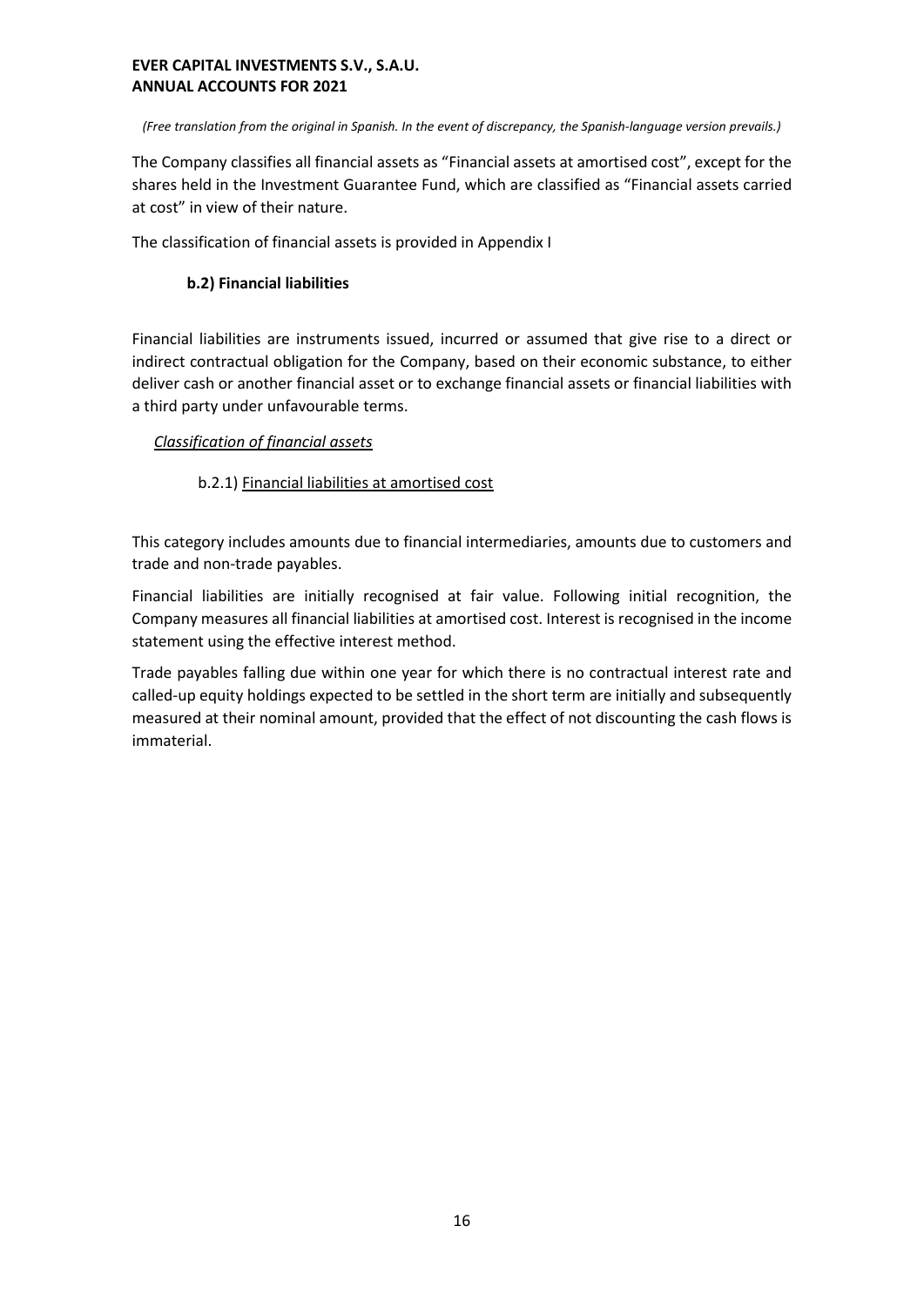*(Free translation from the original in Spanish. In the event of discrepancy, the Spanish-language version prevails.)*

## b.2.2) Financial liabilities at fair value through profit or loss

This category includes financial liabilities issued for the purpose of repurchasing them in the near term; those forming part of a portfolio of financial instruments for which there is evidence of a recent actual pattern of short-term profit-taking; and derivatives, except for financial guarantee contracts and designated hedging instruments.

This category also includes hybrid financial instruments for which the embedded derivative cannot be measured separately and its fair value cannot be determined reliably, either at the acquisition date or subsequently. For accounting purposes the hybrid financial instrument is recognised in its entirety as either a financial asset or a financial liability under financial assets (liabilities) at fair value through profit or loss in the income statement. This same criterion is applied upon initial recognition, at which time the Company measures the hybrid financial instrument at fair value.

# *Derecognition of financial liabilities*

Financial liabilities are fully or partially derecognised when the inherent obligation is extinguished. Own financial liabilities acquired are also derecognised, even when the intention is to place them on the market again in the future.

If debt instruments with substantially different terms are exchanged, the original financial liability is derecognised and the new financial liability recognised.

The difference between the carrying amount of a financial liability, or part of that liability, that has been derecognised and the consideration paid, including attributable transaction costs and any asset transferred (other than cash) or liability assumed, is recognised in the income statement for the reporting period in which it arises.

Due to their nature, all financial liabilities have been classified by the Company as "Financial liabilities at amortised cost".

The classification of financial liabilities is provided in Appendix I

# **c) Property, plant and equipment**

Property, plant and equipment are measured at cost of acquisition or production, including indirect taxes that are not directly recoverable from the taxation authorities, less accumulated depreciation and impairment losses. Depreciation of property, plant and equipment is calculated over their useful life using the straight-line method, on the basis of the cost of the assets less their residual value. The estimated useful lives of the different items of property, plant and equipment are as follows:

| Years of useful life             |                       |  |
|----------------------------------|-----------------------|--|
| <b>Furniture</b>                 | 10 years              |  |
| Information technology equipment | 4 years               |  |
| <b>Vehicles</b>                  | 2 years (second hand) |  |

The Company reviews the depreciation methods and useful lives of each item of property, plant and equipment at least at each reporting date.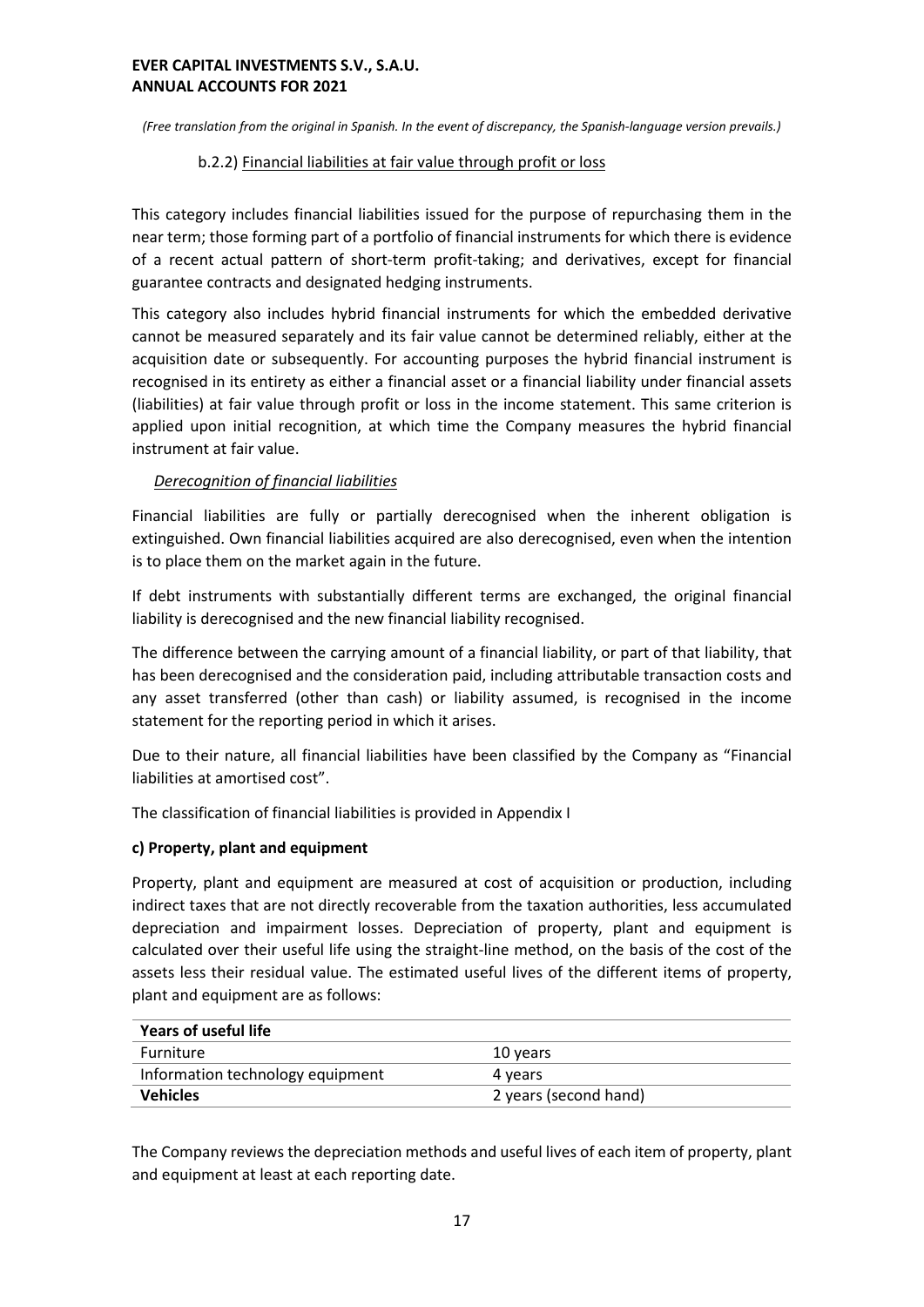*(Free translation from the original in Spanish. In the event of discrepancy, the Spanish-language version prevails.)*

Repair and maintenance costs that do not improve the related assets or extend their useful lives are recognised in profit and loss when incurred. Only those costs likely to generate future profits are capitalised, provided that the amount of such costs can be estimated reliably.

#### **d) Intangible assets**

Intangible assets, which basically comprise computer software, meet the identifiability criterion, and are recognised net of any accumulated amortisation and possible impairment losses. Intangible assets are measured at cost of purchase or production. Amortisation of intangible assets is calculated over their useful life, using the straight-line method, on the basis of the cost of the assets less their residual value. They have an estimated useful life of three years.

#### **e) Leases**

The Company has rights to use certain assets through lease contracts.

Leases in which the Company assumes substantially all the risks and rewards incidental to ownership are classified as finance leases, otherwise they are classified as operating leases. The Company has only arranged operating leases.

Lease payments under an operating lease, net of incentives received, are recognised as an expense on a straight-line basis over the lease term, unless another systematic basis is more representative of the time pattern of the lease's benefit.

# **f) Security deposits**

Security deposits paid in relation to lease contracts are measured using the same criteria as for financial assets. The difference between the amount paid and the fair value is classified as a prepayment and recognised in profit and loss over the lease term.

#### **g) Fees and commissions, interest and dividend income**

#### **Fees and commissions**

Fees and commissions from activities and services rendered during a specific period of time are recognised in the income statement over the duration of the activities or services.

Fees and commissions from activities and services rendered during a period of time that is not specific are recognised in the income statement in line with the stage of completion.

Fees and commissions from a service rendered in a single act are recognised in the income statement when the single act is carried out.

Variable management fees and commissions are recognised based on the best estimate at any given time. The Company adjusts these fees, retrospectively if appropriate, when it has access to information on trends in the calculation bases.

The processing of stock market fees for performing securities transactions is considered a single service received, which is recorded as fees and commissions for securities transactions.

# **h) Interest and dividend income**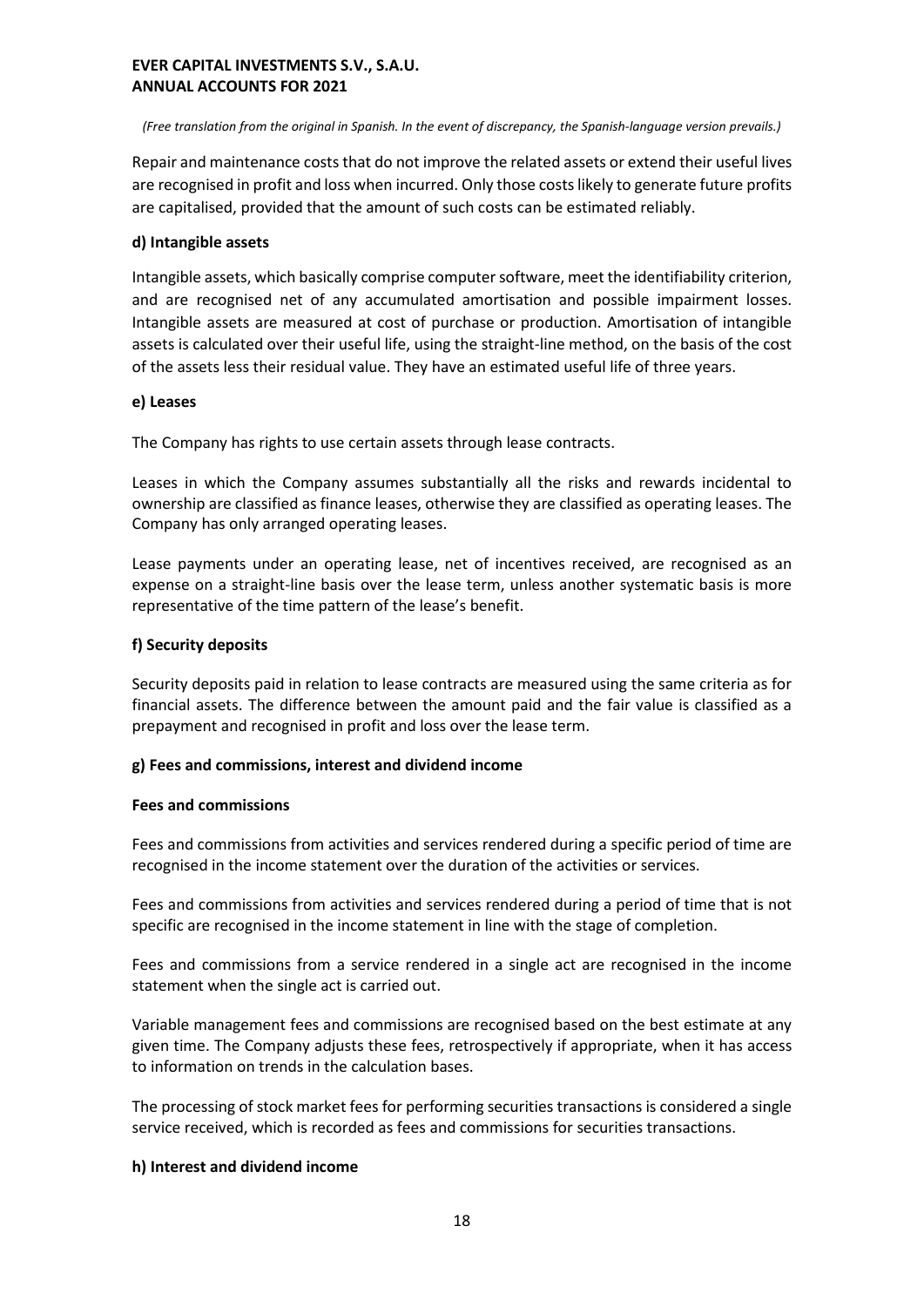*(Free translation from the original in Spanish. In the event of discrepancy, the Spanish-language version prevails.)*

Interest is recognised using the effective interest method.

Dividends from investments in equity instruments are recognised when the Company is entitled to receive them. If the dividends are clearly derived from profits generated prior to the acquisition date because amounts higher than the profits generated by the investment since acquisition have been distributed, the carrying amount of the investment is reduced.

#### **i) Personnel expenses**

Personnel remuneration is measured without discounting at the amount payable for services received and is generally recognised as personnel expenses for the year and an accrual, reflecting the difference between the total expense and the amount already settled.

#### **j) Income tax**

The income tax expense is determined by the tax payable on the taxable income for a year after taking into account any changes in that period due to temporary differences, tax credits and deductions, and tax losses.

Income tax expense is recognised in the income statement except when the transaction is recognised directly in equity, or when it arises on a business combination, in which case the deferred tax is recognised as one of its assets or liabilities. The effects of timing differences, where applicable, are included in "Deferred tax assets" or "Deferred tax liabilities" in the accompanying balance sheet.

#### **k) Contributions to the Investment Guarantee Fund**

In accordance with Royal Decree 948/2001 of 3 August 2001 on investor compensation schemes, amended by Law 53/2002 of 30 December 2002 on tax, administrative and social measures and by Royal Decree 1642/2008 of 10 October 2008, amending the amounts guaranteed, securities broker-dealer companies must make annual contributions to the Investment Guarantee Fund. The amount contributed by the Company to this fund in 2021 is Euros 20,844.08 (Euros 20,611.58 in 2020), which is recognised under "Other operating expenses" in the accompanying income statement (see note 13.e).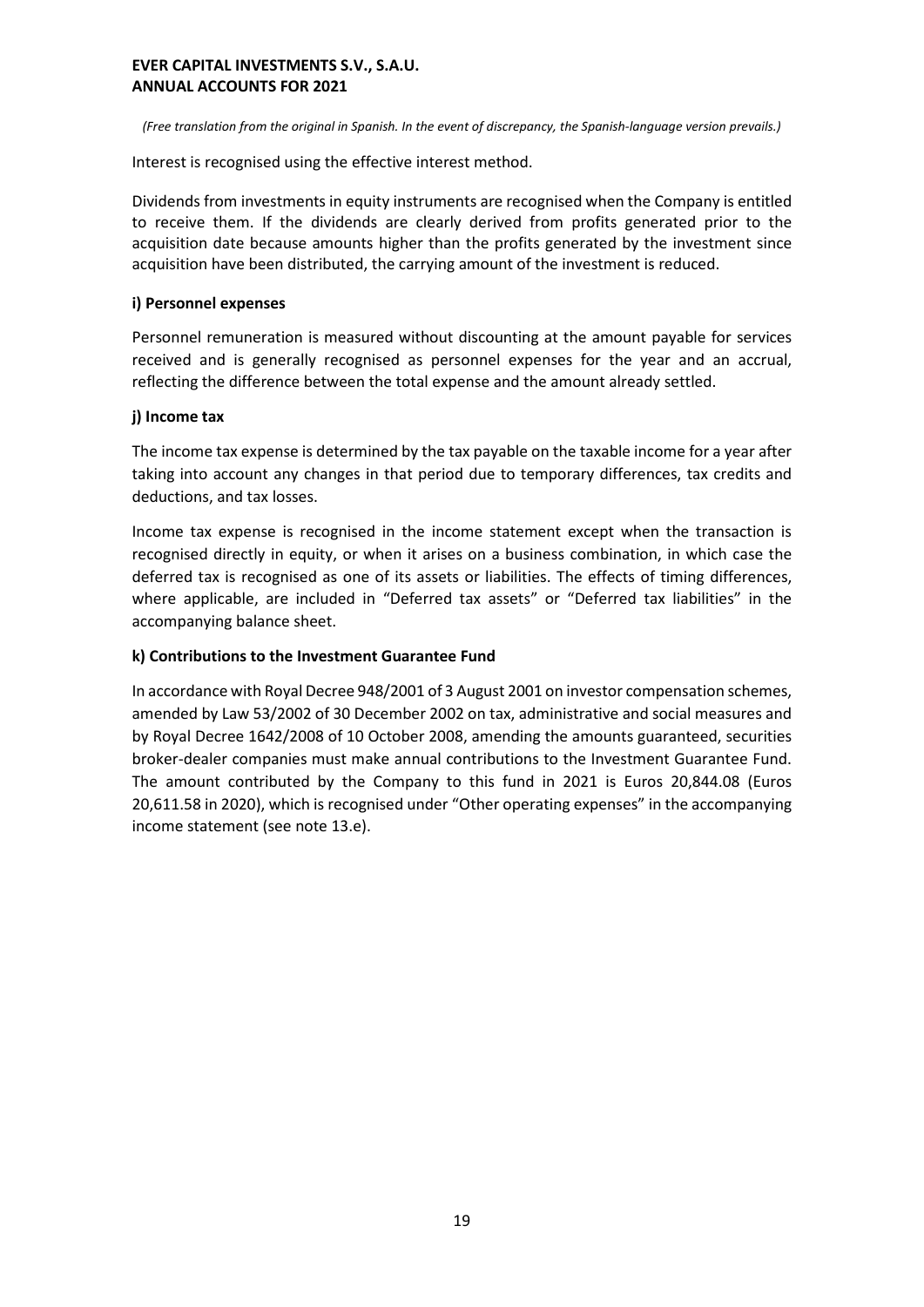*(Free translation from the original in Spanish. In the event of discrepancy, the Spanish-language version prevails.)*

# **l) Related party transactions**

Transactions with Group companies and related parties are recognised at the fair value of the consideration given or received. The difference between this value and the amount agreed is recognised in line with the underlying economic substance of the transaction.

# **m) Statement of cash flows**

The Company has used the indirect method to draw up the consolidated statement of cash flows, using the following expressions and classification criteria:

• Cash flows: inflows and outflows of cash and cash equivalents, which are short-term, highly liquid investments that are subject to an insignificant risk of changes in value.

• Operating activities: typical activities of financial institutions and other activities that cannot be classified as investing or financing.

• Investing activities: the acquisition, sale or disposal of non-current assets and other investments not included in cash and cash equivalents.

# **n) Statement of total changes in equity**

This statement shows a reconciliation of the opening and closing carrying amounts of all items that make up equity, grouping movements according to their nature, as follows:

• Reclassifications, reflecting changes in equity due to the adjustment of balances in the financial statements as a result of changes in accounting principles or corrections of errors.

• Income and expenses recognised during the period comprise the aggregate amount of the items recognised in the statement of recognised income and expense.

• Other changes in equity comprise the remaining items recognised in equity, such as distribution of profit or application of losses, transactions with own equity instruments, equitysettled payments, transfers between equity line items and any other increases or decreases in equity.

# **o) Off-balance sheet customer funds**

The Company's off-balance-sheet item, "Portfolios managed", reflects the value of the portfolios managed for its customers.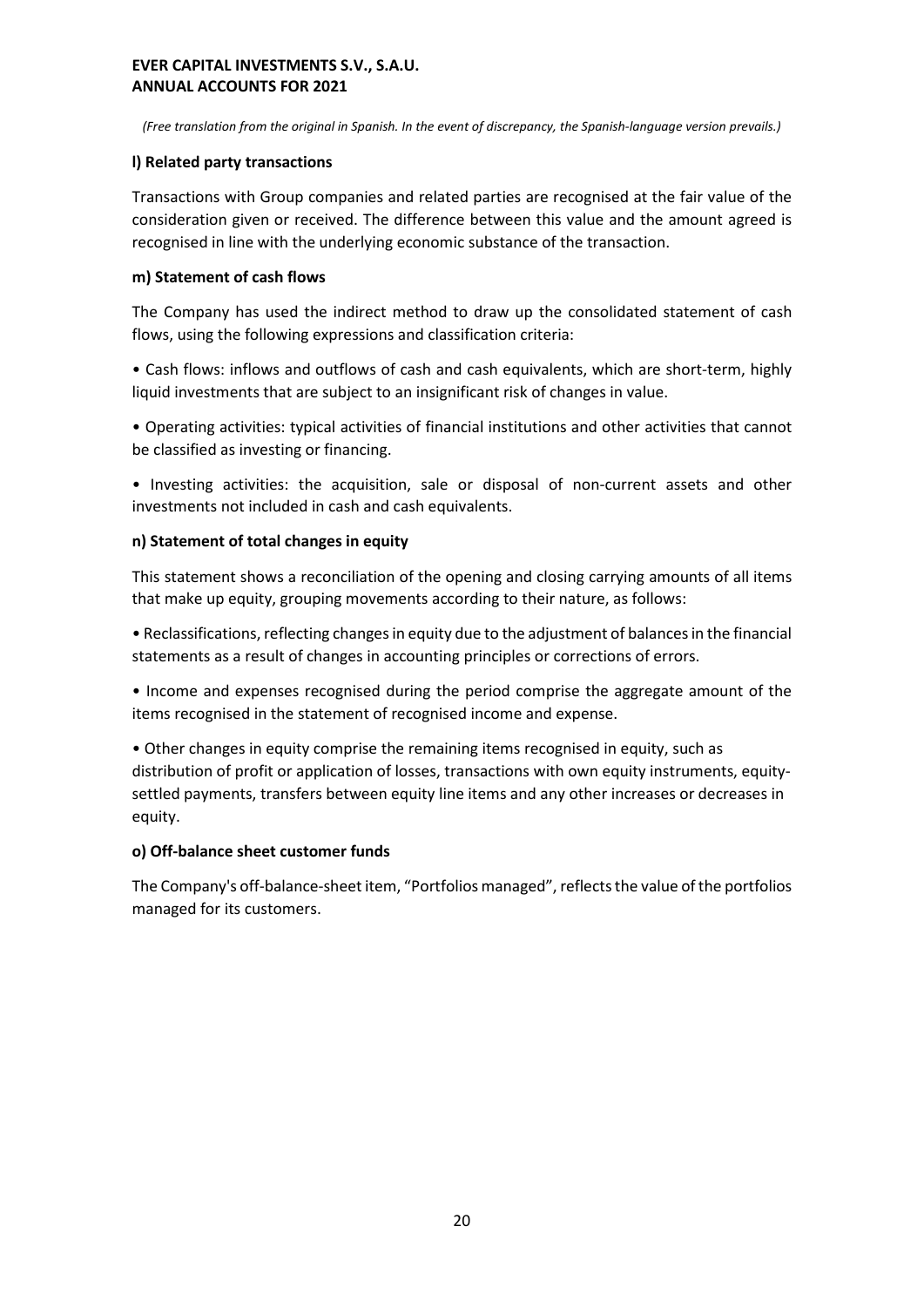*(Free translation from the original in Spanish. In the event of discrepancy, the Spanish-language version prevails.)*

# **4. DISTRIBUTION OF PROFIT**

The distribution of the Company's profit for 2021 that the board of directors will propose for approval by the shareholder at the annual general meeting, and the distribution of the profit for 2020 approved by the shareholder at the general meeting held on 29 April 2021, are as follows:

|                     | <b>Euros</b>             | <b>Euros</b> |
|---------------------|--------------------------|--------------|
|                     | 2021                     | 2020         |
| Profit for the year | 504,070.71               | 648,531.69   |
| <b>Distribution</b> | 504,070.71               | 648,531.69   |
| <b>Dividends</b>    | $\overline{\phantom{0}}$ |              |
| Legal reserve       | 50,408.00                | 64,900.00    |
| Voluntary reserve   | 453,662.71               | 583,631.69   |

# **5. FINANCIAL ASSETS AT FAIR VALUE THROUGH PROFIT OR LOSS**

At 31 December 2021 and 2020, the Company has classified the following assets in this category:

|                            | 31/12/2021   | 31/12/2020   |
|----------------------------|--------------|--------------|
|                            | Euros        | Euros        |
| Debt securities            | 4,850,972.83 | 4,954,905.20 |
| Shares and equity holdings | 1,002,938.16 | 410,019.84   |
| Total                      | 5,853,910.99 | 5,364,925.04 |

The fair value of these assets has been obtained from prices quoted on Bloomberg. Debt securities comprise private fixed income securities. Of its total debt securities, the Company holds Euros 2,465,506.57 in domestic securities and Euros 2,300,664.32 in international securities at 31 December 2021 (Euros 2,569,028.63 and Euros 2,291,777.44, respectively, at 31 December 2020).

# **6. LOANS AND RECEIVABLES**

#### **Due from financial intermediaries**

Details at 31 December 2021 and 2020 are as follows:

|                                   | 31/12/2021   | 31/12/2020   |
|-----------------------------------|--------------|--------------|
|                                   | <b>Euros</b> | <b>Euros</b> |
| Demand deposits                   | 1,098,433.69 | 1,002,595.40 |
| Receivables from transactions for | 188.927.35   | 121,219.97   |
| own account pending settlement    |              |              |
| Time deposits                     | 1,255,602.67 |              |
| <b>Total</b>                      | 2,542,963.71 | 1,123,815.37 |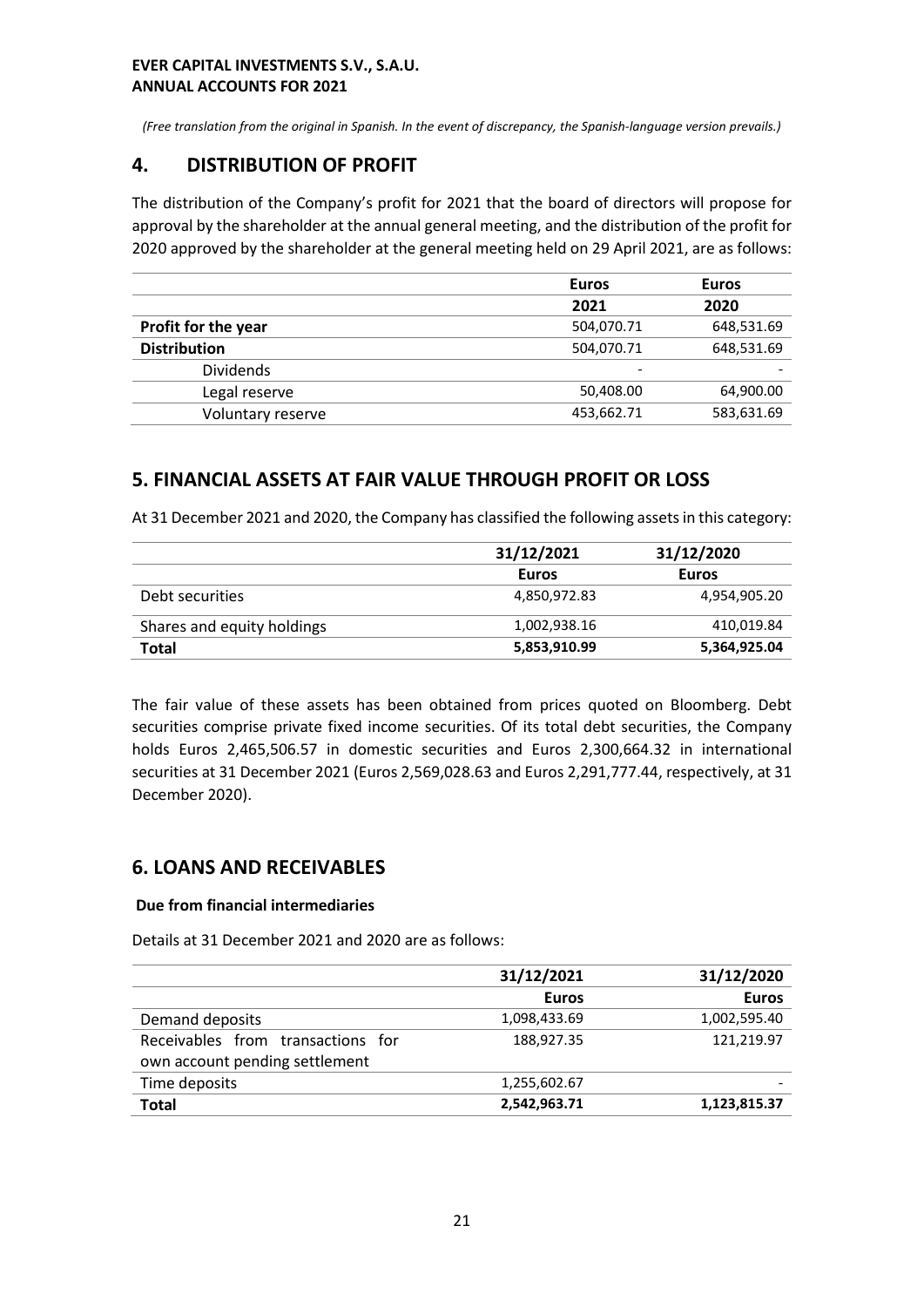*(Free translation from the original in Spanish. In the event of discrepancy, the Spanish-language version prevails.)*

## a) Demand deposits

This item comprises balances in current accounts held in financial institutions at 31 December 2021 and 2020, which earn interest at market rates.

b) Receivables from transactions for own account pending settlement

This item reflects balances derived from the sale of securities by the Company on its own behalf and which are pending settlement with Caceis (formerly Santander Securities Services) at 31 December 2021 and 2020. These amounts were settled in the early months of the year.

c) Time deposits

Amounts held in time deposits at financial institutions as guarantees for transactions pending settlement.

# **Due from customers**

Details at 31 December 2021 and 2020 are as follows:

|                    | 31/12/2021 | 31/12/2020   |
|--------------------|------------|--------------|
|                    | Euros      | <b>Euros</b> |
| Due from customers | 702.827.76 | 266,828.71   |
| Total              | 702,827.76 | 266,828.71   |

The balance due from customers comprises trade receivables amounting to Euros 702,827.76, with most of the balance receivable at 31 December 2021 having been collected in the early months of 2022.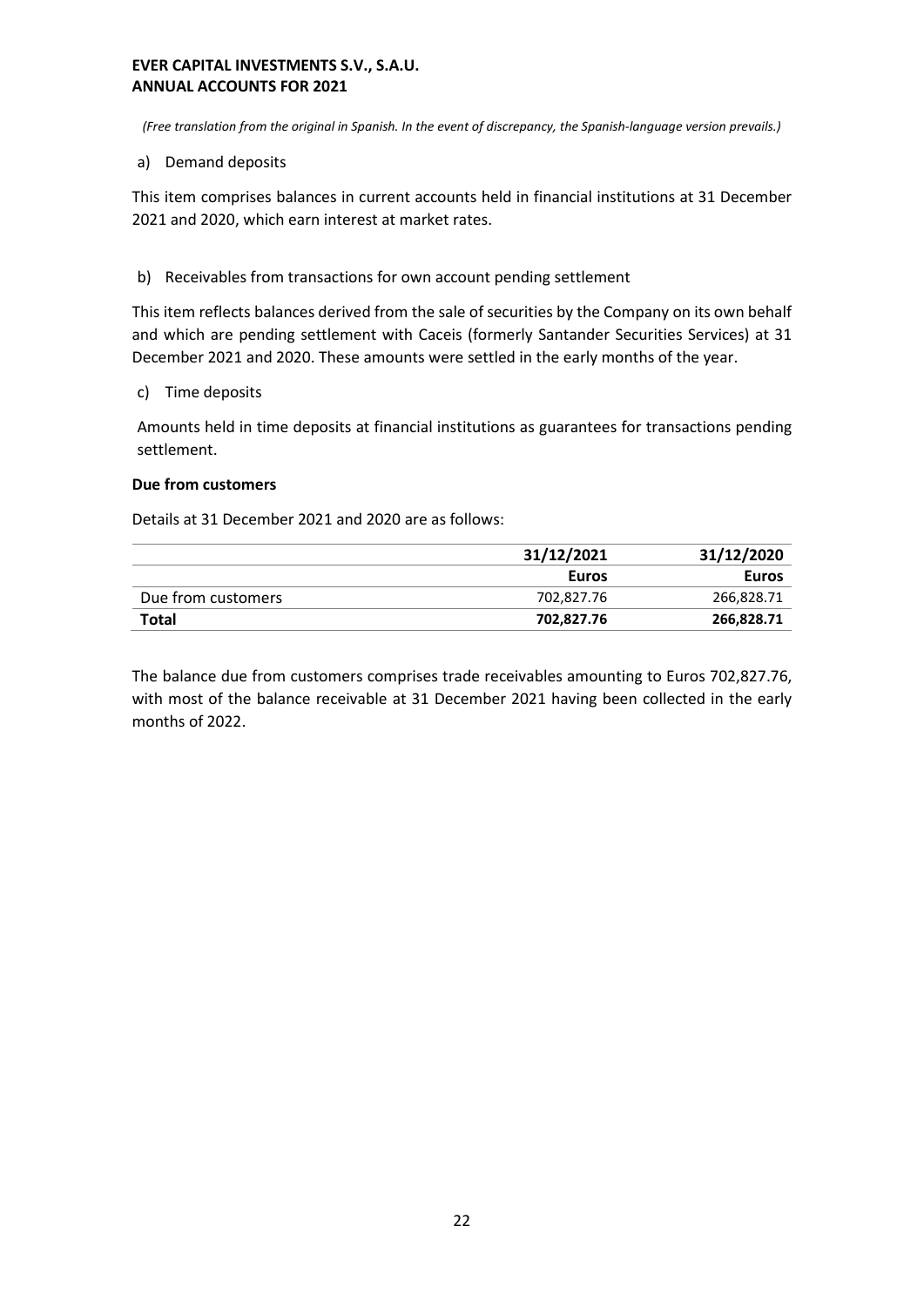*(Free translation from the original in Spanish. In the event of discrepancy, the Spanish-language version prevails.)*

# **7. PROPERTY, PLANT AND EQUIPMENT**

Movement in this line item in 2021 is as follows:

| Cost                                                                  | 31/12/2020    | <b>Additions</b> | <b>Disposals</b> | 31/12/2021    |
|-----------------------------------------------------------------------|---------------|------------------|------------------|---------------|
| Furniture, IT equipment,<br>fixtures                                  | 211,781.22    | 3,815.82         |                  | 215,597.04    |
| Accumulated<br>depreciation<br>(furniture, IT equipment,<br>fixtures) | (146, 494.44) | (28, 933.50)     |                  | (175, 427.94) |
| <b>Carrying amount</b>                                                | 65,286.78     | (25, 117.68)     |                  | 40,169.10     |

Movement in this line item in 2020 was as follows:

| Cost                                                                  | 31/12/2019    | <b>Additions</b> | <b>Disposals</b>         | 31/12/2020    |
|-----------------------------------------------------------------------|---------------|------------------|--------------------------|---------------|
| Furniture, IT equipment,<br>fixtures                                  | 204,706.81    | 7.074.41         | $\overline{\phantom{a}}$ | 211,781.22    |
| Accumulated<br>depreciation<br>(furniture, IT equipment,<br>fixtures) | (104, 222.28) | (42, 272, 16)    |                          | (146, 494.44) |
| <b>Carrying amount</b>                                                | 100,484.53    | (35, 197.75)     |                          | 65,286.78     |

At 31 December 2021 and 2020 the Company has no firm commitments to purchase property, plant and equipment. At 31 December 2021, the Company has fully depreciated property, plant and equipment amounting to Euros 126,064.66. In 2020, the Company had fully depreciated property, plant and equipment amounting to Euros 58,416.90.

# **8. INTANGIBLE ASSETS**

Movement in this line item in 2021 is as follows:

| Cost                                                        | 31/12/2020   | <b>Additions</b> | <b>Disposals</b> | 31/12/2021   |
|-------------------------------------------------------------|--------------|------------------|------------------|--------------|
| Computer software,<br>website                               | 248,089.92   | 44,981.23        |                  | 293,071.15   |
| Accumulated amortisation<br>(Computer software,<br>website) | (181,994.70) | (43,901.22)      |                  | (225,895.92) |
| Carrying amount                                             | 66,095.22    | 1,080.01         |                  | 67,175.23    |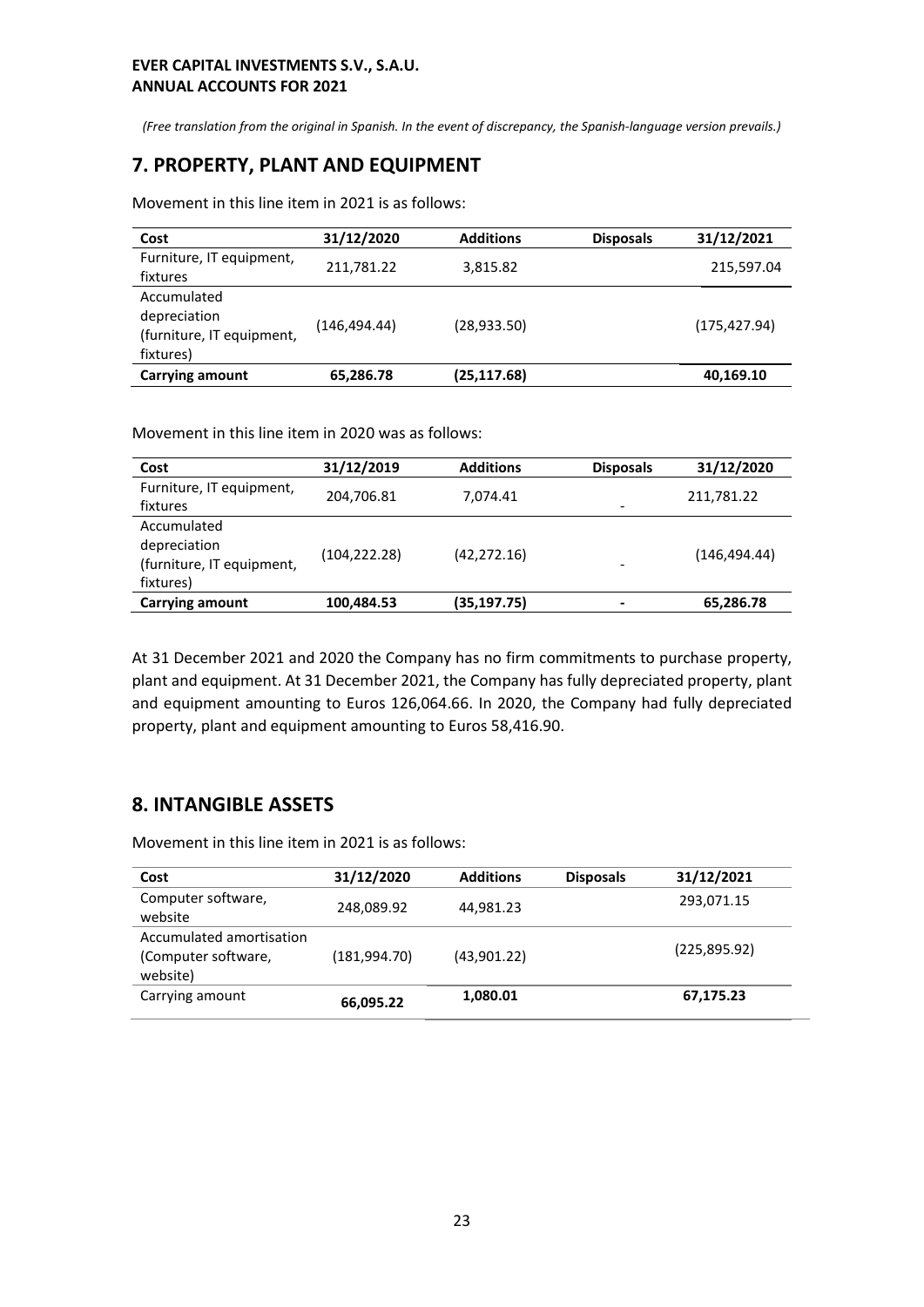*(Free translation from the original in Spanish. In the event of discrepancy, the Spanish-language version prevails.)*

Movement in this line item in 2020 was as follows:

| Cost                                                        | 31/12/2019    | <b>Additions</b> | <b>Disposa</b><br>ls | 31/12/2020    |
|-------------------------------------------------------------|---------------|------------------|----------------------|---------------|
| Computer software,<br>website                               | 221,053.93    | 27,035.99        | ۰                    | 248,089.92    |
| Accumulated amortisation<br>(Computer software,<br>website) | (134, 196.07) | (47, 798.63)     |                      | (181, 994.70) |
| Carrying amount                                             | 86,857.86     | (20, 762.64)     |                      | 66,095.22     |

At 31 December 2021 and 2020 the Company has no intangible assets acquired from companies located outside Spain. At both 31 December 2021 and 2020 the Company has fully amortised intangible assets amounting to Euros 5,402.65.

# **9. FINANCIAL LIABILITIES AT AMORTISED COST**

Details at 31 December 2021 and 2020 are as follows:

|                                 | 31/12/2021   | 31/12/2020 |
|---------------------------------|--------------|------------|
|                                 | Euros        | Euros      |
| Due to customers                | 80.938.50    | 222.999.28 |
| Due to financial intermediaries | 1,264,859.01 | 458,671.46 |
| Total                           | 1,345,797.50 | 681,670.74 |

At 31 December 2021, the balance due to customers reflects amounts payable to creditors and personnel amounting to Euros 80,938.50.

The balance due to financial intermediaries reflects balances derived from the purchase of securities by the Company on its own behalf that are pending settlement with Caceis (formerly Santander Securities Services) and payables on the transfer of securities.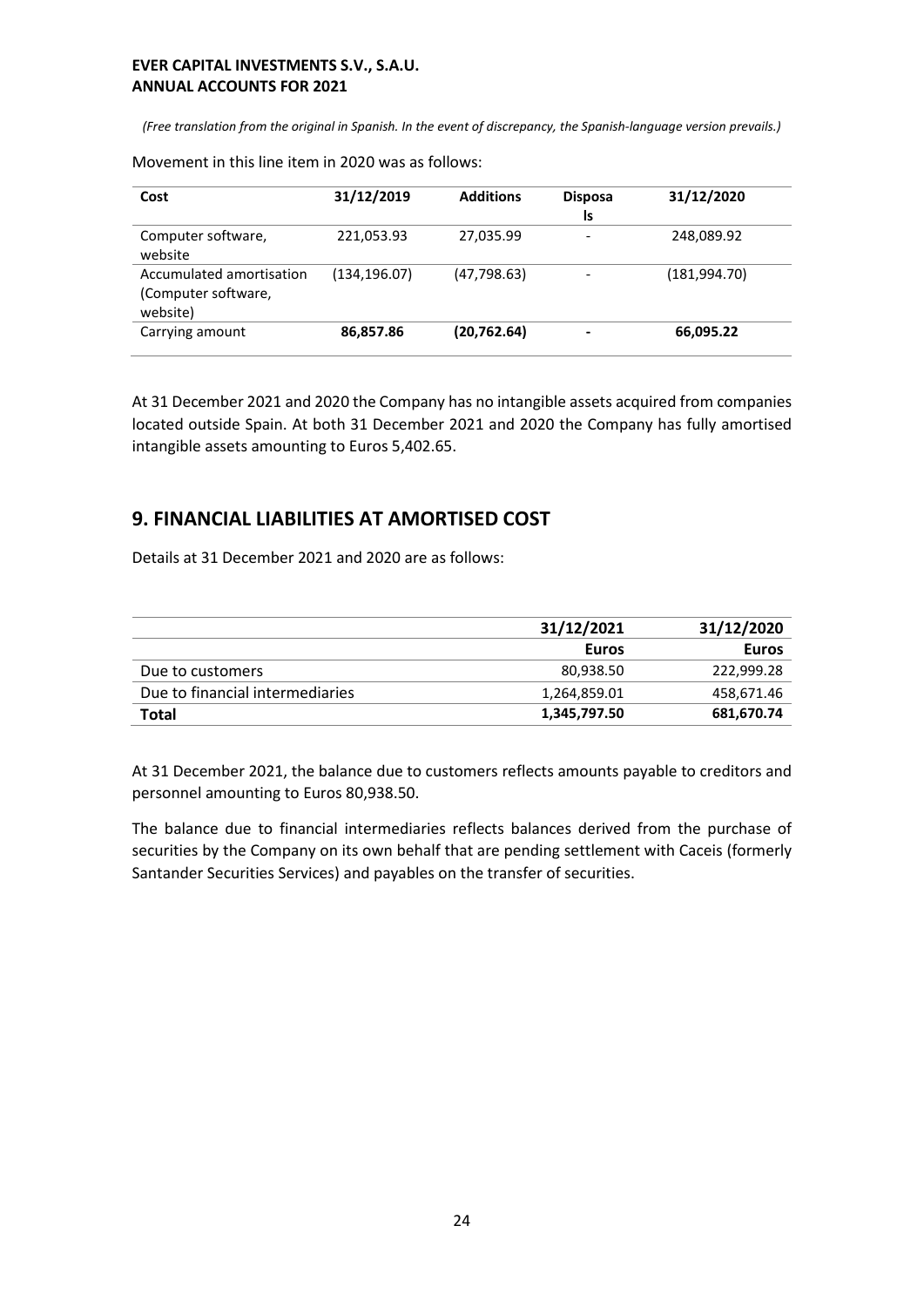*(Free translation from the original in Spanish. In the event of discrepancy, the Spanish-language version prevails.)*

# **10. OTHER ASSETS AND LIABILITIES**

#### (a) Prepayments and accruals

Details at 31 December 2021 and 2020 are as follows:

|                            | 31/12/2021    | 31/12/2021         | 31/12/2020    | 31/12/2020               |
|----------------------------|---------------|--------------------|---------------|--------------------------|
|                            | <b>Assets</b> | <b>Liabilities</b> | <b>Assets</b> | <b>Liabilities</b>       |
| Other prepayments/accruals | 33.426.28     | 1,255,602.67       | 22,868.04     | $\overline{\phantom{0}}$ |
| Total                      | 33,426.28     | 1,255,602.67       | 22,868.04     |                          |

At 31 December 2021, "Other prepayments/accruals" include those associated with transactions pending settlement.

#### (b) Other assets and liabilities

Details at 31 December 2021 and 2020 are as follows:

|                                  | 31/12/2021    | 31/12/2021         | 31/12/2020    | 31/12/2020         |
|----------------------------------|---------------|--------------------|---------------|--------------------|
|                                  | <b>Assets</b> | <b>Liabilities</b> | <b>Assets</b> | <b>Liabilities</b> |
|                                  |               |                    |               |                    |
| Other assets                     | 33,095.75     |                    | 51,418.93     |                    |
|                                  |               |                    |               |                    |
| <b>Public entities</b>           |               | 286,007.99         |               | 341,191.87         |
| payables not related to<br>Other |               | 78.999.95          |               |                    |
| securities transactions          |               |                    |               |                    |
| <b>Total</b>                     | 33,095.75     | 365,007.94         | 51,418.93     | 341,191.87         |

At 31 December 2021, "Other assets" include Euros 28,095.75 composed of a security deposit and an additional guarantee for the rental contract entered into in March 2020 with Juno Mini SL.

At 31 December 2020, "Other assets" included a balance of Euros 28,545.75 composed of a security deposit and an additional guarantee for the rental contract entered into in March 2020 with Juno Mini SL, and the security deposit for the rental contract of the Barcelona branch's office, entered into on 1 April 2017.

# **11. EQUITY**

#### **a) Registered capital**

Details of equity and movement during the year are shown in the statement of changes in equity.

At 31 December 2021 and 2020, the share capital of Ever Capital Investments, S.V., S.A.U. amounts to Euros 3,773,000.00 divided into 3,773,000 shares of Euros 1 par value each, subscribed and fully paid.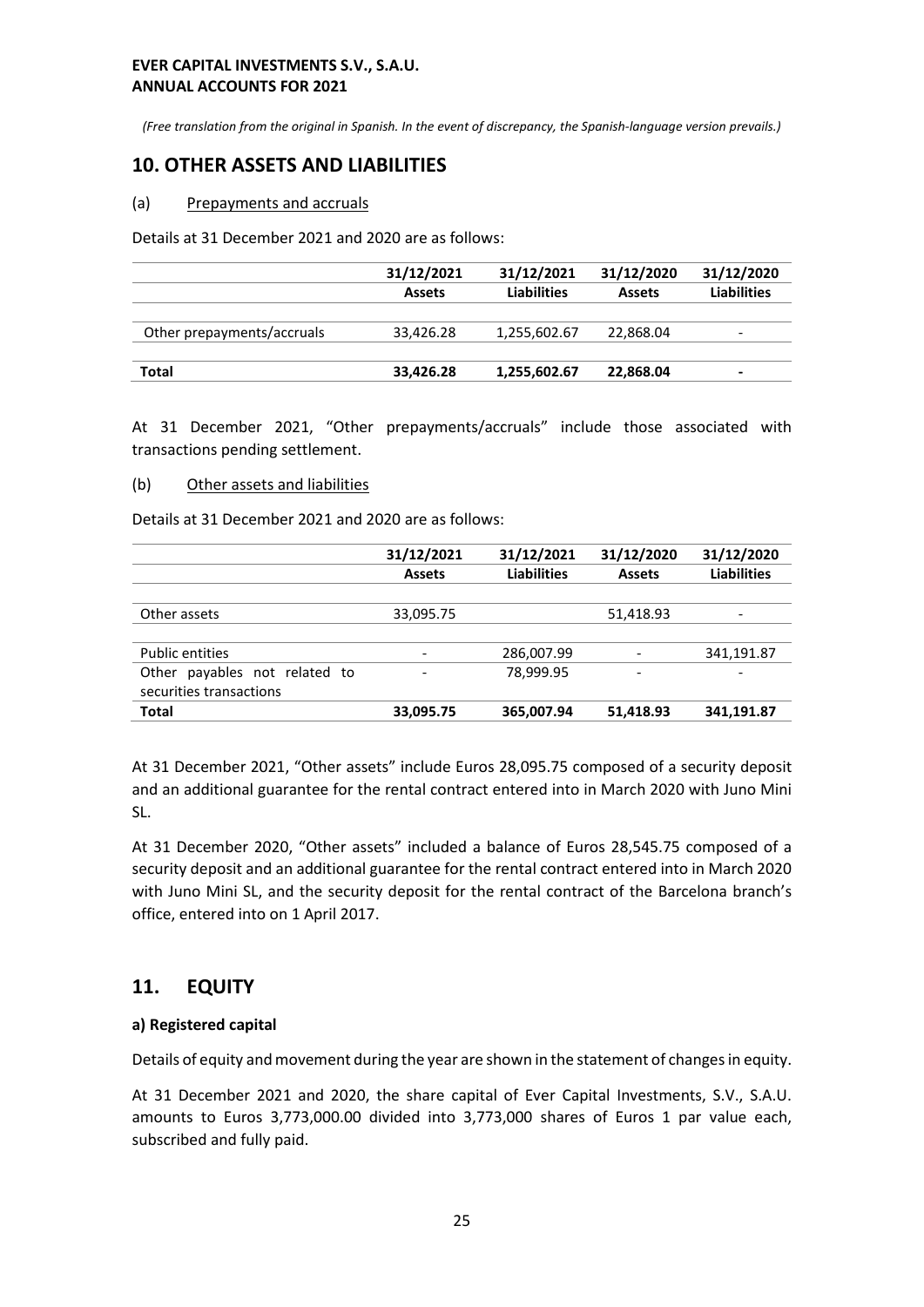*(Free translation from the original in Spanish. In the event of discrepancy, the Spanish-language version prevails.)*

Atalanta Inversiones Europeas S.L., with which the Company forms a consolidated group, holds 100% of the share capital.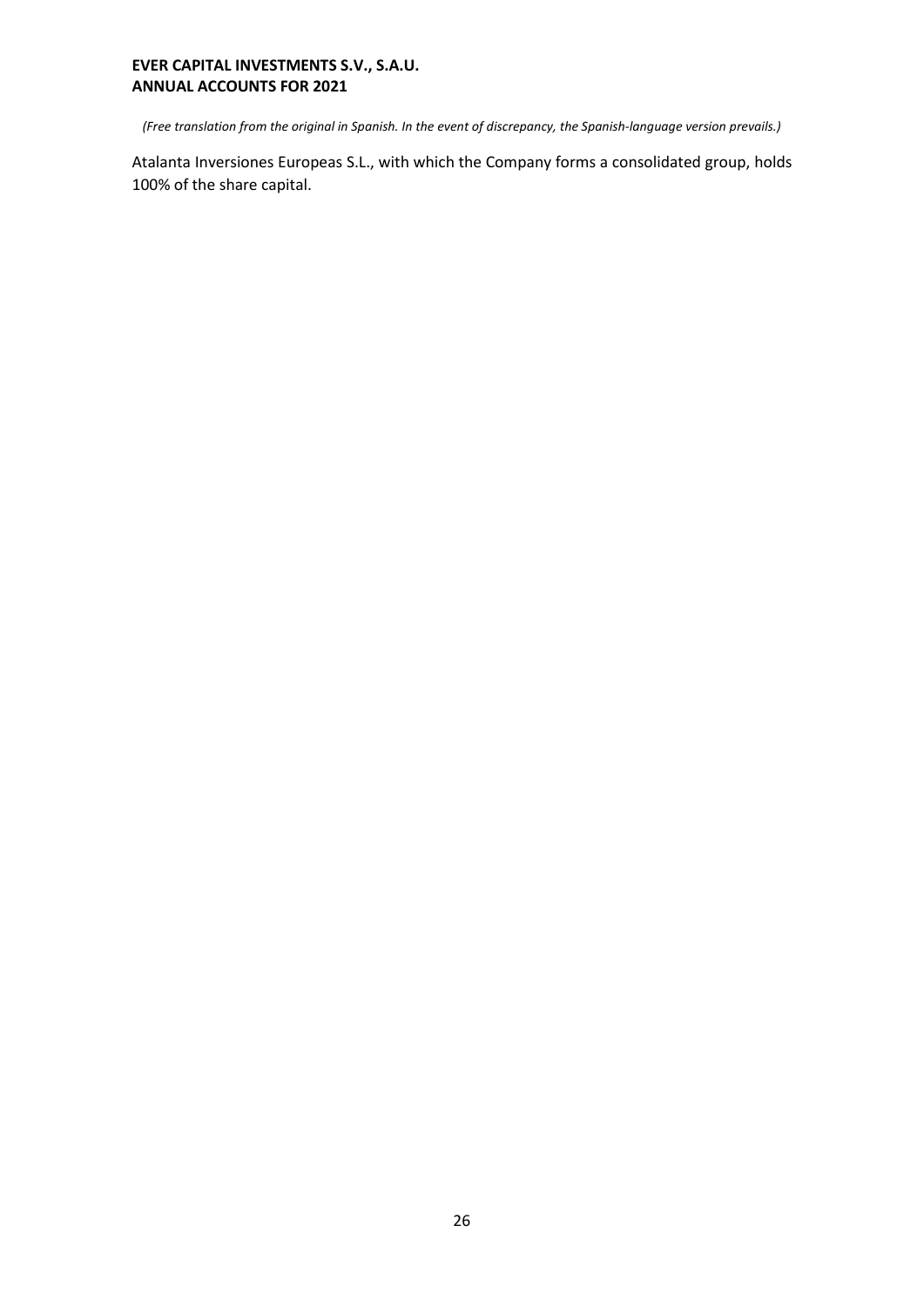*(Free translation from the original in Spanish. In the event of discrepancy, the Spanish-language version prevails.)*

#### **b) Reserves**

#### **Legal reserve**

In accordance with the Revised Spanish Companies Act, companies are obliged to transfer 10% of the profits for the year to a legal reserve until such reserve reaches an amount equal to 20% of the share capital. This reserve may only be used to offset losses if no other reserves are available. Under certain conditions it may be used to increase share capital.

#### **Other reserves**

Other reserves are mainly composed of freely distributable reserves.

#### **c) Capital adequacy: Capital management**

The Company is subject to the prudential requirements of investment firms set out in Regulation (EU) 2019/2033 of 27 November 2019 and implementing regulations.

For the purposes of calculating its capital requirements, the Company considers Tier 1 capital to be all items defined as such, taking into account the corresponding deductions referred to in Part Two of the aforementioned Regulation.

Common Equity Tier 1 capital is defined as components of capital and reserves that are available for unrestricted and immediate use to cover risks or losses as soon as these occur, and is recognised free of all foreseeable taxes when it is calculated. These items are characterised by greater stability and a longer duration, a priori, than that of Tier 2 capital items, which are explained below. The Company's Tier 1 capital at 31 December 2021 and 2020 is basically composed of share capital and retained earnings.

The Company considers Tier 2 capital to be the items defined as such in the solvency regulations, taking into account the corresponding deductions and limits. Although these items meet the definition of capital and reserves established in current legislation, they are characterised, a priori, by having lower volatility and a shorter duration than items considered Tier 1 capital. At 31 December 2021 and 2020 the Company does not hold any Tier 2 capital.

The items that form part of eligible capital and reserves in accordance with the solvency regulations include reserves composed of retained earnings, profit for the year, positive valuation adjustments of available-for-sale financial assets, etc., whose characteristics and definition do not change, irrespective of the entity being analysed.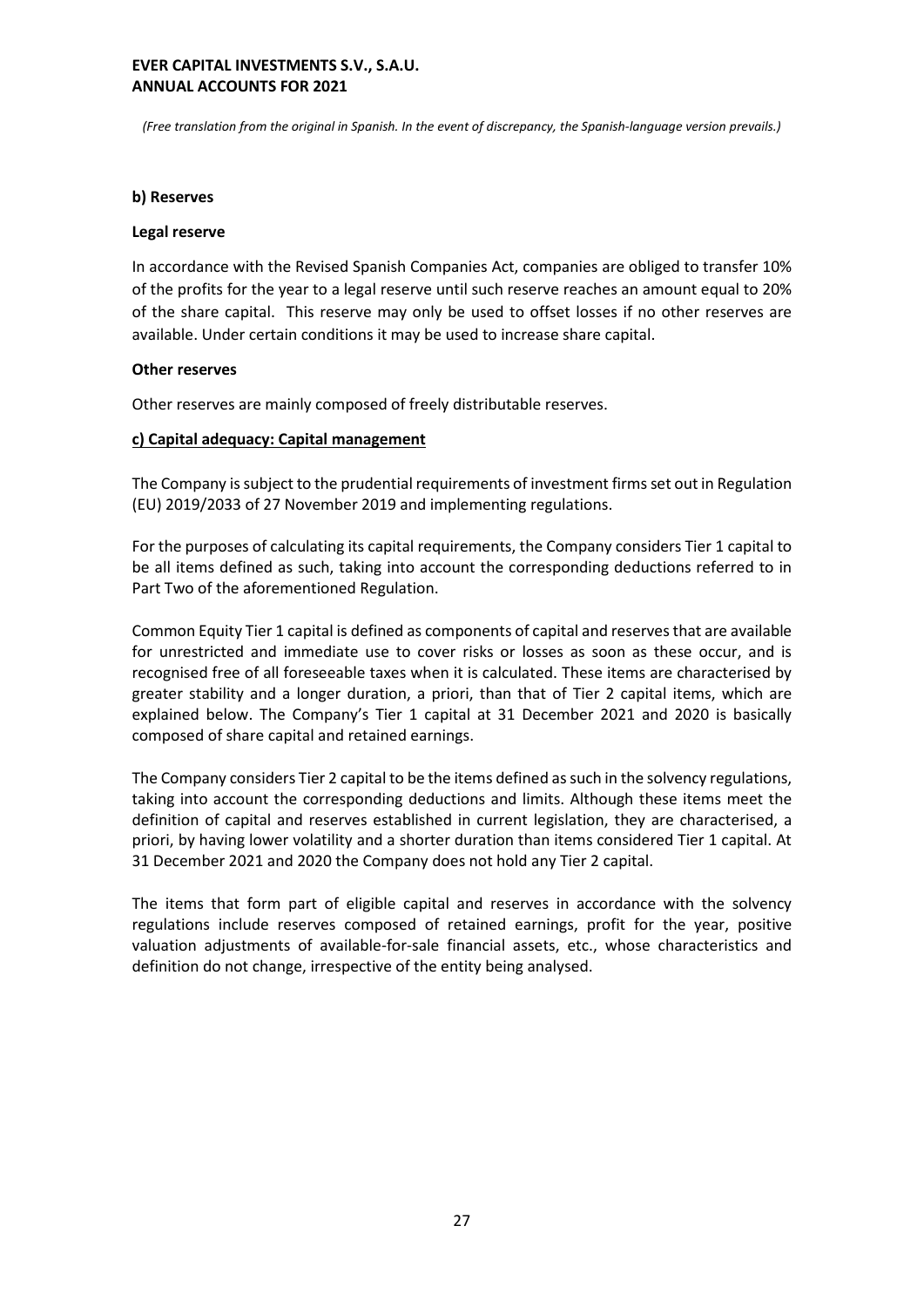*(Free translation from the original in Spanish. In the event of discrepancy, the Spanish-language version prevails.)*

The calculation of the ratios was modified in 2021 so the amounts shown for 2021 are not comparable with those for 2020.

At 31 December 2021 and 2020, the Company's eligible capital exceeded the requirements of the applicable legislation in each case.

# **12. INCOME STATEMENT**

**a) Interest and similar income, interest expense and similar charges, and dividend income**

Details of these items in 2021 and 2020 are as follows:

|                                      | 2021      | 2020      |
|--------------------------------------|-----------|-----------|
| Interest and similar income          | -         |           |
| Dividend income                      | -         |           |
|                                      |           |           |
|                                      | 2021      | 2020      |
| Interest expense and similar charges | 33,657.03 | 72,530.04 |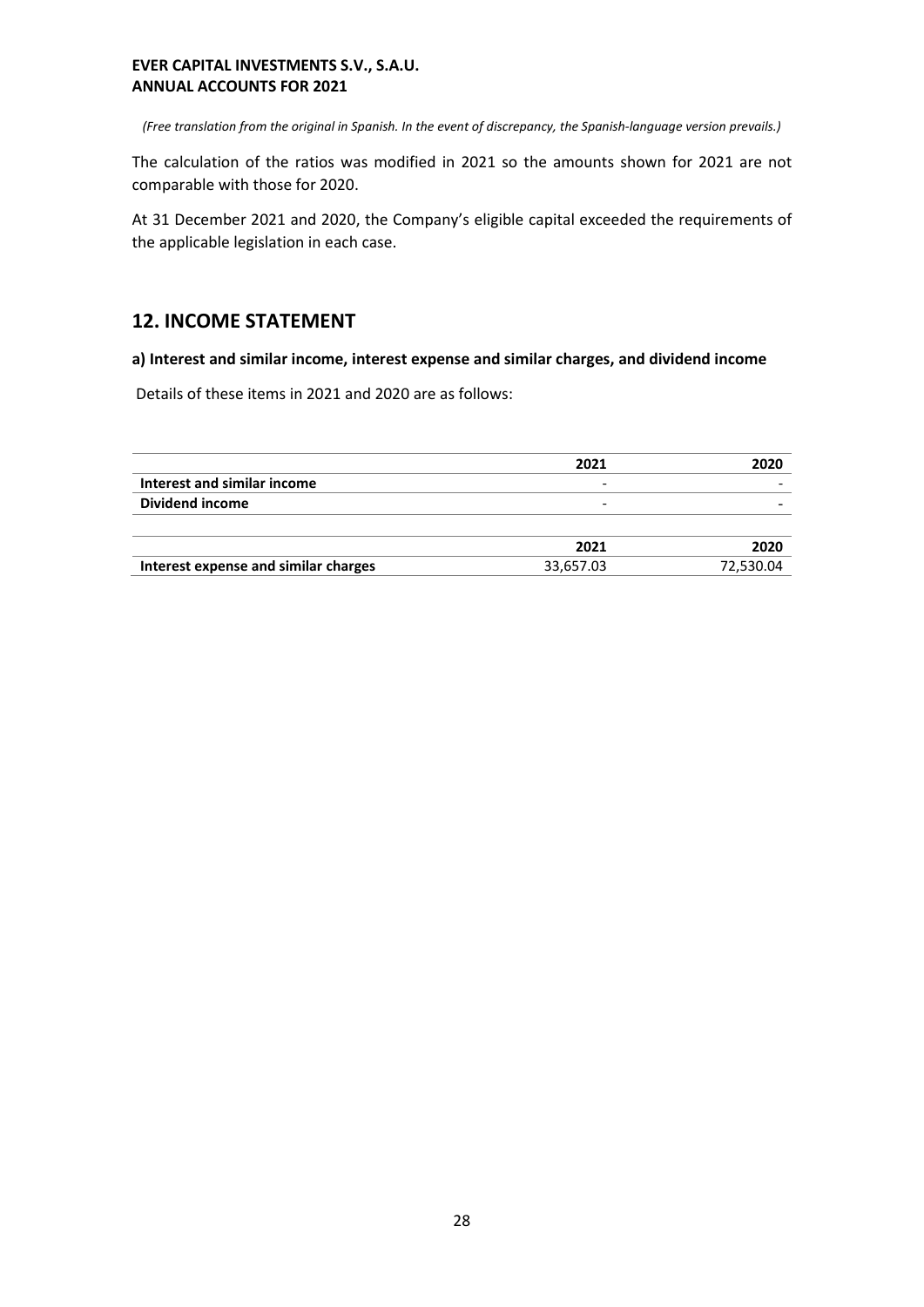*(Free translation from the original in Spanish. In the event of discrepancy, the Spanish-language version prevails.)*

# **b) Fee and commission income and expense**

Details of these items in 2021 and 2020 are as follows:

| Fee and commission income  | 2021         | 2020       |
|----------------------------|--------------|------------|
| Portfolio management       | 1,165,881.44 | 646,052.02 |
| Intermediation/placement   |              | 100,000.00 |
| <b>Advisory services</b>   |              | 60,000.00  |
| <b>Total</b>               | 1,165,881.44 | 806,052.02 |
| Fee and commission expense | 363,037.35   | 82,033.83  |

# **c) Gains or losses on financial assets and liabilities (net)**

|                                                           | 2021           | 2020           |
|-----------------------------------------------------------|----------------|----------------|
| Gains or losses on financial assets and liabilities (net) |                |                |
| $(+/-)$                                                   |                |                |
| Losses on investments                                     | (1,360,406.79) | (2,924,919.17) |
| <b>Gains on investments</b>                               | 5,543,867.23   | 7,067,940.93   |
|                                                           |                |                |
| Total                                                     | 4,183,460.44   | 4,143,021.76   |

#### **d) Personnel expenses**

| <b>Personnel expenses</b>              | 2021         | 2020         |
|----------------------------------------|--------------|--------------|
| Salaries and wages                     | 2,985,326.86 | 2,723,473.14 |
| Social Security payable by the Company | 240,153.06   | 252,978.68   |
| <b>Termination benefits</b>            | -            | 9,918.02     |
| Other personnel expenses               | 813.10       | 3,500.00     |
| Total                                  | 3,226,293.02 | 2,989,869.84 |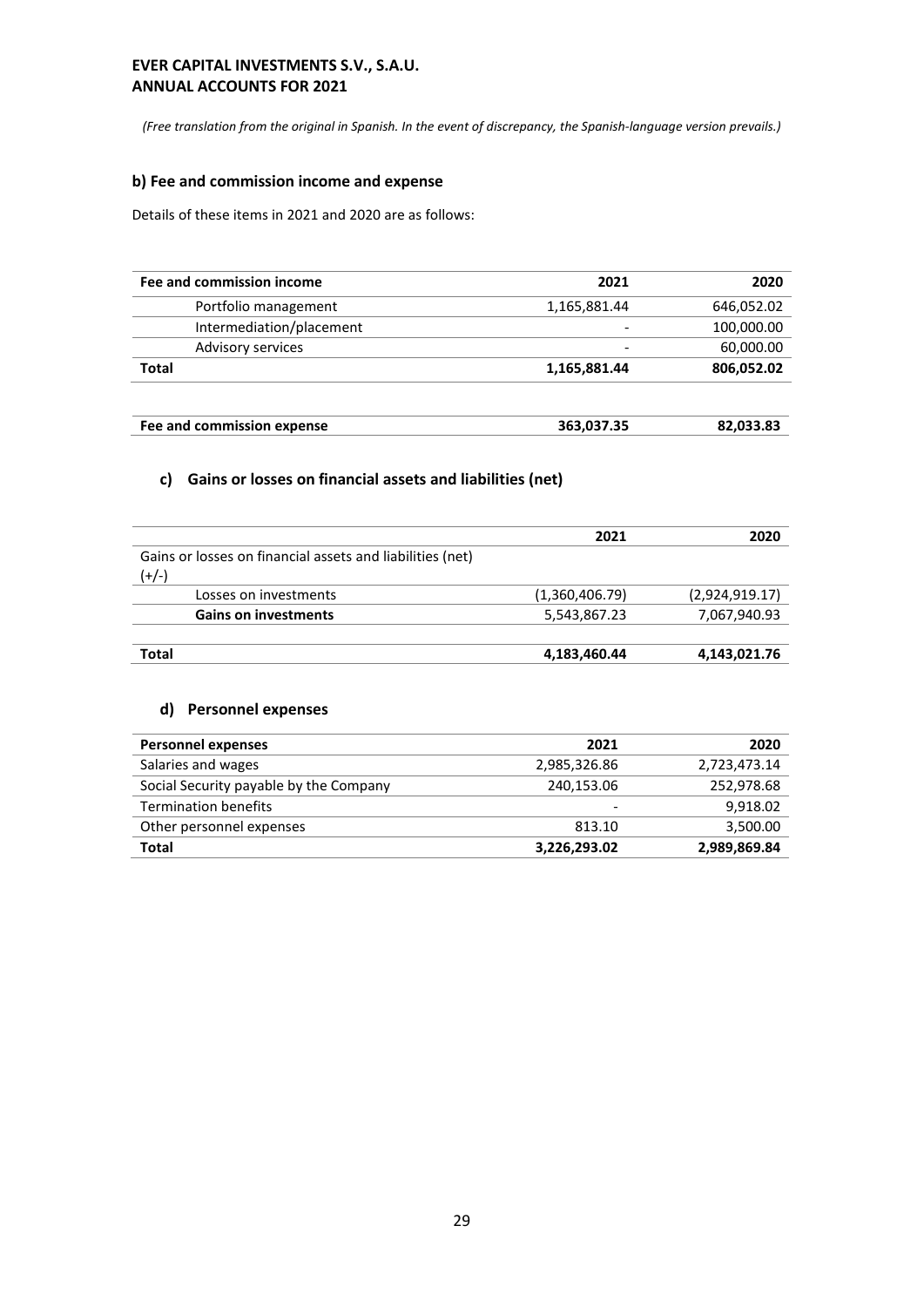*(Free translation from the original in Spanish. In the event of discrepancy, the Spanish-language version prevails.)*

|                                                | 2021       | 2020       |
|------------------------------------------------|------------|------------|
| Overheads                                      | 864,756.55 | 694,965.57 |
| Rental of buildings and fixtures               | 115,731.87 | 59,709.89  |
| Communications                                 | 47,334.40  | 39,482.71  |
| IT systems                                     | 401,450.41 | 361,463.86 |
| <b>Utilities</b>                               | 8,002.52   | 9,078.94   |
| Repairs and maintenance                        | 4,243.27   | 1,249.35   |
| Advertising and publicity                      | 35,687.60  | 3,494.25   |
| Entertainment and travel expenses              | 102,105.80 | 78,735.85  |
| Governing bodies (allowances, bonuses, etc.)   | 18,000.00  | 18,000.00  |
| Other independent professional services        | 111,223.83 | 94,776.37  |
| Other expenses                                 | 20,976.85  | 28,974.35  |
| <b>Contributions and taxes</b>                 | 24,592.72  | 32,093.76  |
| Other operating expenses                       | 21,844.08  | 21,611.58  |
| Contributions to the Investment Guarantee Fund | 20,844.08  | 20,611.58  |
| Other items                                    | 1,000.00   | 1,000.00   |

#### **e) Overheads, contributions and taxes, and other operating expenses**

# **13. TAXATION**

Details of tax assets and tax liabilities at 31 December 2021 and 2020 are as follows:

| 2021                     | 2020                     |
|--------------------------|--------------------------|
| $\overline{\phantom{0}}$ | -                        |
| $\overline{\phantom{0}}$ | $\overline{\phantom{0}}$ |
| $\overline{\phantom{0}}$ | ۰                        |
|                          |                          |
|                          | -                        |
| 30,301.25                | 142,535.47               |
| 30,301.25                | 142,535.47               |
|                          |                          |

In accordance with current legislation, taxes cannot be considered definitive until they have been inspected and agreed by the taxation authorities or before the inspection period of four years has elapsed.

A reconciliation of the accounting profit for the year with the taxable income the Company expects to declare after approval of the annual accounts at 31 December 2021 and 2020 is as follows: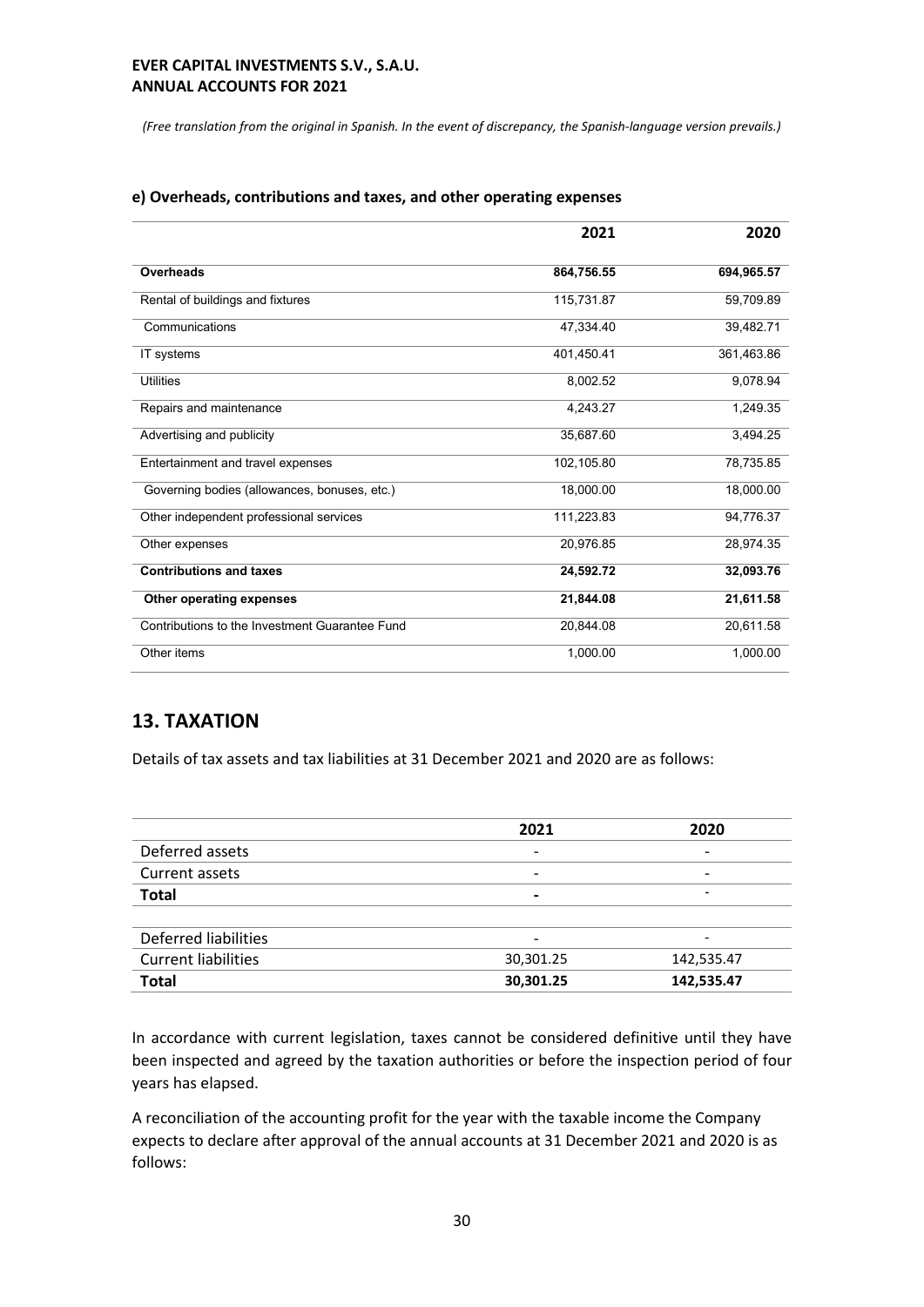*(Free translation from the original in Spanish. In the event of discrepancy, the Spanish-language version prevails.)*

|                                                         | <b>Euros</b> | <b>Euros</b> |
|---------------------------------------------------------|--------------|--------------|
|                                                         | 2021         | 2020         |
| Accounting profit for the year before tax               | 681,219.24   | 877,055.45   |
| Accounting profit or loss contributed by Group entities | (5,729.99)   |              |
| Permanent differences                                   | 33,104.85    | 37,039.60    |
| <b>Taxable accounting income</b>                        | 708,594.10   | 914,095.05   |
| <b>Temporary differences</b>                            |              |              |
| Offset of tax loss carryforwards                        |              |              |
| Taxable income                                          | 708,594.10   | 914,095.05   |
| Tax at 25%                                              | 177,148.53   | 228,523.76   |
| <b>Deductions</b>                                       |              |              |
| Payments on account                                     | (146,847.28) | (85,988.29)  |
| <b>Income tax instalments</b>                           | 30,301.25    | 142,535.47   |
| Income tax expense                                      | 177,148.53   | 228,523.76   |

The tax rate applicable is 25% of the taxable income. In accordance with current legislation, taxes cannot be considered definitive until they have been inspected by the taxation authorities or before the inspection period of four years has elapsed. The Company's directors do not expect that any significant additional liabilities would arise in the event of an inspection.

Per article 21 of Income Tax Law 27/2014, the Parent's profits are exempt from income tax because its only income is from Ever Capital dividends.

In 2021 the Company and its parent applied to the taxation authorities for consideration as a tax group, and corporate income tax is therefore calculated on the basis of consolidated profit or loss.

# **14. RELATED PARTIES**

In 2021 the Company did not distribute a dividend to the Parent. The Company likewise did not distribute any profit in 2020.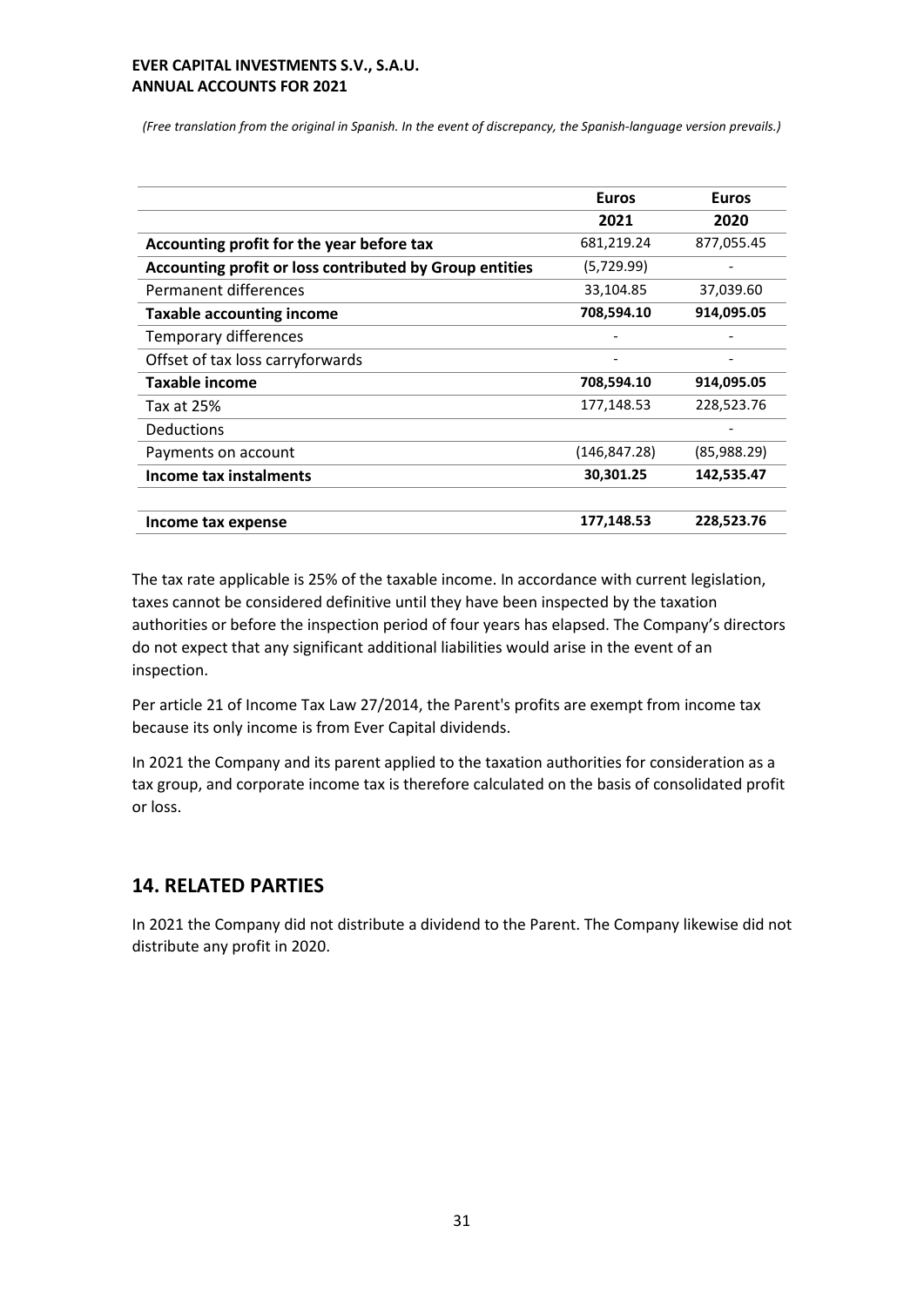*(Free translation from the original in Spanish. In the event of discrepancy, the Spanish-language version prevails.)*

# **15. OTHER INFORMATION**

#### **15.1 Structure of the Company's workforce**

Details of the Company's employees at 31 December 2021, by category, are as follows:

|                    | Male | Female | Total | 2021 average |
|--------------------|------|--------|-------|--------------|
| <b>Senior</b>      |      |        |       |              |
| management         |      |        |       |              |
| <b>Technicians</b> |      |        | 16    | 15           |
| Administrative     |      |        |       |              |
| staff              |      |        |       |              |
| <b>Total</b>       |      |        | 19    | 19           |

Details of the headcount in 2020 are as follows:

|                    | Male | Female | Total | 2020 average |
|--------------------|------|--------|-------|--------------|
| <b>Senior</b>      |      |        |       |              |
| management         |      |        |       |              |
| <b>Technicians</b> |      |        | 16    | 16           |
| Administrative     |      |        |       |              |
| staff              |      |        |       |              |
| <b>Total</b>       |      |        |       |              |

At 31 December 2021 and 2020 the Company had no employees with a disability rating of 33% or higher.

#### **15.2 Information on the board of directors**

The Company considers the members of the board of directors to be senior management personnel.

At 31 December 2021 the board has three members. During 2021 the members of the board of directors accrued Euros 79,999.92 in respect of salaries and wages (same amount in 2020).

At 31 December 2021 and 2020 the Company has no balances payable to or receivable from members of the board of directors. At 31 December 2021 the Company has no pension or life insurance commitments with senior management or current or former members of the board of directors.

At 31 December 2021 and 2020, neither the members of the board of directors nor senior management personnel have received any loans or advances nor has the Company extended any guarantees on their behalf.

With regard to the information required under article 229 of Royal Legislative Decree 1/2010 of 2 July 2010 approving the Revised Spanish Companies Act, at the 2021 reporting date no members of the Company's board of directors have informed the other members of the board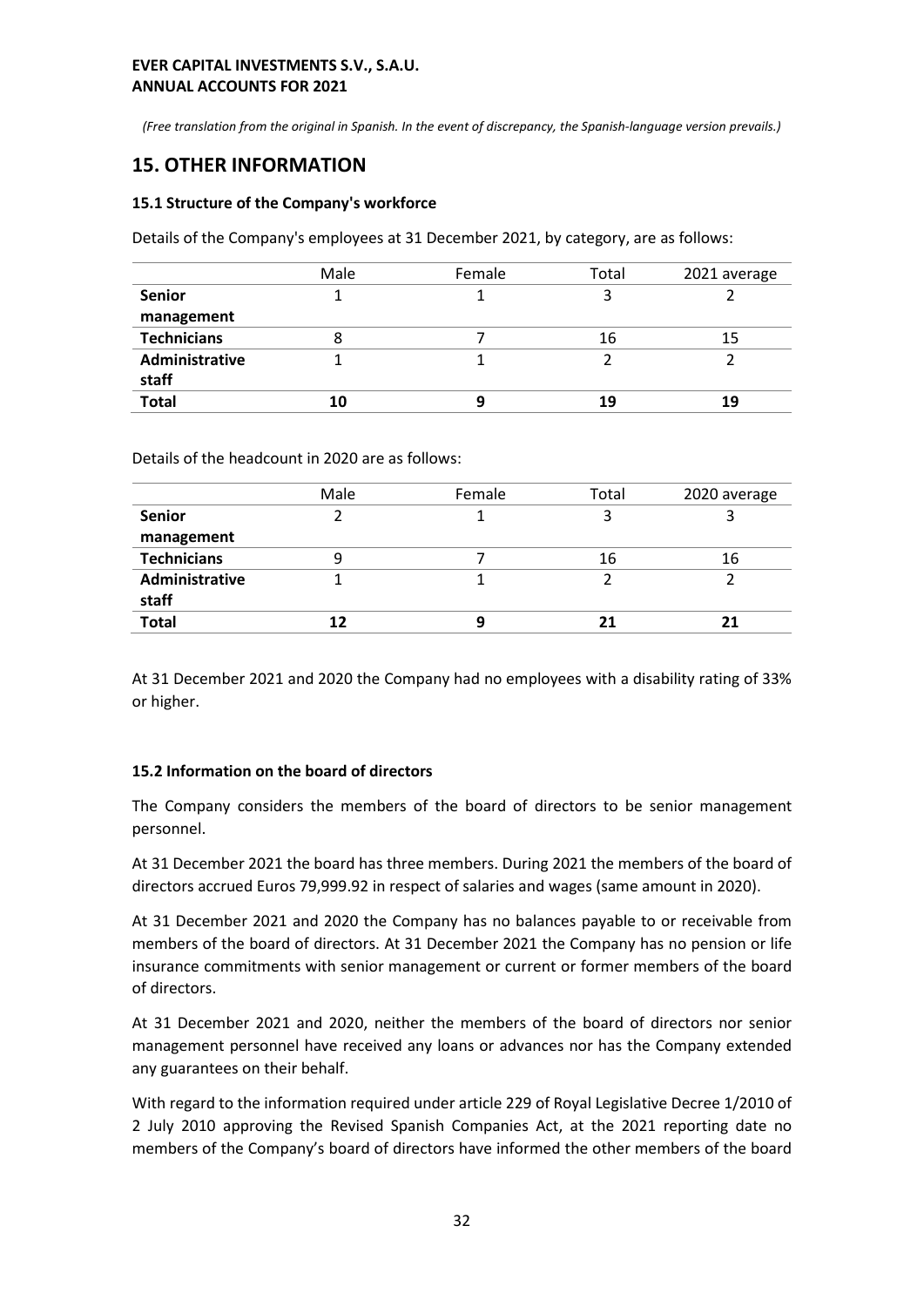*(Free translation from the original in Spanish. In the event of discrepancy, the Spanish-language version prevails.)*

of any direct or indirect conflicts of interests they or any of their related parties may have with the Company.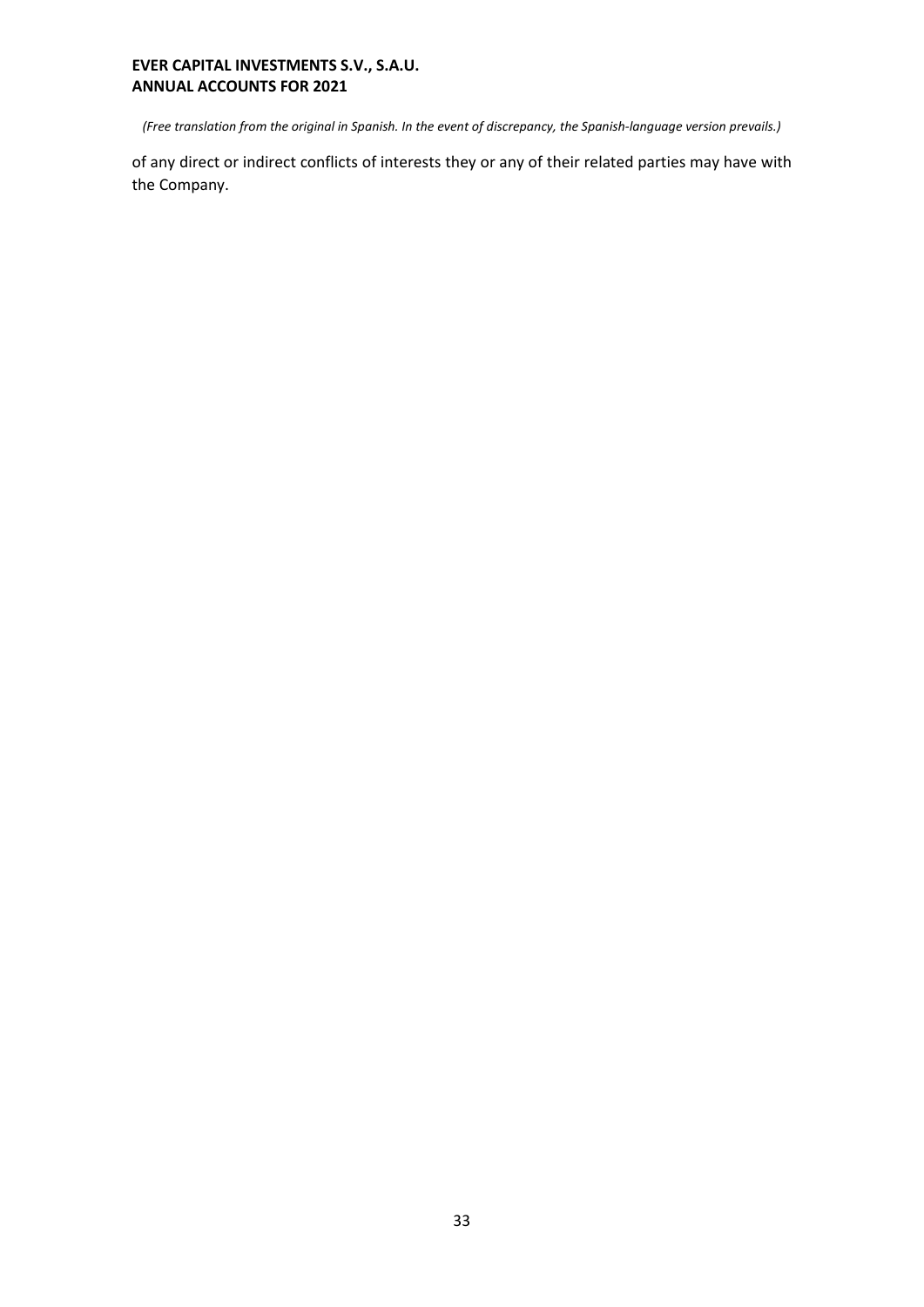*(Free translation from the original in Spanish. In the event of discrepancy, the Spanish-language version prevails.)*

# **15.3 Average supplier payment period. "Reporting Requirement". Third Additional Provision of Law 15/2010 of 5 July 2010**

Pursuant to Law 31/2014 of 3 December 2014 amending the Spanish Companies Act in order to improve corporate governance, and wherein final provision two amends additional provision three of Law 15/2010 of 5 July 2010, which in turn amended Law 3/2004 of 29 December 2004 establishing measures to combat late payment in commercial transactions, so as to require all commercial companies to expressly disclose the average supplier payment period in the notes to their annual accounts, at 31 December 2021 and 2020 the Company's average payment period to trade suppliers and service providers is as follows:

|                                 | 2021         | 2020       |  |
|---------------------------------|--------------|------------|--|
|                                 | Days         | Days       |  |
| Average supplier payment period | 12           | 10         |  |
| Transactions paid ratio         | 12           | 9          |  |
| Transactions payable ratio      | 10           | 33         |  |
|                                 | Euros        |            |  |
| Total payments made             | 1,098,018.89 | 820,618.69 |  |
| Total payments outstanding      | 42,188.53    | 27,203.95  |  |

# **15.4 Customer service department**

Article 17 of Ministry of Economy Order ECO/734/2004 of 11 March 2004 requires customer service departments and, where applicable, the financial institution ombudsman to report on the customer service and ombudsman activities carried out during the year and to submit this information annually to the board of directors.

Article 17 of the above-mentioned order requires customer service departments and, where applicable, the financial institution ombudsman to report on the customer service and ombudsman activities carried out in the prior year and to submit this information annually to the board of directors.

During 2021 and 2020 the Company did not receive any complaints or claims.

# **15.5 Audit fees**

The auditor of the annual accounts of the Company is KPMG Auditores, S.L.

Net audit fees for the year ended 31 December 2021 amounted to Euros 12,180.00, irrespective of the date of invoice (Euros 12,096.00 in 2020).

In addition, KPMG Auditores, S.L. invoiced the Company fees of Euros 5,780.00 and Euros 5,523.00 for other audit-related services in 2021 and 2020, respectively.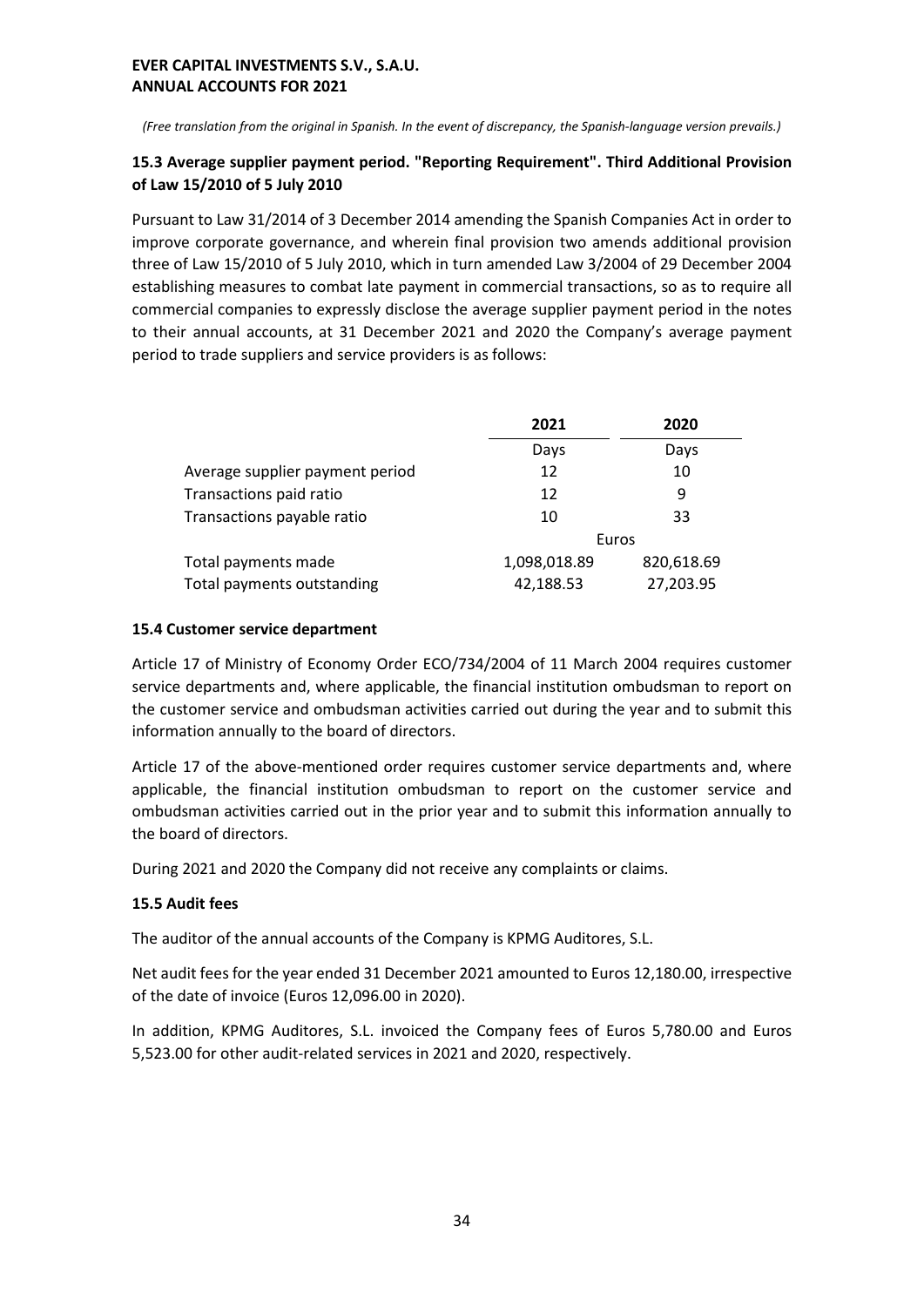*(Free translation from the original in Spanish. In the event of discrepancy, the Spanish-language version prevails.)*

#### **15.6 Environmental information**

The directors consider that the environmental risks deriving from the Company's activity are minimal and adequately covered and that no additional liabilities will arise therefrom. The Company did not incur any expenses or receive any environment-related grants during the years ended 31 December 2021 and 2020. The Company has not held any greenhouse gas emission allowances.

#### **15.7 Other information**

In accordance with article 70 bis One of Law 24/1988 of 28 July 1988 governing the securities market, for the purposes of the annual investment services report, the Company declares that it performs all of its activity in Spain (see Appendix II).

#### **15.8 Customer funds managed**

Details of off-balance sheet customer funds at 31 December 2021 and 2020 are as follows:

| <b>Portfolios managed</b>                                      | 31/12/2021    | 31/12/2020    |
|----------------------------------------------------------------|---------------|---------------|
| Total                                                          | 62,715,098.49 | 55,613,431.82 |
| Investments in quoted domestic shares and equity<br>holdings   | 9,128,061.97  | 3,569,098.94  |
| Investments in unquoted domestic shares and equity<br>holdings | 8,533,585.88  | 8,566,174.42  |
| Investments in quoted domestic fixed income securities         | 4,695,344.76  | 11,927,848.45 |
| Investments in quoted foreign securities                       | 34,970,241.49 | 22,997,668.37 |
| Investments in unquoted foreign securities                     | 3,009,004.99  | 6,470,501.82  |
| Cash with financial intermediaries                             | 2,378,859.40  | 2,082,139.82  |

# **16. EVENTS AFTER THE REPORTING PERIOD**

Between 31 December 2021 and the date on which the Company's board of directors authorised these annual accounts for issue, no significant events occurred that require disclosure in the accompanying annual accounts.

The Russian invasion of Ukraine is triggering, among other things, an increase in certain commodity prices and the cost of energy, while prompting sanctions, embargoes and restrictions on Russia which affect the economy in general and, more specifically, companies that trade with or have operations in Russia. Naturally, it is very difficult to precisely measure the impact of this situation on the economies of the various countries and sectors and on the companies themselves. What is clear is that inflationary expectations are gaining pace for the aforementioned reasons and volatility looks set to stay for some time due to the uncertainty brought by the conflict. All of this has had a clear impact on equity markets and, therefore, may affect the net asset values of investment vehicles.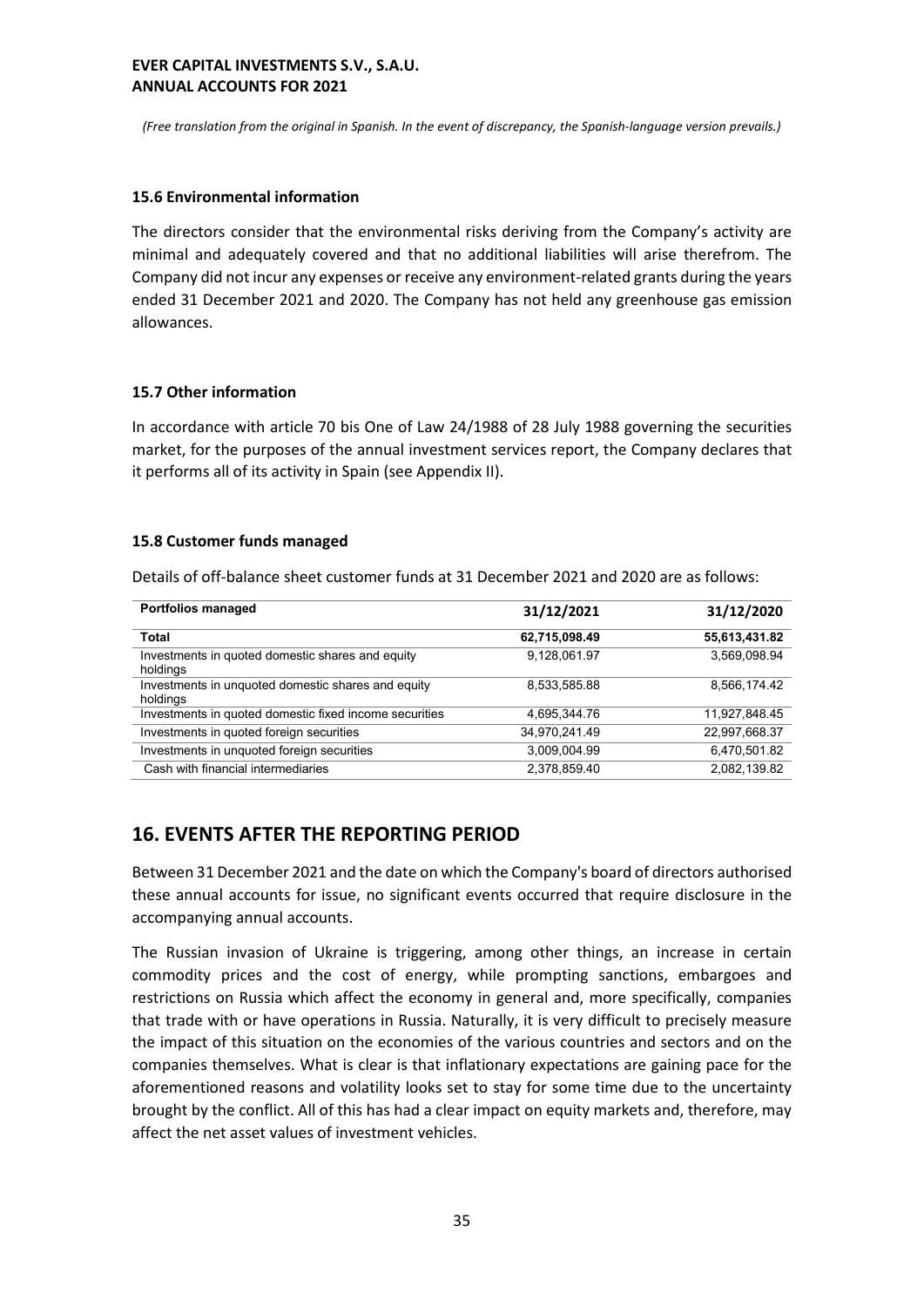*(Free translation from the original in Spanish. In the event of discrepancy, the Spanish-language version prevails.)*

Aside from the aforementioned event after the reporting period, no other significant events have occurred between 1 January 2022 and the date of authorisation for issue of these annual accounts.

# **17. RISK MANAGEMENT AND FAIR VALUE OF FINANCIAL INSTRUMENTS**

# **17.1. Risk management. Measurement**

Activities concerned with financial instruments may involve the assumption or transfer of one or more types of risk by the Company. The risks associated with financial instruments are:

# **a) Credit risk**

This refers to the potential loss due to failure by a counterparty to comply with some or all of its obligations. This risk can be divided into:

- Settlement risk, which arises when the exchange of financial assets and cash flows does not occur at the same time. As the Company usually settles its transactions on a deliveryversus-payment (DVP) basis, this risk can be considered non-existent.
- Counterparty risk, which consists of the potential loss derived from non-compliance by a counterparty, as the position will need to be placed on the market again.
- Issuer risk, which is defined as potential losses derived from changes in credit ratings or negative changes in the market's perception of the solvency of the issuer of a financial asset held by the Company.

# **b) Liquidity risk**

This risk is caused by the inability to open/close a market position because no counterparty can be found, there is a lack of liquidity in the market or because it has a high cost.

#### **c) Market risk**

In general, market risk can be defined as the risk of losses derived from adverse movements in the price of assets in which a position is held. It includes three types of risk:

- Currency risk, which is defined as potential losses in value of any assets denominated in currencies other than the Euro.
- Interest rate risk, which is defined as potential losses in value of any assets denominated in currencies other than the Euro.
- Price risk, which is defined as potential losses derived from adverse movements in the price of the different assets comprising the portfolio.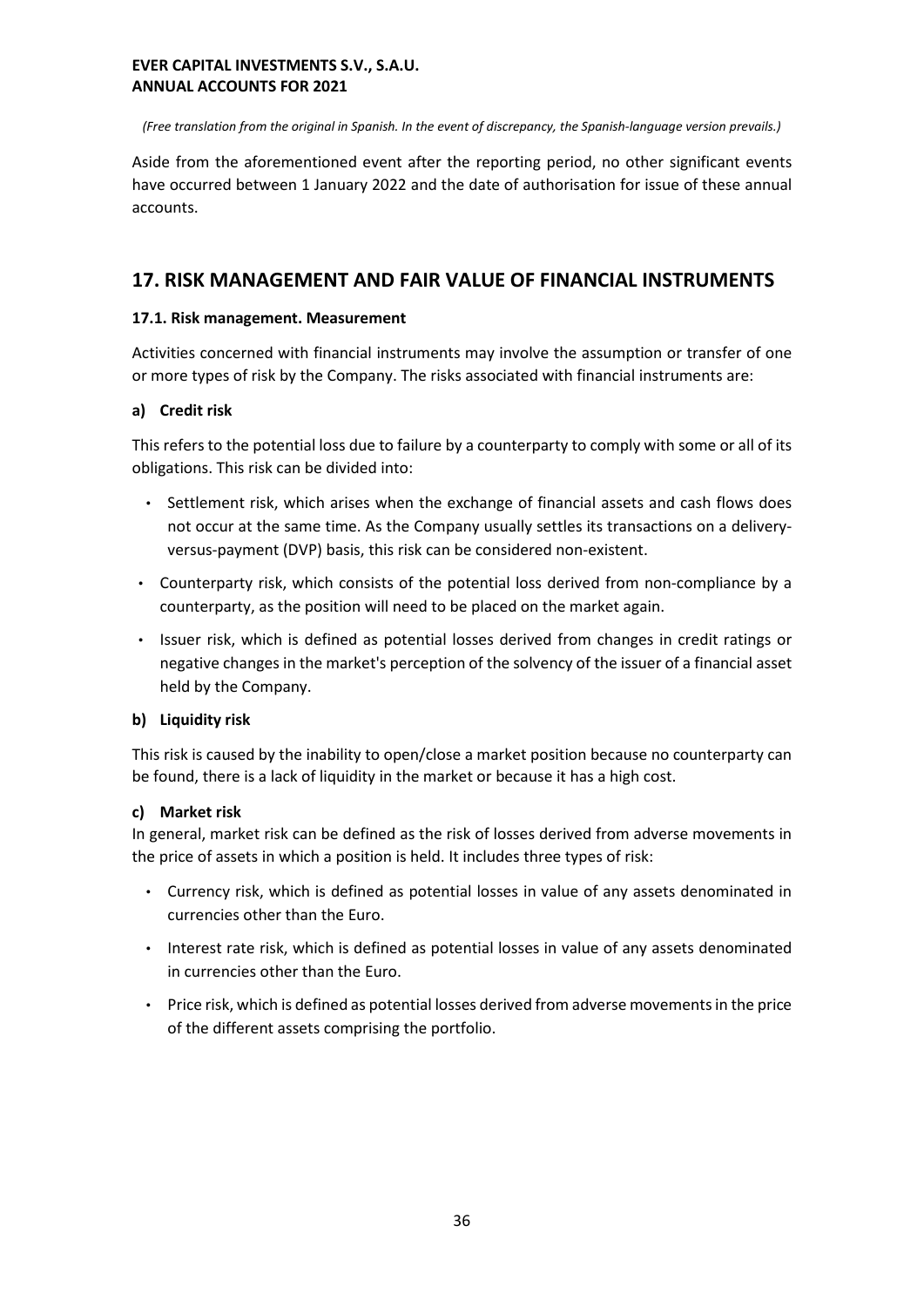*(Free translation from the original in Spanish. In the event of discrepancy, the Spanish-language version prevails.)*

# **d) Legal risk**

This is the risk of potential losses because a transaction cannot be executed due to failure to draw up a complete and adequate contract, or because the transaction contravenes the legal framework regulating the Company's activity.

# **e) Operational risk**

Operational risk is the risk of losses arising from inadequate or failed internal processes, personnel or systems, or from external events, including legal risk.

# **17.2. Risk management structure**

Although the board of directors is ultimately responsible for identifying and controlling risks, the Company has other bodies and units that are responsible for managing and monitoring these risks.

# **a) Credit risk**

In order to analyse credit risk, the Company calculates the probability of non-compliance by each issuer of the securities held in the portfolio.

This analysis seeks to adapt to the manner in which the department managing the Company's own risk operates, as the portfolio is rotated very frequently, meaning that the probability of default must be calculated in the short term. No assets are expected to be held in the portfolio for more than one year. The average probability of default in the fixed income portfolio is less than 10% and, therefore, does not exceed the 10% limit established.

In order to mitigate credit risk with financial entities, they are selected based on their prestige and experience in the sector, as well as on the basis of the solvency ratings assigned by wellknown external agencies in the markets.

Furthermore, simultaneous exchanges of financial assets and cash flows in all the transactions performed have, at the very least, occurred within a reasonable time frame.

The Company has not incurred any losses as a result of the failure of counterparties to meet their obligations.

# **b) Liquidity risk**

Since its incorporation, Ever Capital Investments, S.V. has implemented a prudent liquidity risk protection policy, holding a sufficient volume of funds in cash and other liquid financial instruments to settle its eligible liabilities with a residual maturity of less than one year.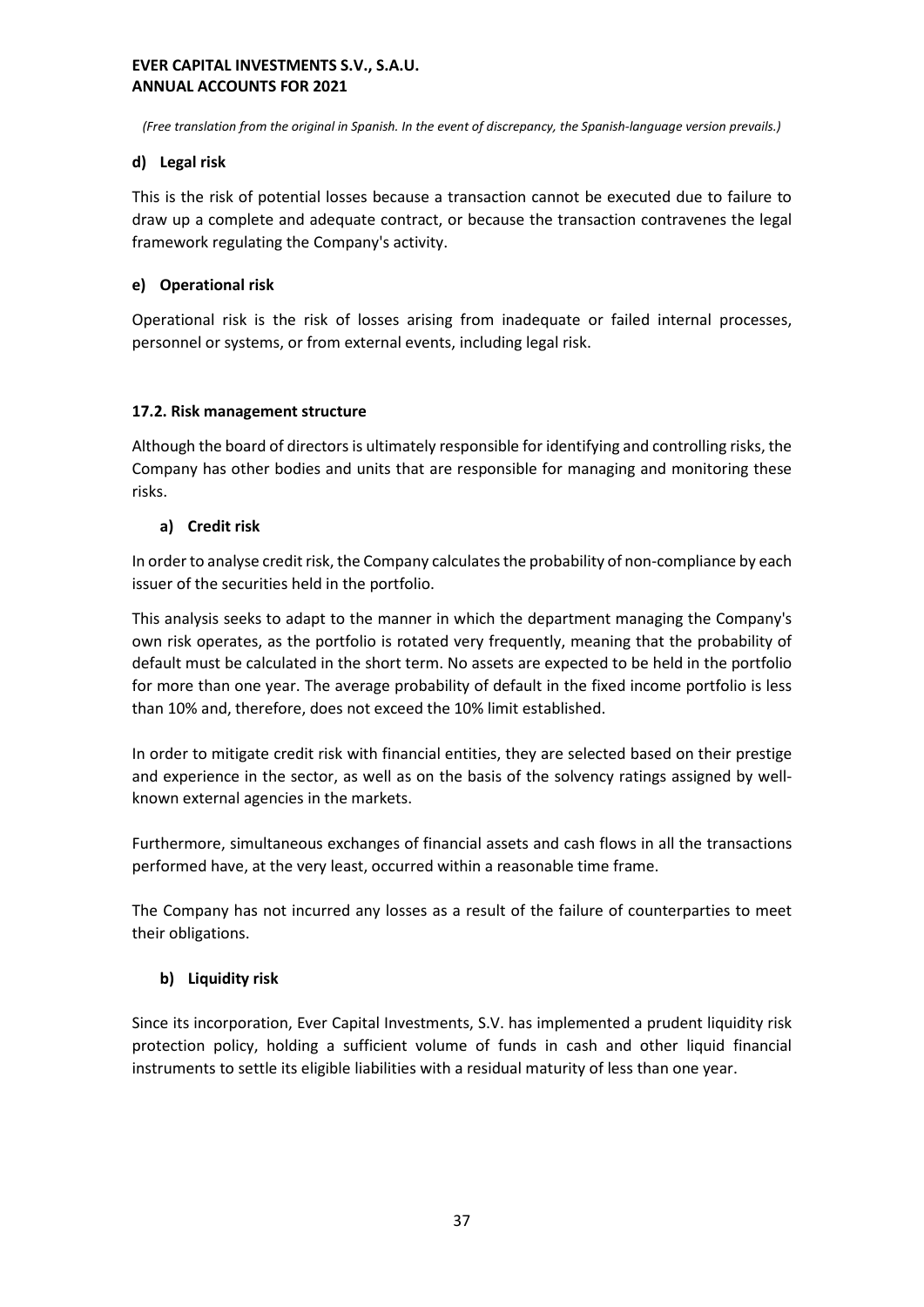*(Free translation from the original in Spanish. In the event of discrepancy, the Spanish-language version prevails.)*

# **c) Market risk**

As established, interests in unquoted companies and any other securities which, despite being quoted on an organised market, are not sufficiently liquid for the market prices to be considered representative, are excluded from market risk calculations.

Investments in unquoted shares may not exceed 30% of eligible capital. If they are between 30% and 50% of eligible capital they must be approved by the chair of the board. If they are between 50% and 75% of eligible capital they must be approved in advance by the board of directors.

The rationale for assigning limits to these shares is that they cannot be analysed because there

are no historical quoted prices, meaning that neither their volatility (risk) nor their beta can be measured. The beta value indicates market risk, as it reflects the sensitivity of a security to movements in the market.

The VaR methodology has been applied to the most liquid equity and fixed income securities in order to measure the probability of incurring the maximum loss with a view to taking corrective action to reduce risk before this happens.

Using a 99% confidence level, the VaR may not exceed 10% of the value of the position in the portfolio.

# c.1) Currency risk

The Company is not significantly exposed to this risk.

# c.2) Interest rate risk

The modified duration (MD) of each bond is used to obtain the average MD for the portfolio. This value indicates how much the price of the portfolio will vary as a result of a 1% fluctuation in interest rates.

This method is applied mainly for two reasons:

- Portfolio investments are rotated very frequently, which tends to have the effect of absorbing interest rate risk. The approximate MD value is therefore a valid option for assessing the impact of changes in interest rates.
- As the securities in the portfolio are few and of a low value, the margin for error is low.

The Company is not significantly exposed to this risk.

# **17.3. Fair value of financial instruments**

Equity instruments whose fair value cannot be reliably estimated, or derivatives that have those instruments as their underlying asset, should be recognised at fair value.

Three types of financial instruments are distinguished:

1. Financial instruments whose fair value is based on their quoted price in active markets, without making any modifications to these assets.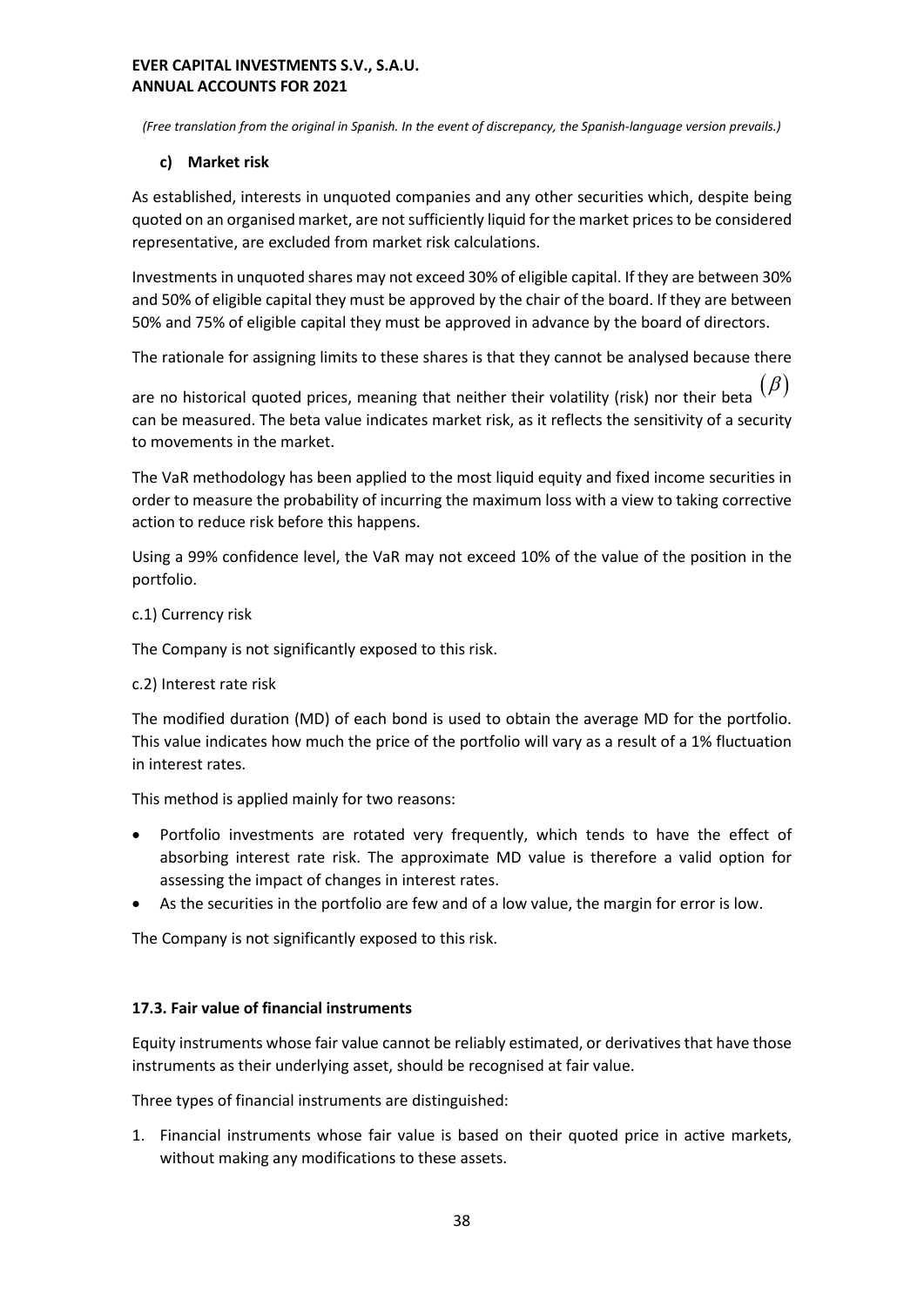*(Free translation from the original in Spanish. In the event of discrepancy, the Spanish-language version prevails.)*

- 2. Financial instruments whose fair value is estimated on the basis of their quoted price in organised markets for similar instruments or through other valuation techniques in which all significant inputs are based on directly or indirectly observable market data.
- 3. Financial instruments whose fair value is estimated through valuation techniques in which a certain significant input is not based on observable market data.

The Company applies this methodology when no Bloomberg prices, prices from contributors, completed market transactions or any type of reliable quoted price are available.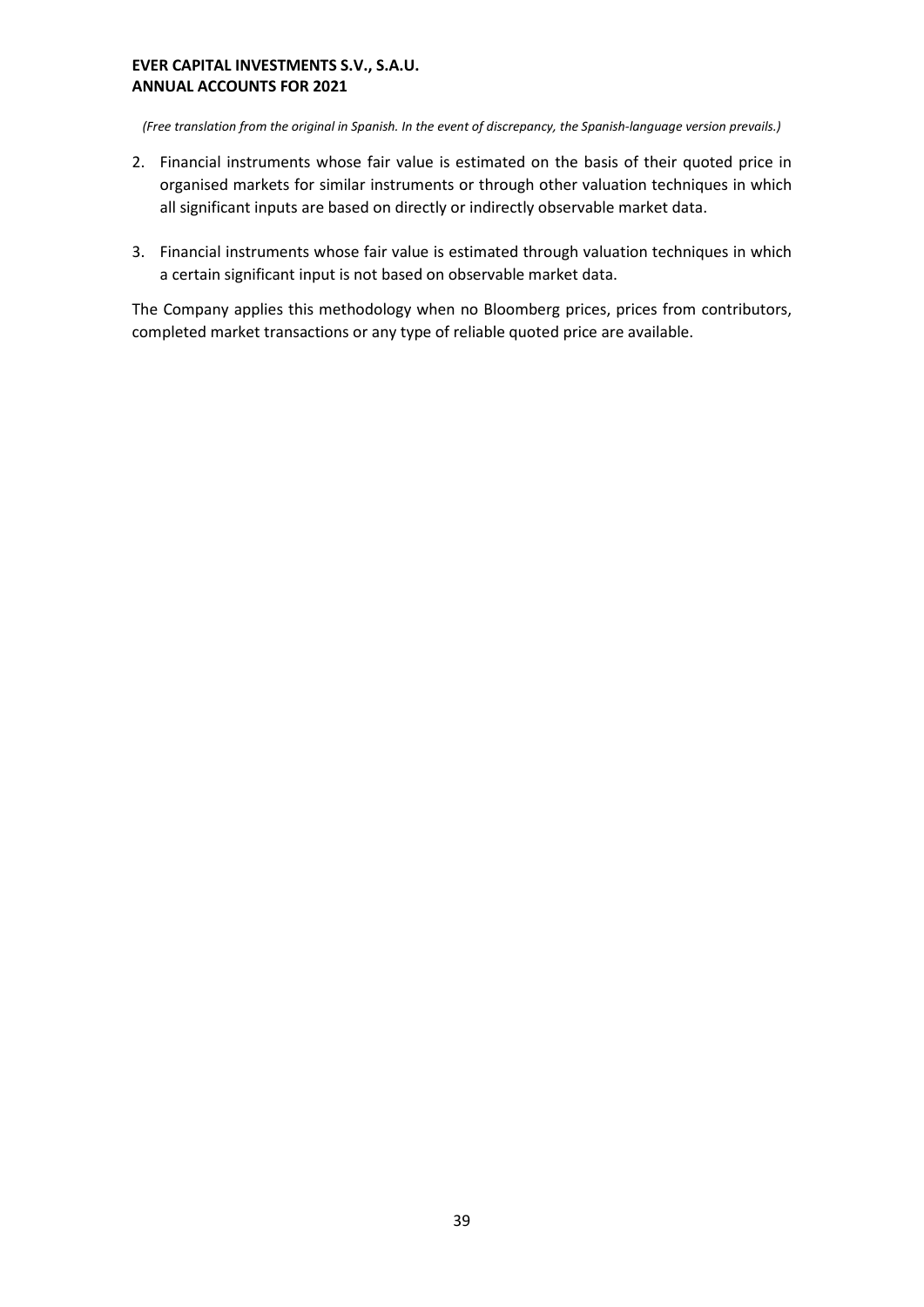*(Free translation from the original in Spanish. In the event of discrepancy, the Spanish-language version prevails.)*

Appendix I

# Classification of financial assets and liabilities at 31 December 2021 and 2020

|                                             | (Expressed in Euros)<br>Non-current financial<br>assets |      |                                      |              |
|---------------------------------------------|---------------------------------------------------------|------|--------------------------------------|--------------|
|                                             |                                                         |      | <b>Current financial assets</b>      |              |
| Classification of financial assets          | 2021                                                    | 2020 | 2021                                 | 2020         |
| Assets at fair value through profit or loss |                                                         |      |                                      |              |
| Shares and equity holdings                  |                                                         |      | 4,850,972.83                         | 4,954,905.20 |
| Debt securities                             |                                                         |      | 1,002,938.16                         | 410,019.84   |
| Assets at amortised cost                    |                                                         |      |                                      |              |
| Due from financial intermediaries           |                                                         |      | 2,542,963.71                         | 1,123,815.37 |
| Due from customers                          |                                                         |      | 702,827.76                           | 266,828.71   |
| Prepayments                                 |                                                         |      | 33,426.28                            | 22,868.04    |
| Other assets                                |                                                         |      | 33,095.75                            | 28,550.89    |
|                                             |                                                         |      | 9,166,224.49                         | 6,806,988.05 |
|                                             |                                                         |      |                                      |              |
|                                             | Non-current financial<br>liabilities                    |      | <b>Current financial liabilities</b> |              |

|                                                | liabilities |      |              |              |
|------------------------------------------------|-------------|------|--------------|--------------|
| <b>Classification of financial liabilities</b> | 2021        | 2020 | 2021         | 2020         |
| Liabilities at amortised cost                  |             |      |              |              |
| Due to financial intermediaries                |             |      | 1,264,859.01 | 458,671.46   |
| Due to customers                               |             |      | 80,938.50    | 222,999.28   |
| Other liabilities                              |             |      | 365,007.94   | 341,191.87   |
|                                                |             |      | 1,710,805.38 | 1,022,862.61 |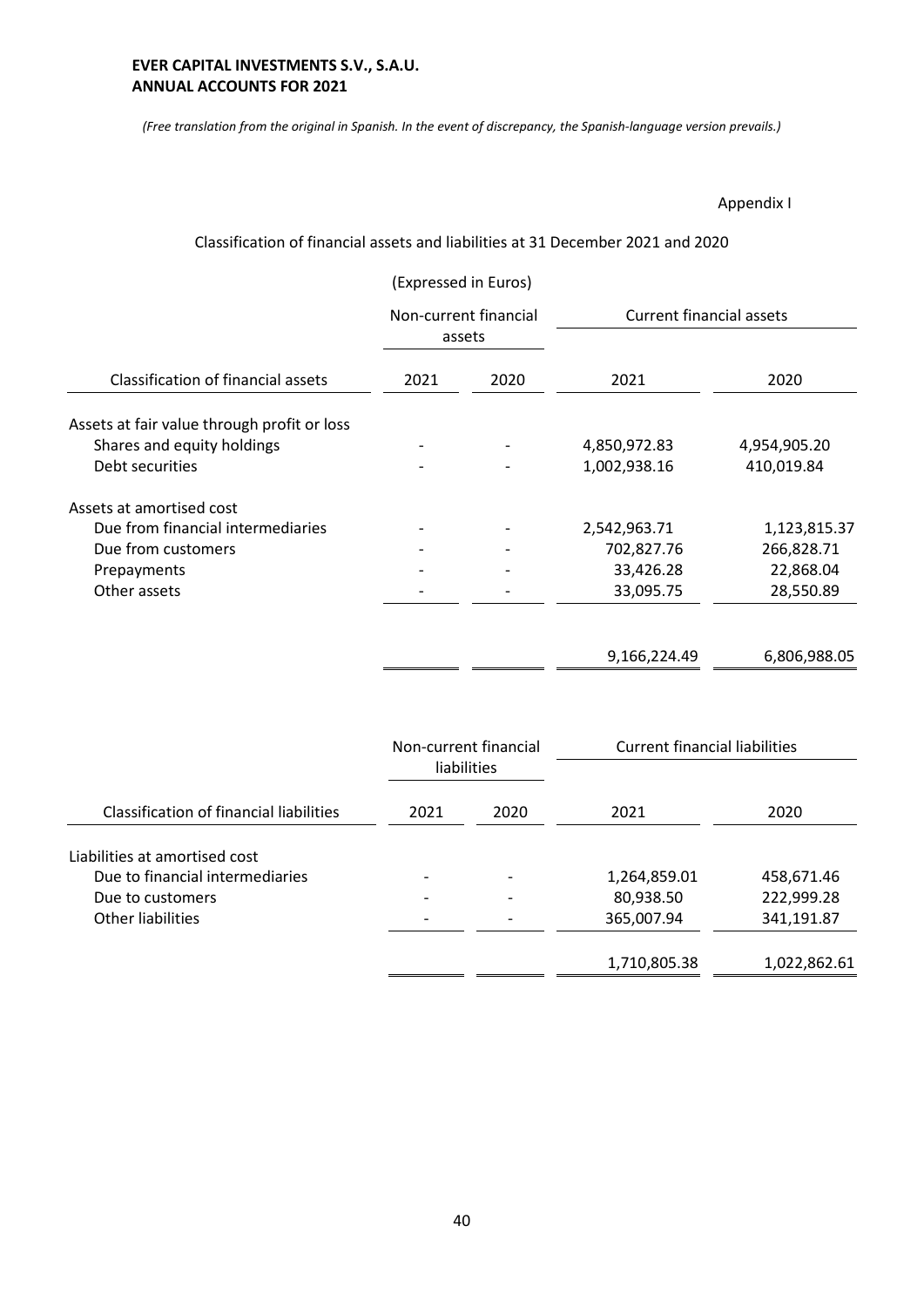*(Free translation from the original in Spanish. In the event of discrepancy, the Spanish-language version prevails.)*

#### **APPENDIX II: INVESTMENT SERVICES FIRMS ANNUAL REPORT**

#### 2021

This document has been drawn up in compliance with the obligations stipulated in section 1 of article 70 bis One of Securities Market Law 24/1988 of 28 July 1988, which states that investment services firms, with the exception of those referred to in paragraph 2 of article 70.1.a), must submit to the CNMV and publish annually as appendices to the entity's audited statements, the following individual information:

a) Name(s), nature of activities and geographical location

- b) Turnover
- c) Number of employees on a full time equivalent basis
- d) Profit or loss before tax
- e) Tax on profit or loss
- f) Public subsidies received

Transitional provision twelve of Law 10/2014 of 26 June 2014 on the regulation, supervision and solvency of credit institutions provides that on 1 July 2014 the investment firms to which article 70 bis One is applicable shall be required, for the first time, to publish the information stipulated in article 70 bis One a), b) and c).

#### **a) Name(s), nature of activities and geographical location**

Ever Capital Investments, S.V., S.A.U. was incorporated by public deed under Spanish law on 2 March 2016.

On 22 April 2016, the Spanish National Securities Market Commission (CNMV) entered the Company in the Administrative Registry of Securities Brokers with number 259.

The Company's statutory activity consists of rendering all the investment and advisory services referred to in articles 140 and 141 of the Spanish Securities Market Law.

These services may be carried out in both the domestic and international markets.

The Company's registered office is located at Calle Azalea 1, Alcobendas, Madrid.

#### **b) Turnover**

The Company's turnover, based on fee and commission income, amounted to Euros 1,165,881.44 in 2021 (Euros 806,052.02 in 2020).

#### **c) Number of employees on a full time equivalent basis**

There are 19 full-time employees at 31 December 2021 (21 in 2020).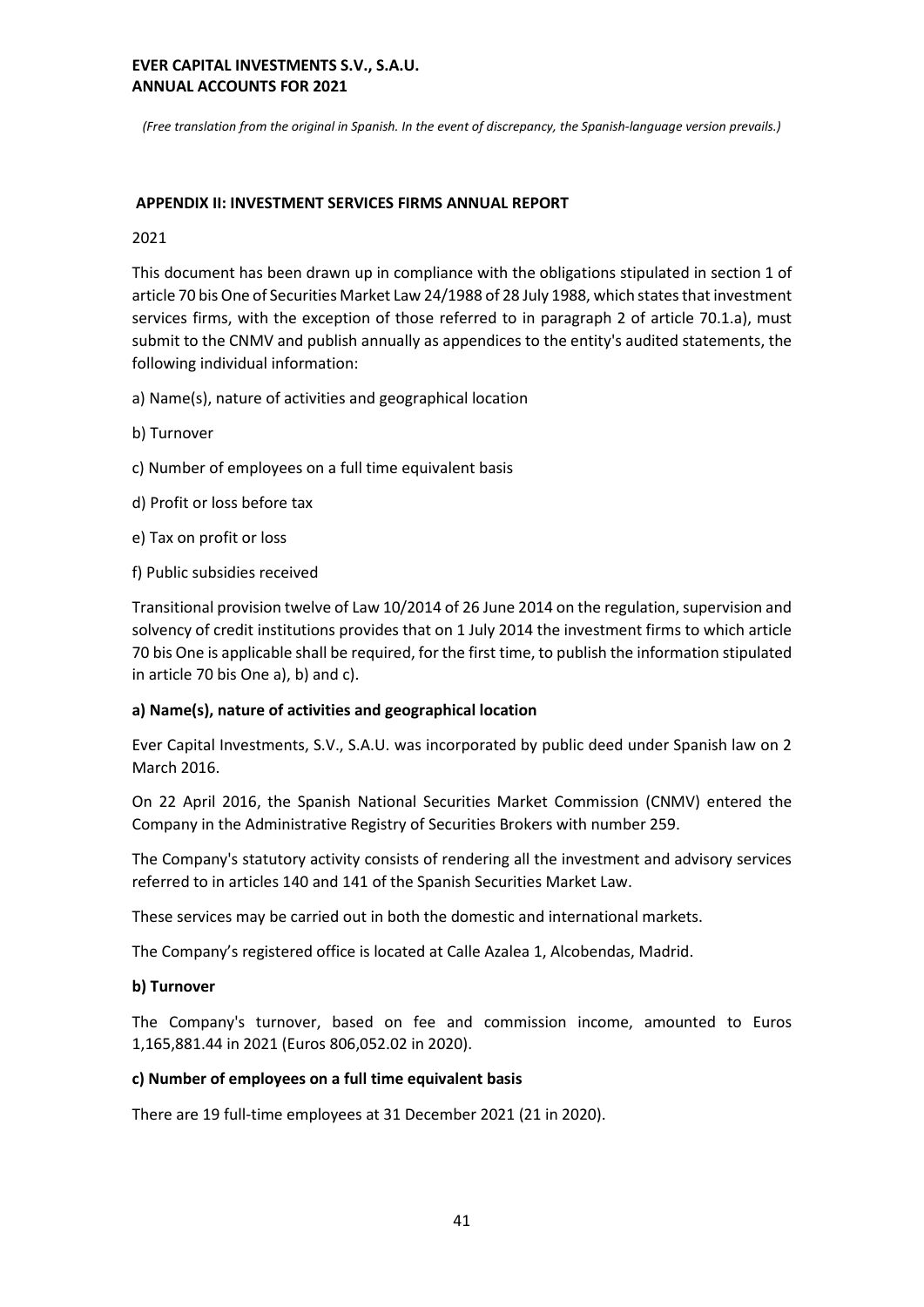*(Free translation from the original in Spanish. In the event of discrepancy, the Spanish-language version prevails.)*

# **a) Profit or loss before tax**

Profit before tax amounts to Euros 681,219.24 in 2021 (Euros 877,055.45 in 2020).

## **b) Tax on profit or loss**

Income tax for 2021 amounts to Euros 177,148.53 (Euros 228,523.76 in 2020).

# **c) Public subsidies received**

Ever Capital Investments, S.V., S.A.U. did not receive any grants or subsidies in 2021 or 2020.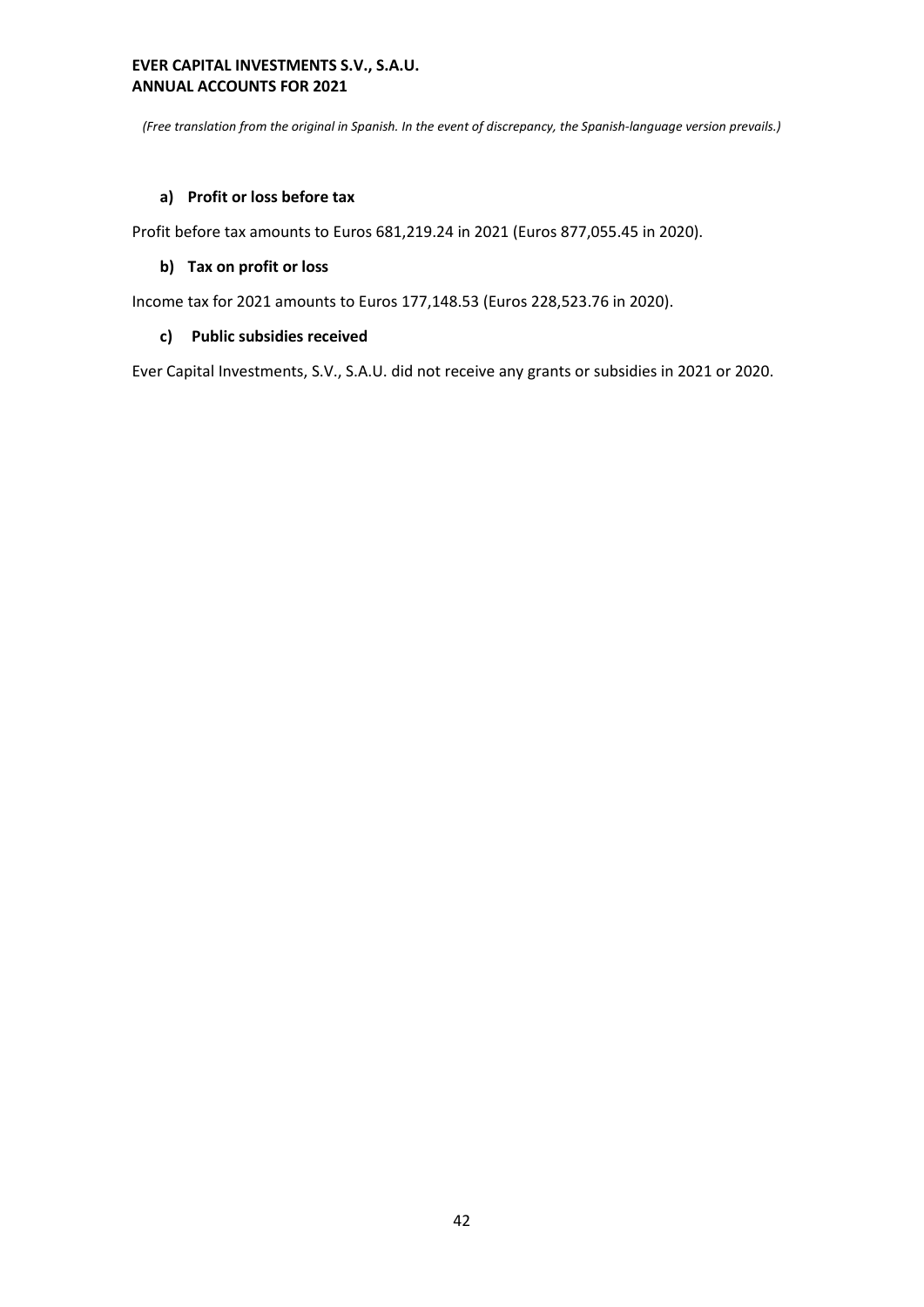*(Free translation from the original in Spanish. In the event of discrepancy, the Spanish-language version prevails.)*

# **EVER CAPITAL INVESTMENTS SV SAU**

# **2021 DIRECTORS' REPORT**

# **2021 in review**

During 2021, particularly the fourth quarter of 2021, global market volatility increased considerably, mainly due to the following factors:

- Countries easing their restrictive measures on seeing that COVID-19 infection rates and fatalities had fallen due to the high percentage of vaccinated individuals and the effectiveness of vaccines in stopping the spread of the Delta variant Therefore, attention turned to corporate earnings, which were generally positive, pushing North American market indices to new all-time highs. Demand continued to make up lost ground, although companies warned of rising costs and difficulties in securing supplies.
- Central banks shifted from 'temporary' to 'worrying' in their assessments of inflation (the year-on-year US CPI was 6.8%). These surges in prices, especially energy prices, introduced short-term tensions into the markets as a result of the measures introduced to counter them, possible interest rate hikes and the removal of monetary stimulus measures. This precipitated sharp movements in the stock markets.
- Widespread optimism in the first half of the year was overtaken by the onset of a new coronavirus variant, Omicron, a highly contagious strain that spread rapidly to every country. The world stock markets plunged once more, neutralising a large part of the recovery achieved in 2021. The incidence rate began to climb and the new year's eve celebrations propelled infections to new all-time highs since the onset of the pandemic. Governments once more imposed mobility restrictions while the effectiveness of vaccinations against the new strain was verified.
- The last two weeks of the quarter brought a sharp rebound when it was discovered that the Omicron strain had less severe health consequences, resulting in relatively few deaths and a lesser need for intensive healthcare.

# **Outlook and future recommendations**

Now, the important aspects of macroeconomic developments in the near term include:

- 1. Measures adopted by central banks to slow the upsurge in inflation.
- 2. Recovery and implementation of economic aid.
- 3. Omicron, possible end to the COVID-19 pandemic?